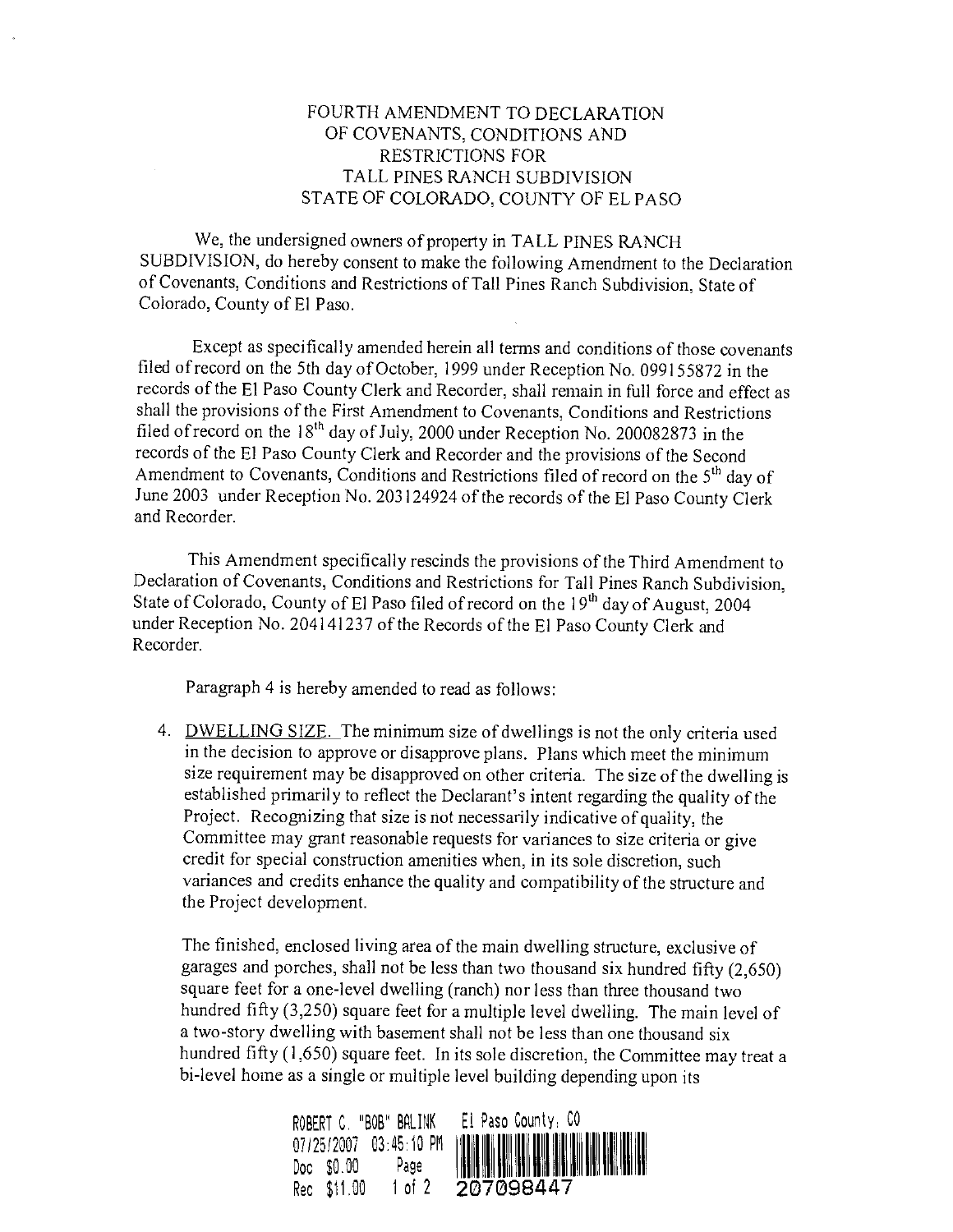appearance. Attached garages are required for all houses and shall be of size to accommodate not less than three full-sized vehicles. All garage doors shall be equipped with automatic remote control openers and shall be kept closed except for immediate ingress or egress. No carport or other open, unenclosed structure intended as storage for parking of vehicles shall be constructed or used on any lot. Homeowners and contractors are encouraged to have garages which have side entrances whenever possible. The Committee, in its sole discretion, shall determine if the design of the garage is compatible with the design of the home and if it is consistent with the intent of these covenants and of the neighborhood. Automobiles and small boats shall not habitually be parked overnight outside of garages.

34. CORRESPONDENCE. All correspondence with the Association shall be directed to: Tall Pines Ranch Homeowner's Association c/o TMMC Property Management P.O. Box 1540 Castle Rock, CO 80104 (303) 985-9623 (303) 814-8267 fax

Dated this 21st day of June, 2007 and signed by the owners of 35 of the 52 tracts of land in Tall Pines Ranch Subdivision.

IN WITNESS WHEREOF, the undersigned, has executed this Fourth Amendment as of the day and year written above.

By:

Gary T. Wright, Secretary Tall Pines Ranch Board of Directors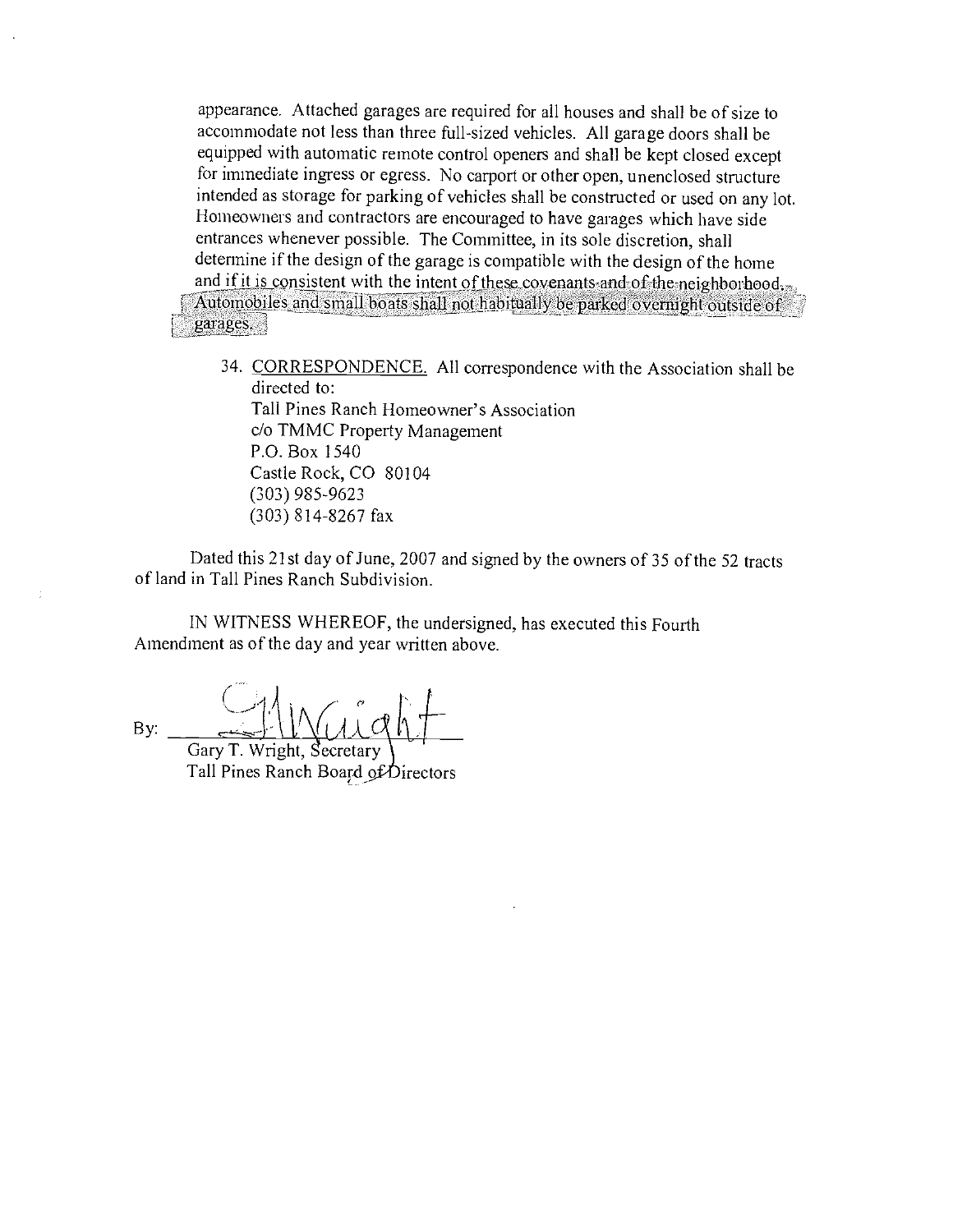Fobert C. Balink El Paso Cty, CO 204141237<br>11:41 **DB**/19/2004 11:41 **DB**/11:41 Doc \$0.00 Page<br>Rec \$5.00 1 of  $$5.00$ Rec

4. DWELLING SIZE. The minimum size of the dwellings is not the only criteria used in the decision to approve or disapprove plans. Plans which meet the minimum size requirement may be disapproved based on other criteria. The size of the dwelling is established primarily to reflect the Declarant's intent regarding the quality of the Project. Recognizing that size is not necessarily indicative of quality, the Committee may grant reasonable requests for variances to size criteria or give credit for special construction amenities when, in its sole discretion, such variances and credits enhance the quality and compatibility of the structure and the Project development.

The finished, enclosed living area of the main dwelling structure, exclusive of garages and porches, shall not be less than two thousand six hundred fifty (2,650) square feet for a one-level dwelling (ranch with no basement) nor less than three thousand two hundred fifty (3,250) square feet for a multiple level dwelling (ranch with basement, two story without basement, or two story with basement). The main level of a ranch style dwelling with a basement shall not be less than two thousand three hundred fifty (2,350) square feet, and the main level of a two story dwelling with a basement shall not be less than one thousand six hundred fifty  $(1,650)$  square feet. In its sole discretion, the Committee may treat a bi-level home as a single or multiple level building depending upon its appearance. Attached garages are required for all houses and shall be of size to accommodate not less than three fullsized vehicles. All garage doors shall be equipped with automatic remote control openers and shall be kept closed except for immediate ingress or egress. No carport or other open, unenclosed structure intended as storage for parking of vehicles shall be constructed or used on any lot. Homeowners and contractors are encouraged to have garages which have side entrances whenever possible. The Committee, in its sole discretion, shall determine if the design of the garage is compatible with the design of the home and if it is consistent with the intent of these covenants and of the neighborhood. Automobiles and small boats shall not habitually be parked overnight outside of garages.

34. CORRESPONDENCE. All correspondence with the Association shall be directed to:

Tall Pines Ranch Homeowner's Association P.O. Box 2244 Monument, CO 80 132-2244 719-481-0010 (phone/ $\{\epsilon_{\mathsf{X}}\}$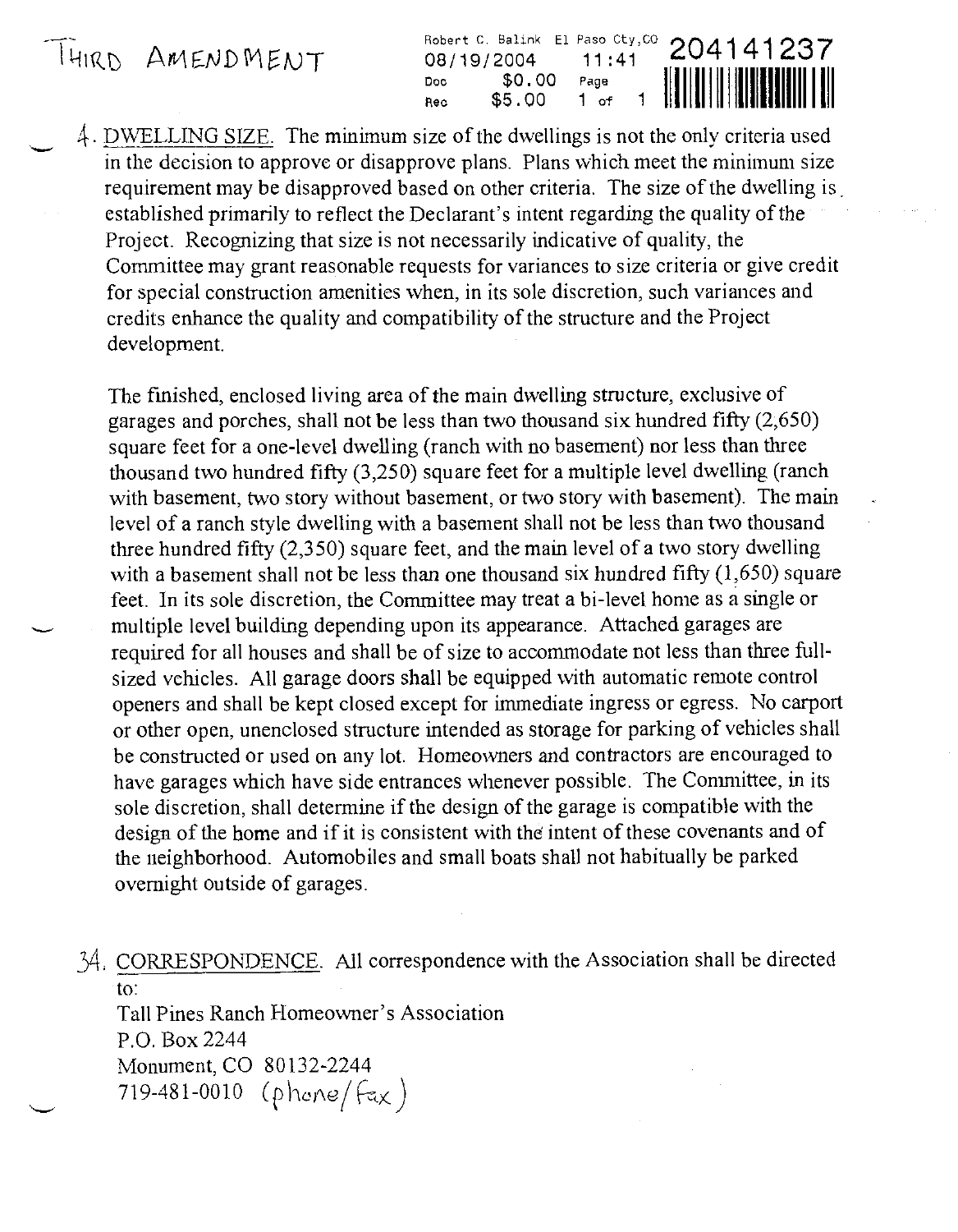SECOND AMENDMENT TO DECLARATION OF COVENANTS, CONDITIONS AND RESTRICTIONS FOR TALL PINES RANCH SUBDIVISION STATE OF COLORADO, COUNTY OF EL PASO

Doo

Robert C. Balink El Paso Cty, CO 06/0512003

 $\begin{bmatrix} 5/2003 & 12:27 \\ 0.00 & \frac{1}{2} \end{bmatrix} \begin{bmatrix} 203124924 \\ 0.00 & \frac{1}{1} \end{bmatrix}$ 

 $R_{\rm{e}}$   $\frac{1}{2}$   $\frac{1}{2}$   $\frac{1}{2}$   $\frac{1}{2}$   $\frac{1}{2}$   $\frac{1}{2}$   $\frac{1}{2}$   $\frac{1}{2}$   $\frac{1}{2}$   $\frac{1}{2}$   $\frac{1}{2}$   $\frac{1}{2}$   $\frac{1}{2}$   $\frac{1}{2}$   $\frac{1}{2}$   $\frac{1}{2}$   $\frac{1}{2}$   $\frac{1}{2}$   $\frac{1}{2}$   $\frac{1}{2}$   $\frac{1}{2}$ 

We, the undersigned owners of property in TALL PINES RANCH<br>SUBDIVISION, do hereby consent to make the following Amendments to the<br>Declaration of Covenants, Conditions and Restrictions of Tall Pines Ranch Subdivision,<br>State

Except as specifically amended herein all terms and conditions of those covenants filed of record on the  $5<sup>th</sup>$  day of October, 1999 and the  $18<sup>th</sup>$  of July, 2000 under Reception No. 099155872 and 200082873 respec

Paragraph 10 of the Declaration of Covenants is hereby replaced in its entirety and shall read as follows:

10. TIME OF CONSTRUCTION AND BUILDER'S COMPLIANCE FEE.<br>No construction shall be permitted upon any Lot until Declarant has been paid in full for said Lot.

Once construction shall have been initiated on any structure, including walls, fences, residences, ancillary buildings or any other structure which has been previously approved by the Committee, construction of that partic including landscaping, shall be completed within twelve (12) months of the time<br>such construction was initiated. The Committee may extend the time for<br>completion under unusual circumstances, and any such time extension sha and shall be refunded upon satisfactory completion of the dwelling structure and compliance with clean-up and final grading provisions of this paragraph.

If any structure be abandoned, Declarant or the Committee shall have the authority to remove or complete all or portions of such structures so as to prevent its being unsightly and a detriment to the area or to becoming an attractive nuisance. . Notice of Intent to remove or complete will be mailed to the Owner at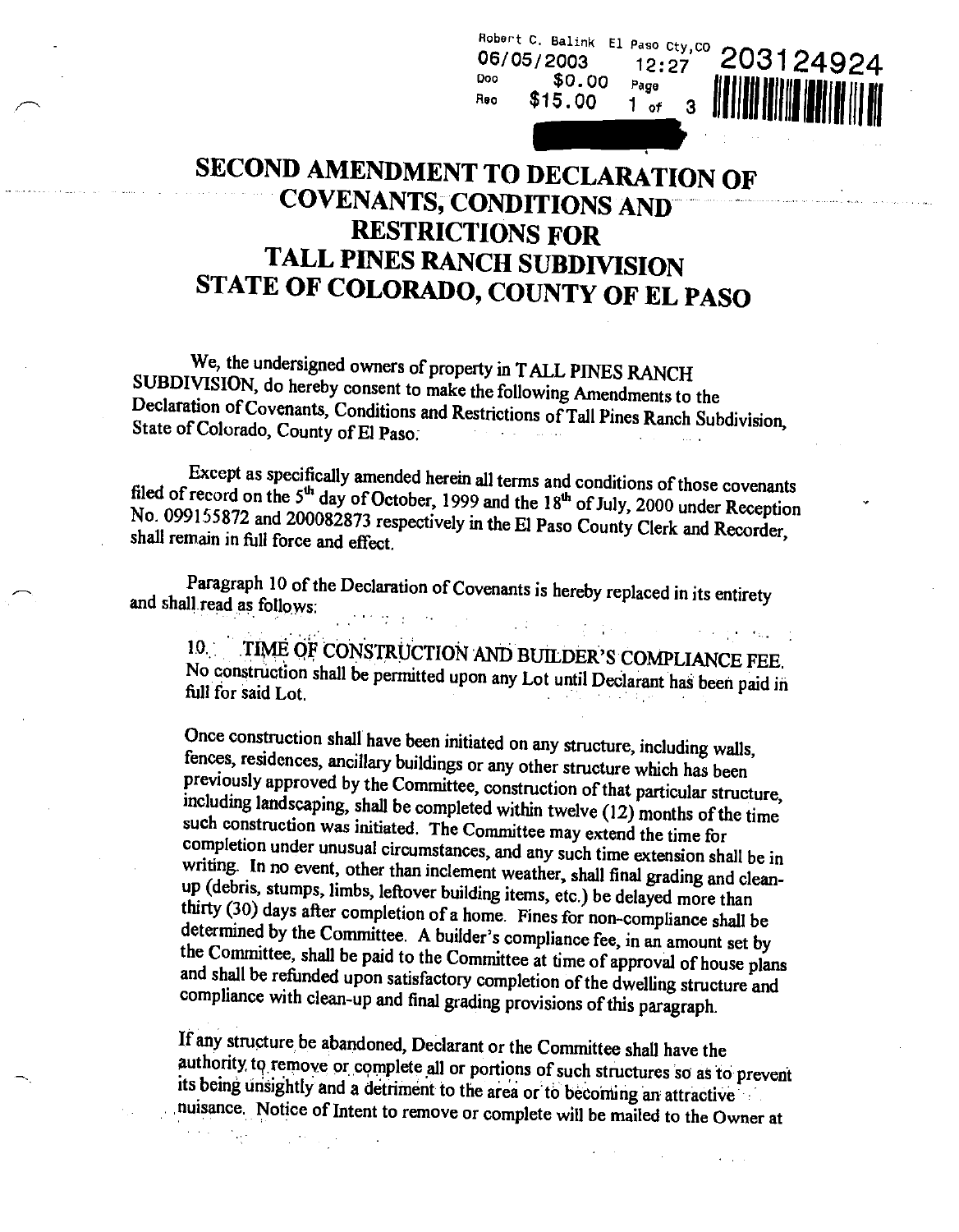his last known address and shall be posted on the Lot ten (10) days prior to such action and, in the vent that such removal becomes necessary, the Owner of the Lot shall be liable for all costs of such work, which costs shall constitute a lien which shall be recorded against said Property and shall be due and payable immediately and bear interest at the rate of eighteen percent (18%) per annum until paid.

Paragraph 15.j. of the Declaration of Covenants is hereby replaced in its entirety and shall read as follows:

j. Driveways. In additions to obtaining approval from the Committee, purchasers must obtain a written driveway permit from the El Paso County Department of Transportation prior to connection of any driveway to a public road. Owners of Lots are advised that the County has no responsibility for and will not plow snow or otherwise maintain driveways whether on flag lots or other lots. Such responsibility is solely that of the lot owner. All driveways shall be constructed of concrete, asphalt, brick or "pavestone" type material. Metal flared end extensions with additional stone, rock, brick or other masonry treatment are required on all driveway culverts, or else concrete or masonry headwalls to prevent bent and exposed ends of culvert pipes and consequently unattractive approach to a Home. Plans submitted to the Committee must include the manner in which the driveway shall be constructed, and approval must be obtained from the Committee prior to commencement of construction.

Add Paragraph 15.p. to the Declaration of Covenants in its entirety and shall read as follows:

p. Building Height. In accordance with the General Development Guide (VI.c.) and El Paso County zoning regulations, maximum building heights for the development shall not exceed thirty-five (35) feet. Building height is de Committee will not allow building height to exceed thirty-five (35) feet from the natural grad of the lot by manipulation of the finished grade. Additionally, the buildings shall be designed so as to preserve to the maximum extent possible existing view corridors of adjacent developed properties.

Add Paragraph 15.q. to the Declaration of Covenants in its entirety and shall read as follows:

q. Swimming Pools. Due to water use restrictions placed on the subdivision by the State of Colorado (Paragraph 11), swimming pools are not permitted. Hot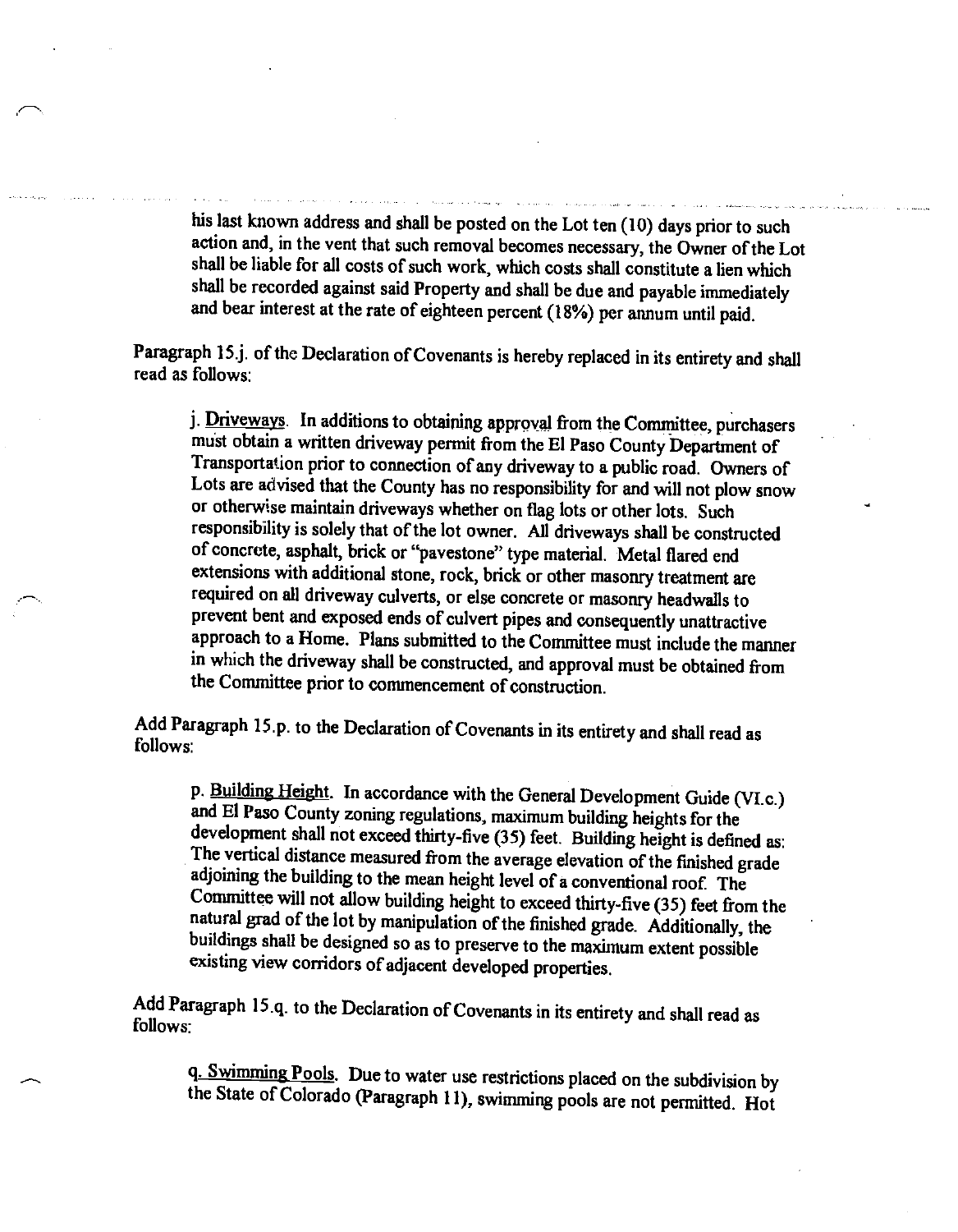tubs, spas or small therapeutic pools up to a maximum of 750 gallons will normally be approved.

Paragraph 26. of the Declaration of Covenants is hereby replaced in its entirety and shall read as follows:

26. Vehicle Parking. No vehicles, motorhomes, travel trailers, horse trailers, campers, boats, farm implements or similar equipment shall be stored longer than two (2) weeks within the Project except in a closed garage. Th

APPROVED BY A MAJORITY VOTE OF VOTERS MAY 29, 2002. Signed by the owners of the 52 tracts of land in Tall Pines Ranch subdivision.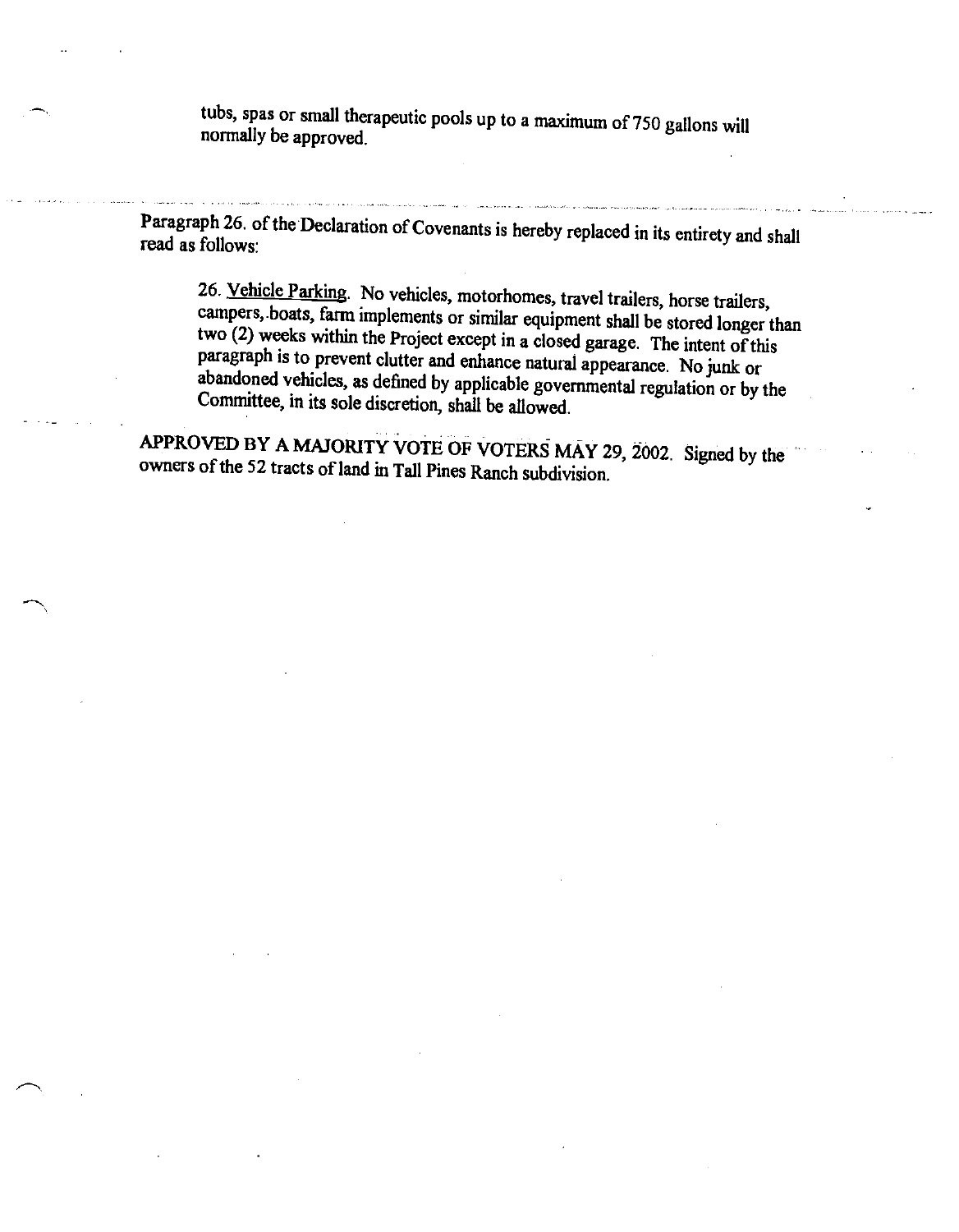

#### FIRST AMENDMENT TO DECLARATION OF COVENANTS, CONDITIONS AND RESTRICTIONS FOR TALL PINES RANCH SUBDIVISION STATE OF COLORADO, COUNTY OF EL PASO

 $\mathfrak{g}'$ 

We, the undersigned owners of property in TALL PINES RANCH SUBDIVISION, do hereby consent to make the following Amendments to the Declaration of Covenants, Conditions and Restrictions of Tall Pines Ranch Subdivision. State of Colorado, County of El Paso

Except as specifically amended herein all terms and conditions of those covenants filed of record on the 5<sup>th</sup> day of October, 1999 under Reception No 099155872 in the records of El Paso County Clerk and Recorder, shall remain in full force and effect

Paragraph 4 of the Declaration of Covenants is hereby replaced in its entirety and shall read as follows<sup>.</sup>

4 DWELLING SIZE The minimum size of dwellings is not the only criteria used in the decision to approve or disapprove plans. Plans which meet the minimum size reqwrement may be disapproved based on other criteria. The size of the dwelling is established primarily to reflect the Declarant's intent regarding the quality of the Project Recognizing that size is not necessarily indicative of the quality, the Committee may grant reasonable requests for variances to size cnteria or give credit for special construction amenities when, in its sole discretion, such vanances and credits enhance the quality and compatibility of the structure and the Project development.

The finished, enclosed living area of the main dwelling structure, exclusive of garages and porches, shall not be less than two thousand six hundred fifty (2,650) square feet for a one-level dwelling nor less than three thousand two hundred fifty (3,250) square feet for a multiple level dwelling, but the ground floor finished enclosed living area for a dwelling of more than one level shall not be Less than one thousand six hundred fifty (1,650) square feet nor less than two thousand two hundred fifty (2,250) square feet on the upper two of three levels of a tn-level In its sole discretion, the Committee may treat a bilevel or a home with walk-out basement as a single or multi-level building depending upon its appearance, size, location and amount of finished interior space. Attached garages are reqwred for all houses and shall be of size to accommodate not less than three full-sized vehicles All garage doors shall be equipped with automatic remote control openers and shall be kept closed except for immediate ingress or egress. No carport or other open, unenclosed structure intended as storage for parking for vehicles shall be constructed or used on any lot Homeowners and contractors are encouraged to have garages which have side entrances whenever possible The Committee, in its sole discretion, shall determine if the design of the garage is compatible with the

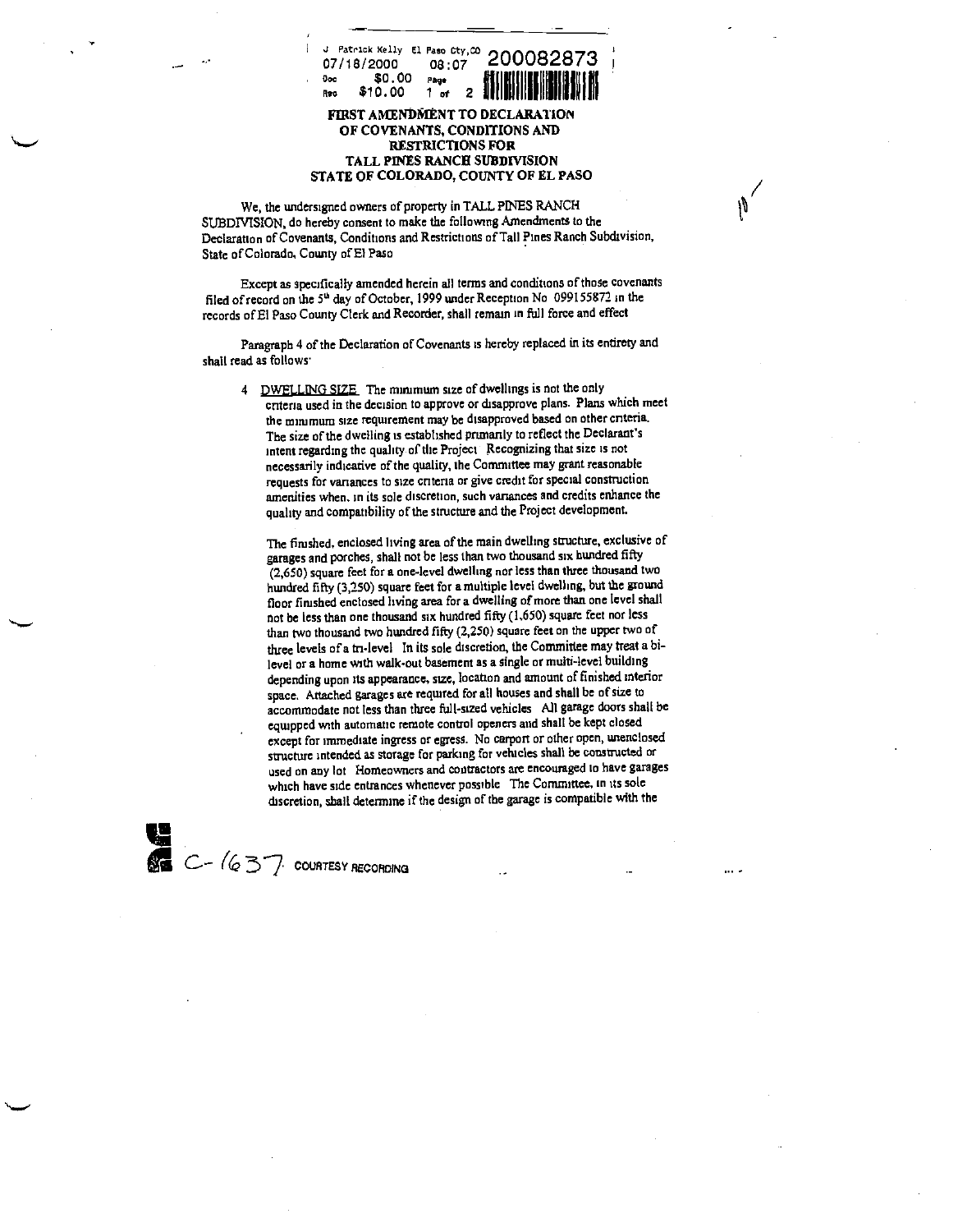design of the home and if it is consistent with the intent of these covenants and of the neighborhood. Automobiles and small boats shall not habitually be parked overnight outside of garages.

-a

Subparagraphs 15(b) and 15 (d) are hereby replaced in their entirety and shall read as follows

- b Masonry. A minimum of forty percent (40%) of the exterior area of the front of the primary dwelling shall be of masonry construction (i.e. brick, stone, cultured stone etc)
- c Facing/Siding. Exposed concrete on buildings shall be stuccoed, or covered with brick or stone or other material meeting the approval of the Committee If brick or stone is used as fkcing, other than decoratively, it must be used on all sides of a building as seen from any road Natural wood siding must be treated and periodically maintained with some type of preservative or stain, and color samples shall be submitted with plans The exterior siding of accessory buildings shall substantially match the exterior siding of the pnmary residence All sides facing a street must have a minimum of forty percent (40%) of brick, stone or other material approved by the Committee

DATED this 10th day of April 2000 and signed by the owners of 49 of the 52 tracts of land in Tall Pines Ranch subdivision.

> J. Patrick Kelly 21 Paso Cty,  $\infty$  200082873 07/18/2000 08:07<br>Doo \$0.00 Page 0cc \$0.00 Page<br>Rec \$10.00 2 of 2  $A_{60}$  \$10.00

> > 2

... ..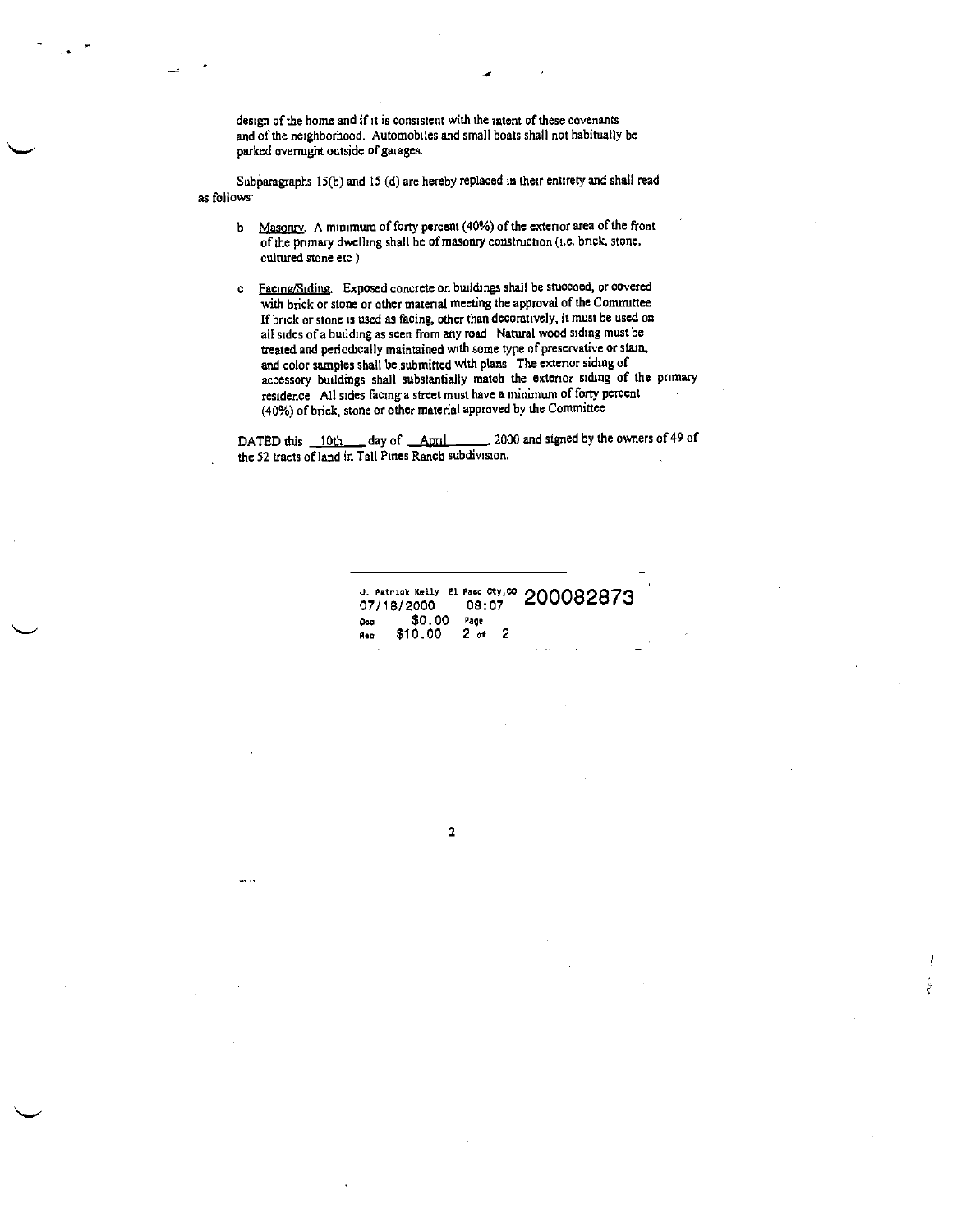## DECLARATION OF COVENANTS, CONDITIONS AND RISTRICTIONS

## FOR

## TALL PINES RANCH SUBDIVISION

#### KNOW ALL MEN BY THESE PRESENTS:

THIS DECLARATION, made and entered into as of the date shown below by Harold E. and Harriette A. Moran, Stephen K. and Barbara I. White, Roland E. and Carla J. Shearer and Anthony D. and Barbara A. Verrico, owners of Tall Pines Ranch Subdivision, hereinafter jointly called "Declarant' for themselves, their heirs, successors and assigns:

#### **WITNESSETH**

WHEREAS, the Declarant is the owner of real property located within a portion of the southeast one-quarter of Section 7 and the southwest one-quarter of Section 2, Township II south, Range 66 West of the Principal Meridian, County of El Paso, State of Colorado, more particularly described on the Final Plat of Tall Pines Ranch, hereinafter called the "Property," and,

WHEREAS, THE Declarant desires to submit the Property to the covenants, terms and provisions hereof

NOW, THEREFORE, the Declarant hereby declares that all of the Property, as hereinafter described, with all appurtenances, facilities and improvements thereon, shall be held, sold, used, improved, encumbered, liened and conveyed subject to the following easements, reservations, uses, limitations and conditions, all of which are for the purpose of enhancing and protecting the value, desirability and attractiveness of the Property and all of which shall mn with the land and be binding on and inure to the benefit of all parties having any right, title or interest in the Property or any part thereof, their heirs, successors and assigns.

- I. DEFINITIONS. The terms used herein shall have the following meanings, except as otherwise provided herein:
	- A. "Association" shall mean and refer to the Tall Pines Homeowner's Association, Inc., a Colorado non-profit corporation, which has been or shall be organized under the laws of the State of Colorado, its successors and assigns.
	- B. "Committee" shall mean the architectural control committee of three or more persons appointed by the Declarant or the Association, or it may be the Board of Directors of the Association (the "Board"), to review and approve the plans for all improvements constructed on the property.

|     | 10/05/1999 04:21                    |      | J. Patrick Kelly El Paso Cty, $\infty$ 099155872 |
|-----|-------------------------------------|------|--------------------------------------------------|
| Reo | $E_{\text{Dec}}$ \$0.00<br>\$160.00 | Page |                                                  |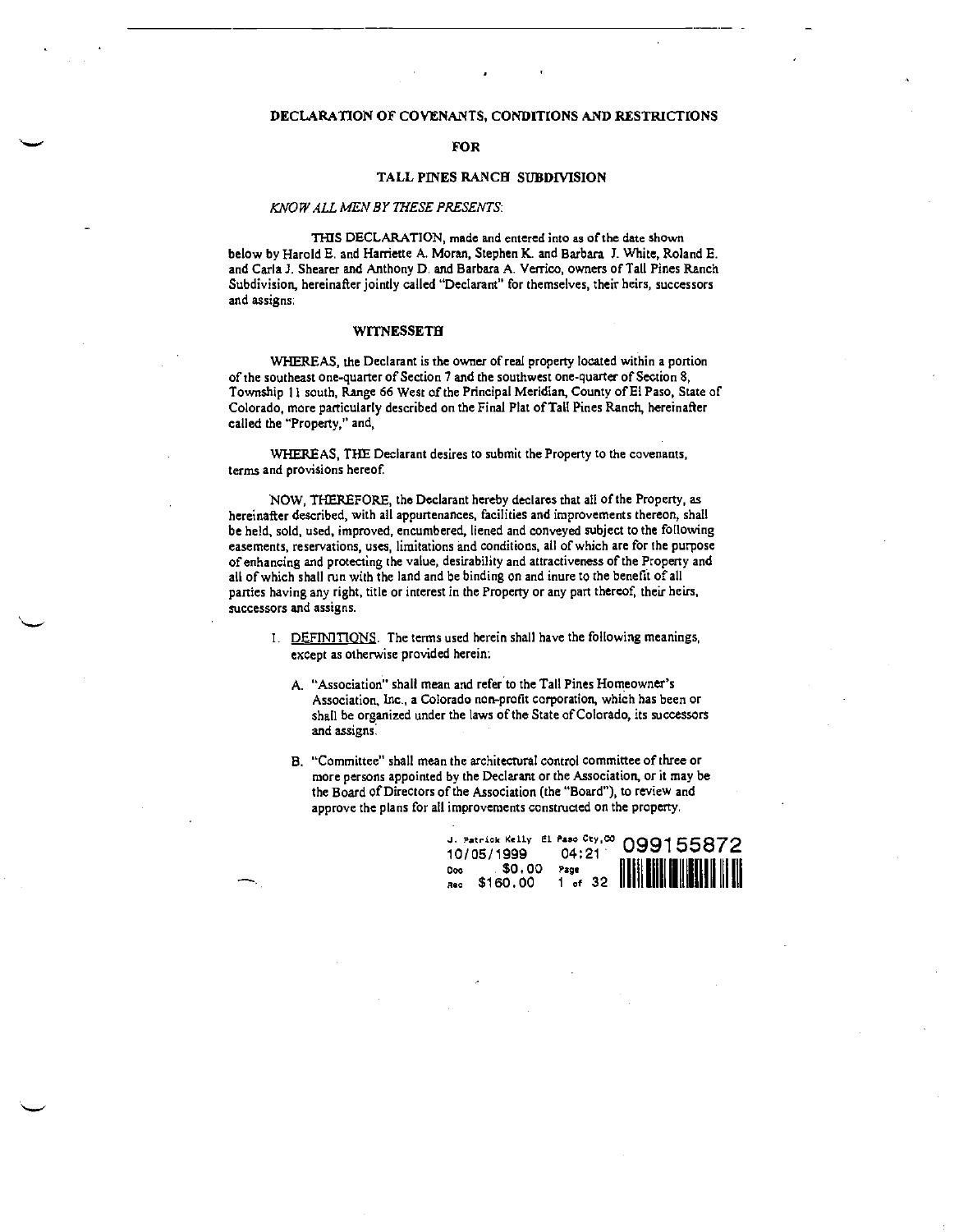- C. "Home" shall mean the residential dwelling improvement constructed and located upon a Lot.
- El. "Lot" shall mean and refer to any of the lots shown on any recorded plat or the Property, together with all appurtenances thereto and improvements now or hereafter thereon erected and shall be interchangeable with the term "Lots." The boundaries of the Lots shall be shown on any recorded plat of the Property which shall be incorporated herein by this reference.
- E. "Declaration" means this Declaration as contained herein and as it may be amended from time to time as herein provided.
- F. "Declarant" shall mean and refer to Harold Moran, Harriette Moran, Steve White, Barbara White, Roland Shearer, Carla Shearer, Anthony Verrico and Barbara Verrico, their heirs agents, employees, contractors, successors and assigns to whom Declarant expressly transfers all or any part of its rights as Declarant hereunder.
- 0. "Owner" means any person, corporation, partnership, association, contractor, sellers or other legal entity or any combination thereof, including Declarant, who owns the record fee simple interest in one or more lots. The term "Owner" shall include any grantee, transferee, heir, successor, personal representative, executor, administrator, devisee and assignee of any owner but shall not refer to any mortgagee as herein deflned.
- H. "Mortgagee" mans any person or entity, or any successor or assign thereof, which holds or owns a Mortgage. The terni shall also include the Administrator of the Department of Veterans Affairs, an officer of the United States of America, and his assigns under any executory land sales contract wherein the said Administrator is identified as the seller, whether such contract is recorded or not but if not recorded, then written notice thereof shall be delivered to the Board. "First Mortgagee" shall mean a Mortgage upon a Lot having priority of record over all other recorded encumbrances and liens thereon, except those governmental liens made superior by statute (such as general ad valorem tax liens and special assessments). "First Mortgagee" means a mortgagee whose encumbrances is a First Mortgage.
- "Project" means all of the Property, together with Improvements and rights, and improvements located on the Property and all rights, easements and appurtenances belonging thereto, and shall include any real property subsequently annexed to or added in any manner to the Project.

J. Patrick Kelly El Paso Cty, CO 099155872 10/05/1999 04:21 Doc \$0.00 Page<br>Rec \$160.00 2 of 32 Rec \$160.00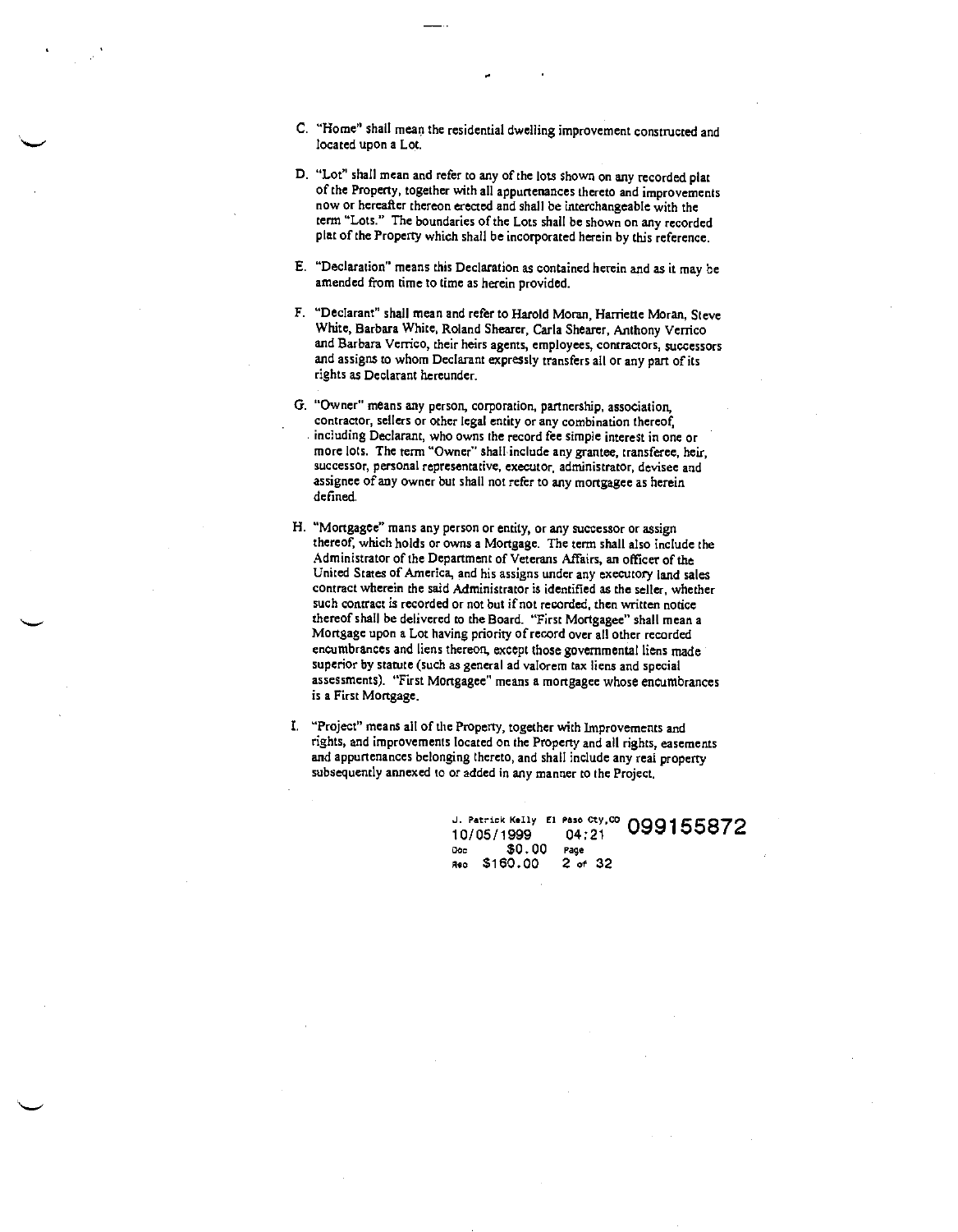- 2. INTENT. The intent of these covenants is to establish a general plan of development for the benefit of the entire Project and to preserve the Project as an exclusive, high quality residential area of lasting value, and the covenants have been designed to that end. Property owners in the Project should be people who value quality, who will respect, uphold and observe the letter, spirit and intent of these covenants, and who will insist upon their strict enforcement.
- 3. BUILDING TYPE AND USE. All lots shall be known and described as residential lots and shall be used only for custom build residential homes or country estates. No structure shall be erected, altered, converted, placed or permitted to remain on any lot other than a one single-family dwelling not to exceed two and one-half  $(2 \frac{1}{4})$  stories in height, together with attached garage and any related structure approved by the Committee; all building and improvements shall be used solely for single family residential purposes and shall not be used for commercial purposes, except for allowable home occupations, or in violation of zoning or other laws or regulations. No structure may be erected prior to construction of the main dwelling. The Project is intended only for the custom built homes of harmonious design to complement the natural terrain and other homes constructed in the subdivision. No mobile homes, pre-manufactured homes or domes shall be approved.
- 4. DWELLING SIZE. The minimum size of the dwellings is not the only criteria used in the decision to approve or disapprove plans. Plans which meet the minimum size requirement may be disapproved based on other criteria. The size of the dwelling is established primarily to reflect the Declarant's intent regarding the quality of the Project. Recognizing that size is not necessarily indicative of the quality, the Committee may grant reasonable requests for variances to size criteria or give credit for special construction amenities when, in its sole discretion, such variances and credits enhance the quality and compatibility of the structure and the Project development.

The finished, enclosed living area of the main dwelling structure, exclusive of garages and porches, shall not be less than two thousand three hundred (2,300) square feet for a one-level dwelling nor less than three thousand (3,000) square feet for a multiple level dwelling, but the ground floor finished enclosed living area for a dwelling of more than one level shall not be less than one thousand three hundred (1,300) square feet nor less than two thousand (2,000) square feet on the upper two of three levels of a tri-level. The main level of a ranch style dwelling with a basement shall be not less than two thousand one hundred (2,100) square feet and the total square footage of the home shall not be less than three thousand (3,000) square feet. In its sole discretion, the Committee may treat a bi-Level or a home with walk-out basement as a single or multi-level building depending upon its appearance, size, location and amount of finished interior space. Attached garages are

> J. Patrick Kelly El Paso Cty,<sup>00</sup> 0001 10/05/1999 04:21 10/05/1999 04:21<br>Doc \$0.00 Page<br>Rec \$160.00 3 of 32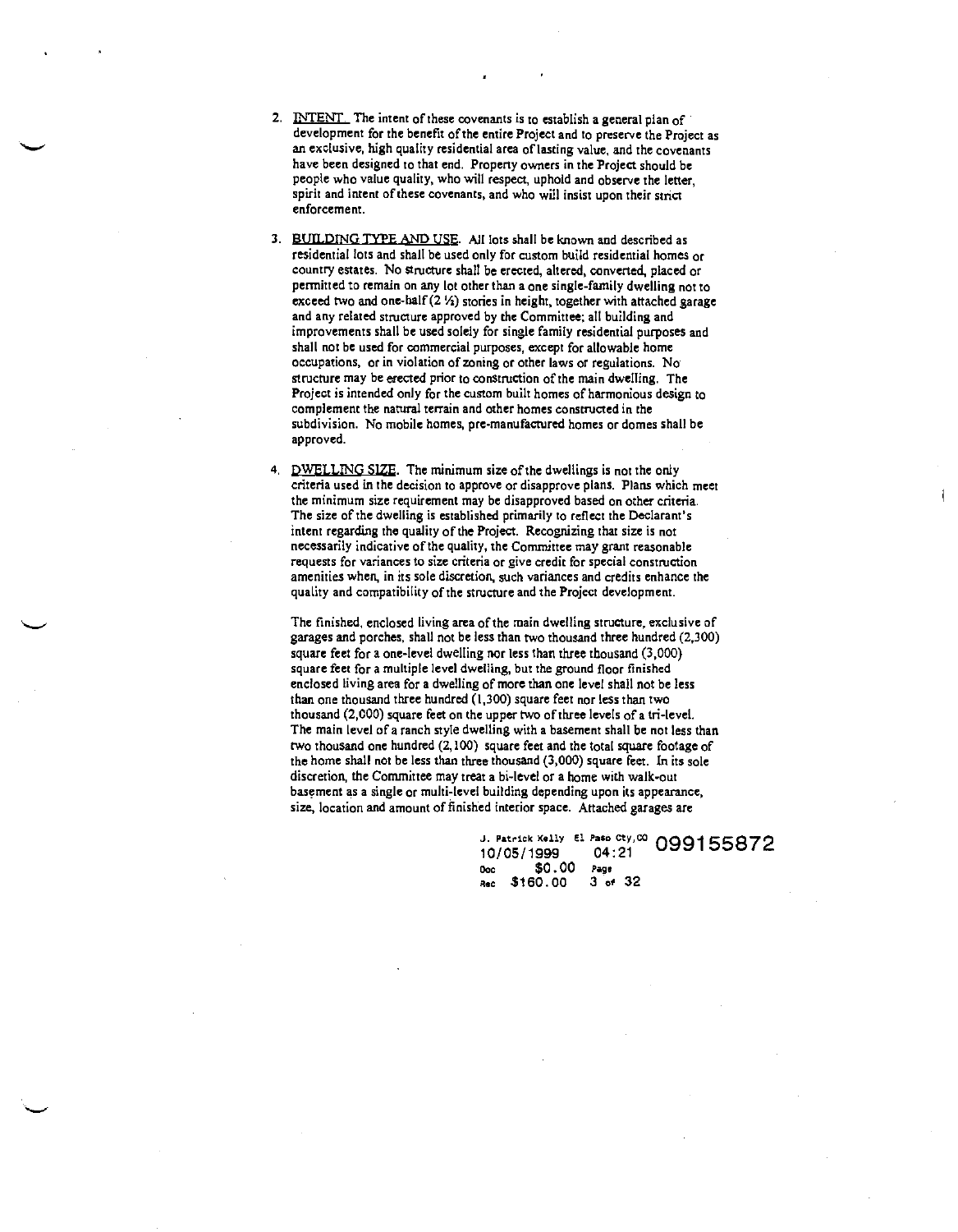required for all houses and shall be of size to accommodate not less than three full sized vehicles. All garage doors shall be equipped with automatic remote control openers and shall be kept closed except for immediate ingress or egress. No carport or other open, unenclosed structure intended as storage for parking for vehicles shall be constructed or used on any lot, Homeowners and contractors are encouraged to have garages which have side entrances whenever possible. The Committee, in its sole discretion, shall determine if the design of the garage is compatible with the design of the home and if it is consistent with the intent of these covenants and of the neighborhood. Automobiles and small boats shall not habitually be parked overnight outside of garages.

5. BUILDING LOCATION. When the house plans are submitted to the Committee, the plans shall be accompanied by <sup>a</sup> separate plot plan showing the planned location of all improvements contemplated upon the Lot, and the Committee may in its sole discretion alter the site location or deny construction if in its opinion the proposed site location would unduly interfere with adjoining lots as to view, proximity and construction, the natural plant and tree growth on the lot, the terrain, or cause other potential interference with existing or proposed construction on adjoining lots. There shall be a maximum of two accessory buildings allowed on the Lot. The combined square footage of the buildings shall not exceed sixty percent (60%) of the finished livable square feet of the primary residence, provided however that the maximum allowable square footage of the accessory buildings shall not exceed one thousand eight hundred (1,800) square feet. Buildings should be located on lots in such a way as to minimize damage to existing foliage and natural growth. No trees may be removed other than under the provisions of Paragraph 17 hereof, and the lots shall be maintained in the natural state as nearly as possible, except that a reasonably sized lawn and garden, not to cumulatively exceed two thousand five hundred (2,500) square feet may be planted around the house. No clear cutting of trees for any purpose whatsoever shall be allowed. The accessories buildings shall be located behind the principal dwelling if possible. The Well and septic system will be located and approved by the applicable regulatory agencies including the El Paso County Health Department prior to the location of the home. The Committee, in its sole discretion, may deny the application of a homeowner or contractor if the Well, septic system and house do not all conform to applicable regulations and are located so as to maximize the consistency of the dwelling and appurtenances with the intent of these covenants.

6. SETBACKS. No building shall be erected, placed or altered on any lot nearer than ninety (90) feet to any Lot line fronting a road, nor nearer than thirty-five (35) feet to any other Lot line except upon those Lots where the setback on the plat is greater than the above setback requirements in which case the distances set forth on the plat shall control. Exceptions to the setback requirements are sometimes logical and may be made by the Committee in

> J. Patrick Kelly El Paso Cty, CO  $\bigcap_{i=1}$ 10/05/1999 04:21 Doe \$0.00 Page<br>Rec \$160.00 4 of 32 Rec \$160.00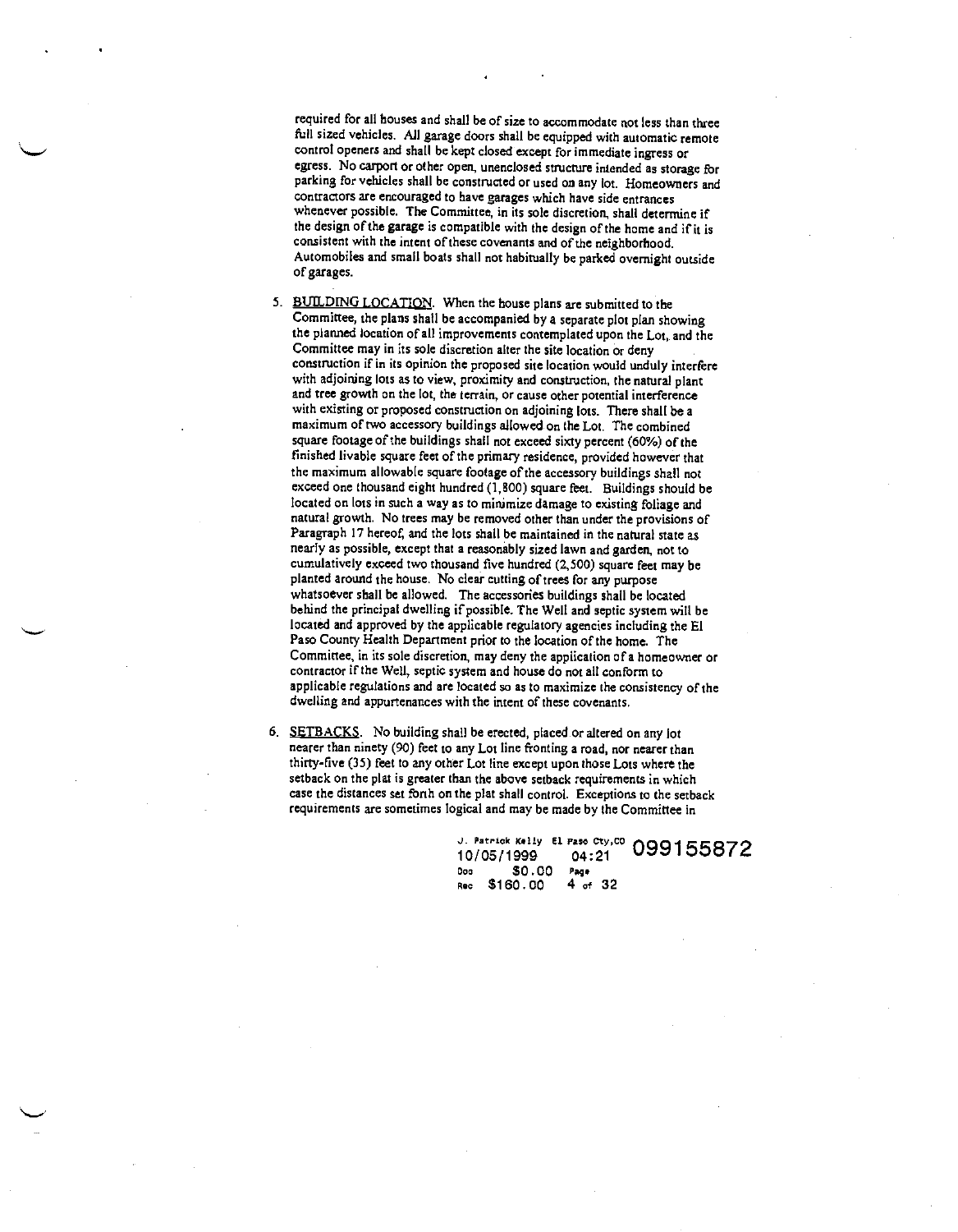cases where extenuating circumstances exist except that the Committee shall have no authority to grant exceptions on those Lots where the setback is less than the above minimums and in those cases the setbacks on the plat shall not be varied except by a replatting of the Lot which requires approval of tbe El Paso County Board of County Commissioners, or by a thture governmental entity which acquires jurisdiction over the subdivision. In other cases any such exception must be requested in writing and granted by the Committee in writing. For the purposes of this covenant, eaves, steps and open porches shall be considered as parts of the building. Setbacks shall also comply with all notes on the recorded plat and zoning requirements. Declarant or the Committee may designate additional setbacks and/or designate no-build areas on Lots to protect views of the mountains for adjacent Lots with views, in the sole discretion of the Committee; however the Committee shall have no obligation to so designate. The existing four homes currently located on the property are excluded from building location and setback requirements applicable to the property as are the existing accessory buildings including that located on the property specifically described in Paragraph 28 hereof.

- 7. TEMPORARY RESIDENCES. No structure of temporary character, trailer, recreation vehicle, basement, tent or accessory building shall be used on any Lot as a residence, temporarily or permanently.
- 8. ASSOCIATION. The Association shall operate as a Colorado non-profit corporation pursuant to its Articles of Incorporation.and Bylaws, which may include, without limitation, provisions for the indemnification of officers and directors. Every Owner of a Lot shall be a member of the Association. Membership shall be appurtenant to and may not be separated from ownership of any Lot. If additional Lots are added to the Association, membership shall automatically be expanded thereby. Members shall have the right to cast votes on all matters to be voted on by the members, as provided in the Association's Articles of Incorporation and Bylaws. Each member shall be entitled to one vote for each Lot owned. When more than one person holds an interest in any Lot, all such persons shall be members. The vote for each Lot shall be exercised as the owners may determine, but in no event shall more than one vote be cast with respect to any Lot nor may votes be split. The Association is responsible for administering the plan for augmentation as described in Paragraph II, The Association and individual lot owoers also have maintenance responsibilities for the detention basins located on Lots 7, IS and 50 as set forth in that Private Detention Basin Maintenance Agreement recorded at Reception No.  $99/5586$  of the records of the Clerk and Recorder of El Paso County, Colorado, which Private Detention Basin Maintenance Agreement is hereby incorporated into this Declaration.
- 9. ASSESSMENTS. Each Owner, for each Lot owned within the Property, by acceptance of a deed therefore or interest therein, whether or not it shall be so expressed in such deed, shall be deemed to covenant and agree to pay to the

J. Patrick Kelly El Paso Cty, CO 099155872 10/05/1999 04:21 0oc \$0.00 Page<br>Rec \$160.00 5 of 32 Rec \$160.00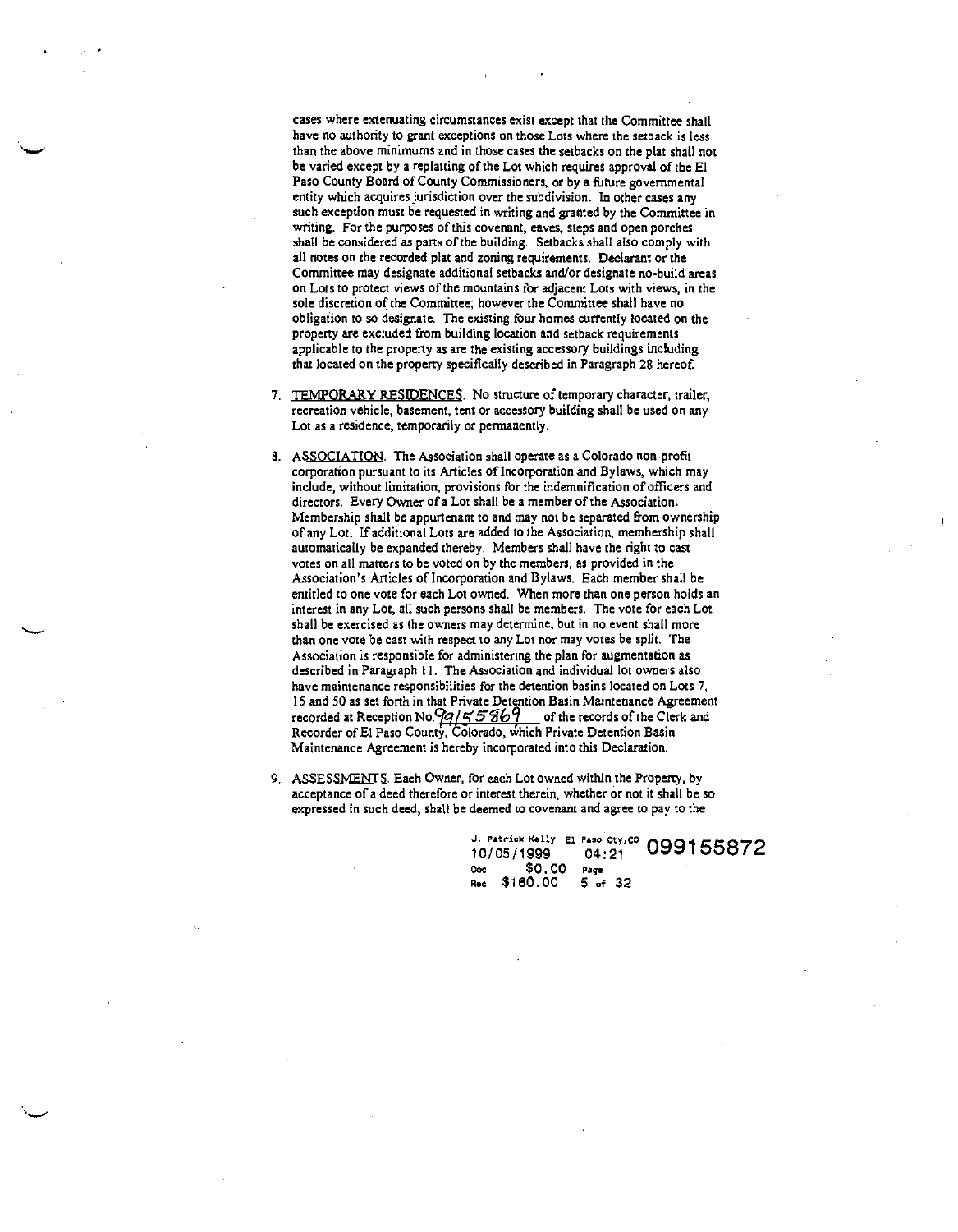Association, in the manner, amounts and times prescribed herein, all assessments, charges, fees, fines and other sums which are described in this Declaration and in the Private Detention Basin Maintenance Agreement (hereinafter collectively called the "Assessments") and which shall be both a personal obligation of the Owner and a lien against his Lot as provided herein. Each Owner shall be jointly and severally liable to the Association for the payment of all Assessments. The personal obligation for delinquent Assessments shall not pass to an Owner's successors in title or interest unless expressly assumed by them, No Owner may waive or otherwise escape personal liability for the payment of the Assessments by non-use of any common properties or services, by abandonment or leasing of his Lot, or by asserting any claims against the Association, the Declarant or any other person or entity.

- A. Purpose of Assessments. The Assessments levied by the Association shall be used exclusively to promote the health, safety and welfare of the Owners and for the improvement and maintenance of the Project, as more specifically provided herein.
- B. Annual Assessments. The annual assessments may specifically include, but shall not be limited to, expenses of management of the Association and its activities; taxes and special Assessments upon the Association's real and personal property, if any; premiums for all insurance which the Association is required by statute or First Mortgages 10 maintain, or all insurance authorized by the Board in its sole discretion, and all other expenses connected with such insurance; the creation of adequate reserve finds for maintenance, repairs and replacement of those elements of common property or maintenance that must be done or replaced on a periodic basis and are payable in regular installments, rather than by Assessments; and any other costs, expenses and fees which may be incurred or may reasonably be expected to be incurred by the Board, in its sole discretion, for the benefit of the Owners under or by reason of this Declaration includins, without limitation, expenses relating to the Augmentation Plan, detention basins and any common properties.
- C. Limit on Annual Assessments. Until January 1,2000 the maximum annual Assessments on each Lot shall be one hundred eighty dollars (\$180.00), and thereafter until January 1, 2001, the maximum annual assessment shall not exceed three hundred sixty dollars (\$360.00) and after that date it may be increased by the Association's Board of Directors at a rate not to exceed ten percent (10%) per year thereafter, provided however, that the annual Assessment, exclusive of any optional user's fees and any insurance premiums paid by the Association, shall not exceed five hundred dollars (\$500.00) per year.

J. Patrick Kelly El Paso Cty,<sup>00</sup> 0991<br>10/05/1999 04:21 Doc \$0.00 Page<br>Rec \$160.00 6 of Rec \$160.00 6 of 32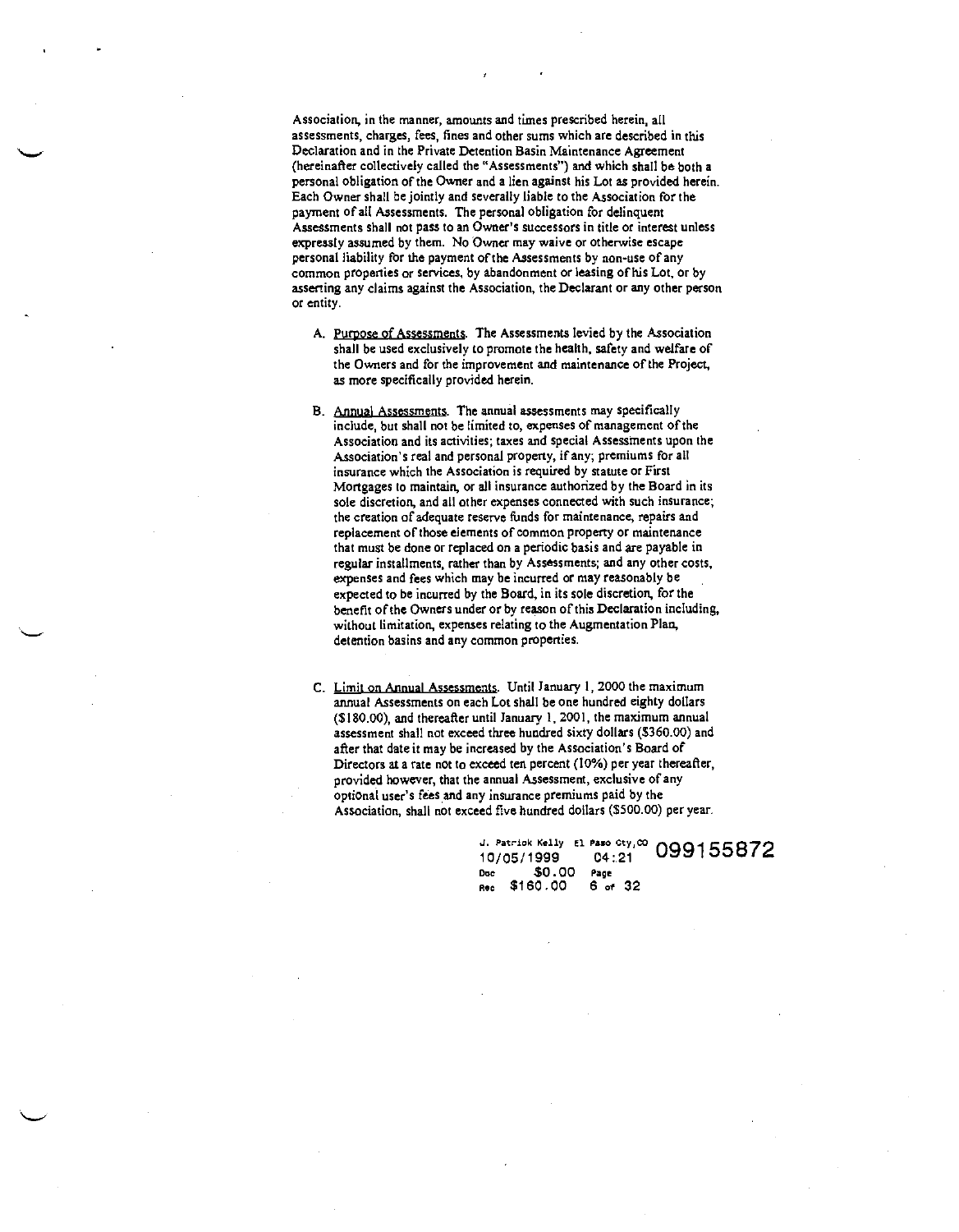The limitation on Assessments may be exceeded in whole or in part if in the sole discretion of the Board of Directors of the Association additional funds are required for implementation of the augmentation plan which additional amounts, if required, may be used for monitoring and annual reports as required by the Division Engineer. State of Colorado and a fund for future construction and operation of a welt or wells pursuant to the Water Rights Decree and for obligations under the Private Detention Basin Maintenance Agreement, if required. Any such Assessment shall be established by the Association and shall be collected and shalt have the same force and effect as a personal lien and a lien against property as is set forth within this Declaration. All procedures and effects shall be the same as set forth in this Declaration relating to Assessments.

D. Procedure for Annual Assessments. The Assessments shall be payable in an annual amount and shall commence when the first Lot is conveyed to a Purchaser from Declarant. Declarant shall not pay the assessment on lots owned by it until seventy-five percent (75%) of the lots have been sold or until Jan. 1, 2004, whichever may first occur, after which any remaining lots owned by Declarant shall be subject to the annual assessments in the same manner as all other owners. The Association's Board of Directors may fix the annual Assessment at an amount not in excess of the maximum stated above and shalt provide such notice and procedure for budgeting and collection as the Board deems appropriate in its sole discretion. The Association may furnish to an Owner, upon written request delivered to the Association's registered agent, a written statement setting forth the amount of any Assessments levied against a Lot, whether paid or unpaid, and the statement may be relied upon by all Owners acting in good faith thereon as conclusive evidence of the amount unpaid or of proof of payment of such Assessment.

E. Collection of Assessments. Any Assessment which is not paid when due shall be delinquent, and the Association may impose a late charge for each month any Assessment is detinquent, and may also collect the attorneys fees, costs and expenses of any collection. Additionally, the Association may bring an action at law against any Owner personally obligated to pay any Assessment and, in the event of any lawsuit, the delinquent Owner shall pay all attorneys fees, court costs and any expenses of such lawsuit.

Additionally, any such unpaid Assessment, together with all expenses of collection and attorneys fees, shall be a continuing lien upon the Lot against which such Assessment was made, The Association may enforce such lien by filing with the Clerk and Recorder ofEl Paso County a statement of lien with respect to said Lot, setting forth such

> J. Patrick Kelly El Paso Cty, CO  $\bigcap$ 10/05/1999 04:21 Ooc \$0.00 Page \$160.00 7 of <sup>32</sup>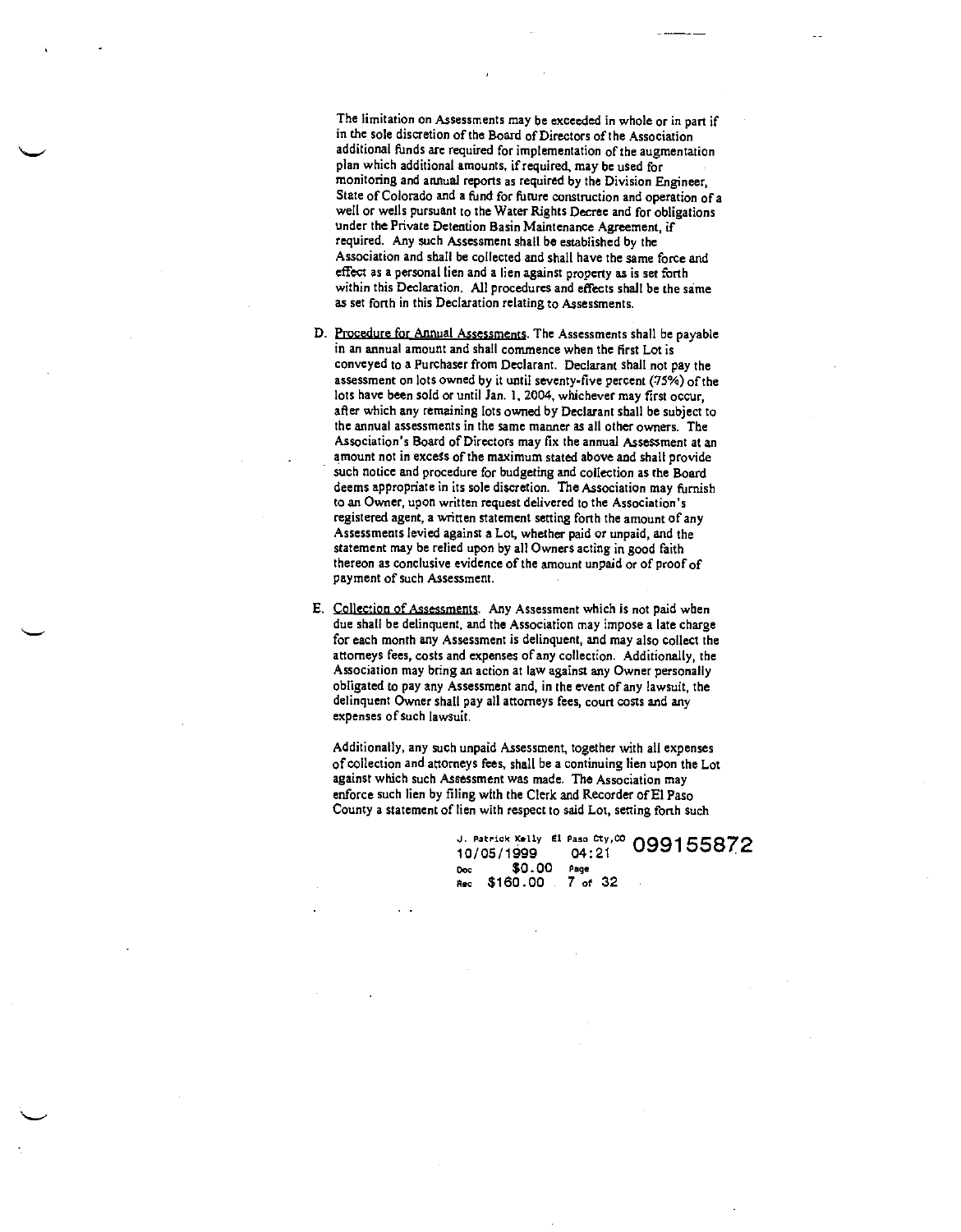information as the Association may deem appropriate. Said lien shall run with the land and shall additionally secure all Assessments and expenses which become due after its filing. Said lien may be foreclosed by the Association in the manner provided for foreclosures of mortgages under the laws and statutes of the Sate of Colorado. All rights and remedies of the Association are cumulative, and foreclosure of the lien shall not prevent a lawsuit against the Owner personally liable therefore whether taken before, after or during such foreclosure. Said lien may be released by recording an appropriate document executed by an officer or agent of the Association. Such lien is in addition to any statutory lien allowed to the Association bylaw. Said lien shall be superior and prior to any homestead rights or similar exemption now or hereafter provided under state or federal law to any Owner, whose acceptance of a deed to a lot shall constitute a waiver of any homestead or other rights.

- F. Subordination of the Lien to Mortgages. The lien for any Assessment provided for herein shall be subordinate to the lien of a First Mortgage recorded before the delinquent Assessment was due. Sale or transfer of any Lot shall not affect the lien for said Assessment except that sale or transfer of any Lot pursuant to foreclosure of any such First Mortgage, or any proceeding in lieu thereof, including deed in lieu of foreclosure, shall extinguish the lien of Assessment which became due prior to any acquisition of title to such Lot by the First Mortgagee pursuant to any such sale or transfer, or foreclosure, of any proceeding in lieu thereof including, without limitation, any deed in lieu of foreclosure. No such sale, transfer, foreclosure, or any abovedescribed proceeding in lieu thereof, shall relieve any Lot from liability for any Assessment becoming due after such acquisition of title, nor from the lien thereof, nor the personal liability of the Owner of such Lot for Assessments due during the period of his Ownership.
- 10. TIME OF CONSTRUCTION AND BUILDER'S COMPLIANCE FEE. No construction shall be permitted upon any Lot until Declarant has been paid in fill for said Lot

Once construction shall have been initiated on any structure, including walls, fences, residences, ancillary buildings or any other structure which has been previously approved by the Committee, construction of that particular structure, including landscaping, shall be completed within nine (9) months of the time such construction was initiated. The Committee may extend the time for completion under unusual circumstances, and any such tine extension shall be in writing. In no event, other than inclement weather, shall final grading and clean-up (debris, stumps, limbs, leftover building items, etc.) be delayed more than thirty (30) days after completion of a home. A builder's compliance fee, in an amount set by the Committee, shall be paid to the

> J. Patrick Kelly El Paso Oty,<sup>CO</sup> 099155872<br>10/05/1999 04:21 10/05/1999 04:<br>21 50.00 Page  $$0.00$ <br>\$160.00 Doc  $8^{\circ}$  of  $32^{\circ}$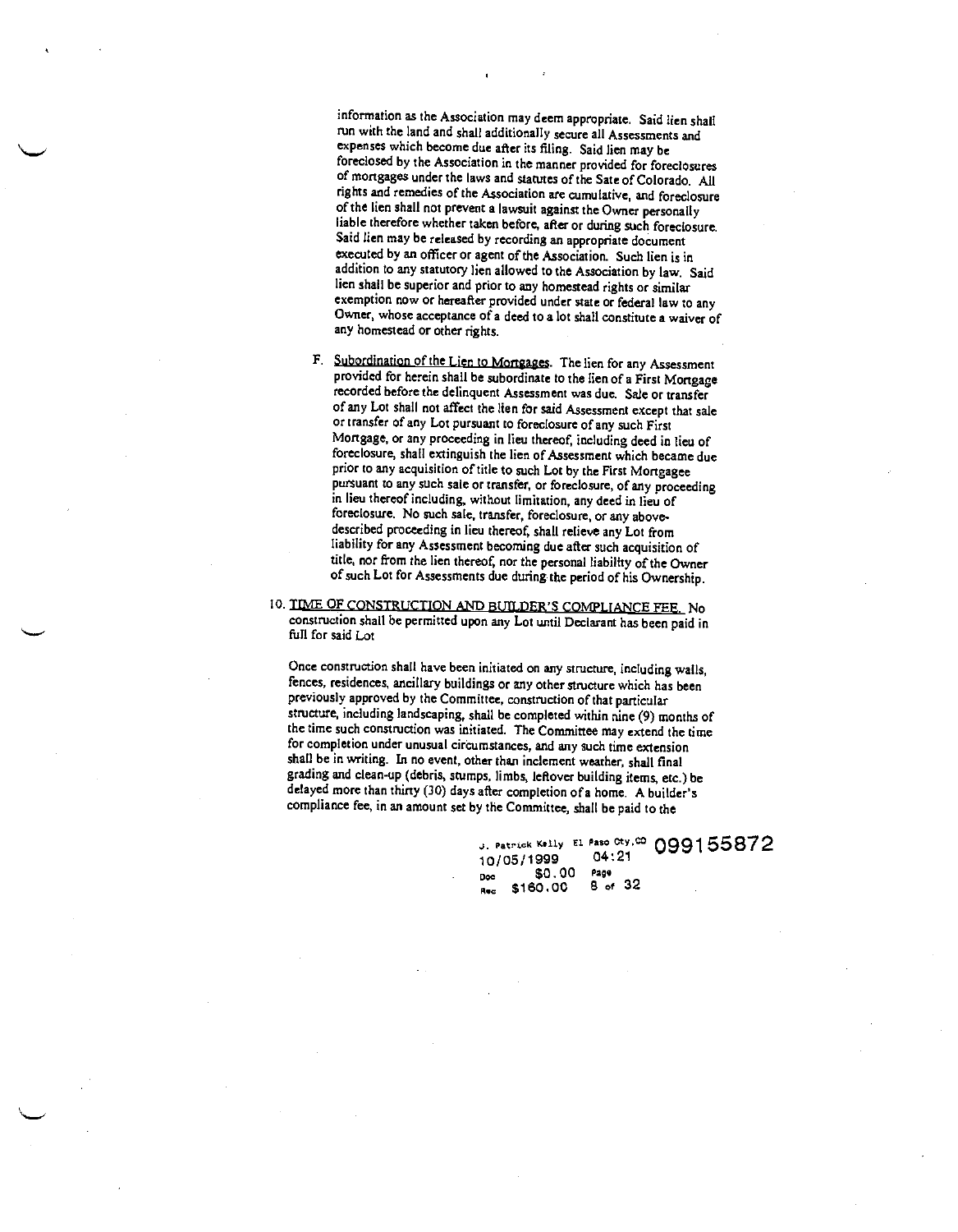Committee at time of approval of house plans and shall be refunded upon satisfactory completion of the dwelling structure and compliance with the clean—up and final grading provisions of this paragraph.

If any structure be abandoned, Declarant or the Committee shall have the authority to remove or complete all or portions of such structures so as to prevent its being unsightly and a detriment to the area or to becoming an attractive nuisance. Notice of Intent to remove or complete will be mailed to the Owner at his last known address and shall be posted on the Lot ten (10) days prior to such action and, in the event that such removal becomes necessary, the Owner of the Lot shall be liable for all costs of such work, which costs shall constitute a lien which shall be recorded against said Property and shall be due and payable immediately and bear interest at the rate of eighteen percent (18%) per annum until paid.

- 11. WATER AUGMENTATION PLAN REOUTREMENTS. All lots in the Project shall be subject to the requirements as set forth in the decree in the District Court, Water Division 2, State of Colorado, Case No. 97CW51 and Case No. 97CW190 (Water Division 1), which cases have been combined, a copy of which is attached hereto as Exhibit "A" and fully incorporated herein by this reference (the Augmentation Plan."), including limiting use within the subdivision from the Dawson and Denver aquifers to an average of no more than 23.45 acre feet per year, maintaining a meter, as noted below, limiting working order. Since failure to comply with the terms of the decree jeopardizes the water rights of all homes within the Project, upon failure to comply the Association may enter upon the property, complete any work required to comply with the decree and charge the owner all expenses of such activity which charges shall become a lien on the property in the same manner as annual assessments.
	- A. Each Owner shail be responsible for obtaining a permit for a well to provide a water supply to his dwelling and for constructing and operating such well. All wells shall be constructed and operated in compliance with the Augmentation Plan and the permits for such wells.
	- B. Each Owner will be required to log a well as it is constructed and a well meter, with an accessible, exterior read-out, shall be installed so as to provide information necessary to the Augmentation Plan. Each Owner shall maintain the meter and the well and shall allow the Association or its agents to enter the Owner's Lot to read and inspect the meter.

J. Patrick Kelly El. Paso Cty,  $\infty$  099155872<br>10/05/1999 04:21<br>Doc \$0.00 Page Doc \$0.00 Page<br>Rec \$160.00 9 of 32

— <u>—</u> — — — — — — — —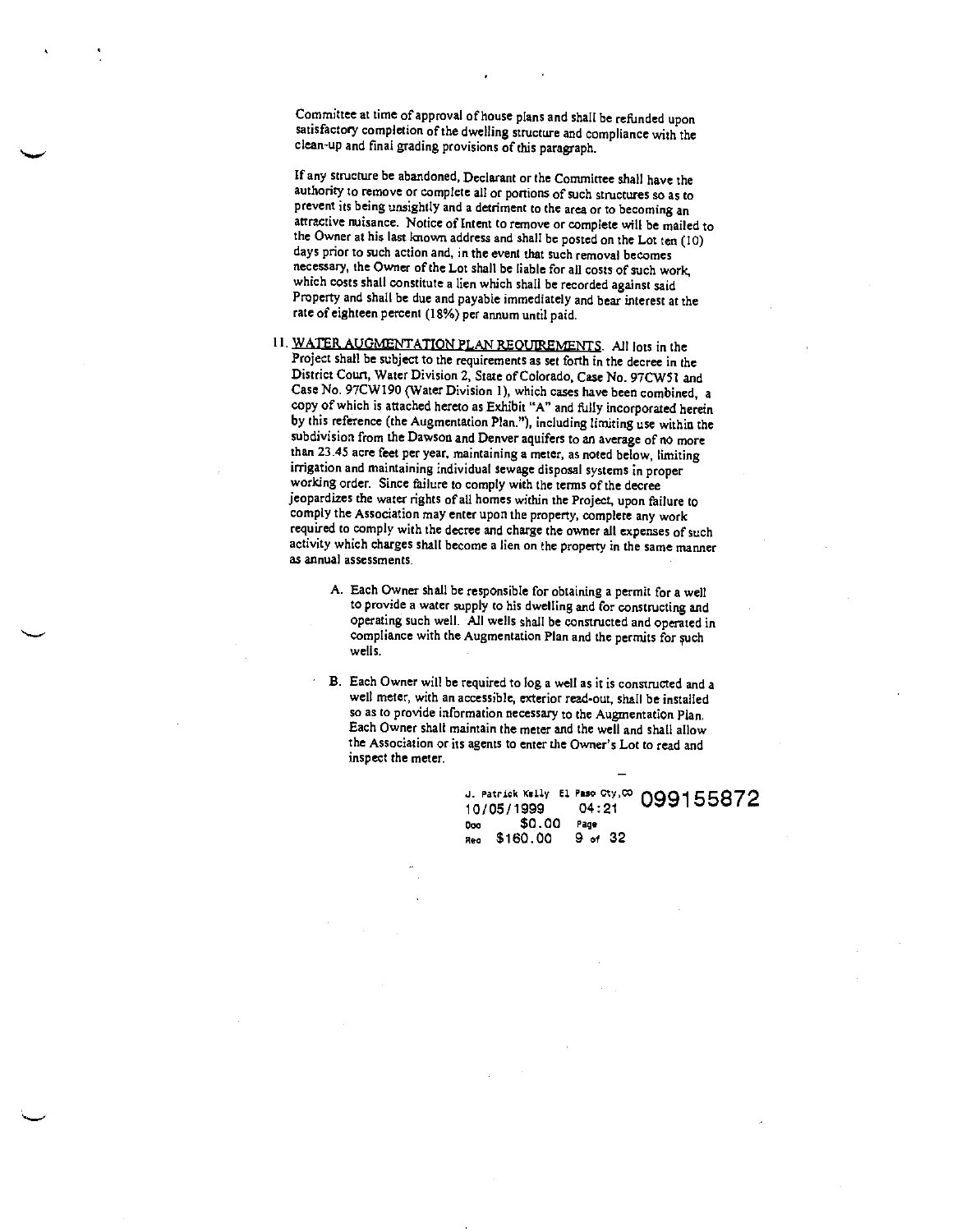- C. Each Owner shall provide any information necessary to enable any reports required under the Augmentation Plan to be filed in a timely manner.
- D. Declarant hereby assigns to the Association any and all right, interest and responsibilities under the Augmentation Plan, including without limitation, all groundwater rights and plan for augmentation evidenced by decree in consolidated Case Nos. 97CW5 I District Court, Water Division 2 and 97CW 190, District Court, Water Division 1, recorded at Reception No, 099019927, El Paso County Clerk and Recorder; and rights to 1,523 acre feet of groundwater in the Arapahoe aquifer, and all groundwater and groundwater rights in the Laramie Hilts aquifer, all of which were decreed in consolidated Case No.s 97CW51, District Court, Water Division 2 and 97CWl90, District Court, Water Division I as recorded as noted above. By this assignment to the Association, Declarant shall be relieved of any responsibility for the administration or enforcement of the Augmentation Plan or the operation of the augmentation water supply, and the Association shall be obligated to perform the same. By such assignment, the Association shall hold such interest in the Augmentation Plan and augmentation water supply for the benefit of all Lot Owners, shall assume the responsibility for administering and enforcing the Augmentation Plan, and shall take all necessary actions to ensure protection of water and well rights for all Lot Owners pursuant to the Augmentation Plan, including pursuing and maintaining all farther action required under the Augmentation Plan, including the possible replacement of pumping and post-pumping depletions from the subject wells, which may include all costs associated with drilling, equipping, operating and maintaining any well or wells and associated infrastructure that may be required to deliver the reserved ground water to the respective basins.. Failure of the Association or the Owners to comply with the terms of the Augmentation Plan may result in an order from the Division Engineer's Office to curtail or eliminate pumping of the Owner's wells.
- E. Drainage structures exist on site in the areas shown on the plat. Additional easements regarding drainage may exist on certain portions of some Lots as shown on the recorded plat of the Project. The purpose of such facilities is to maintain historic drainage flows within the Project property, since home and road construction may slightly increase drainage flow. Additionally, no structures, landscaping or other materials shall be placed within designated areas as shown on the plat or any drainage easements. Any drainage and any structures on those areas shall be repaired and

J. Patrick Kelly El Paso Cty,<sup>CO</sup> 099155872 10/05/1999 04:<br>20.00 so.00 ...<br><sub>Doc</sub> \$160.00 10 of 32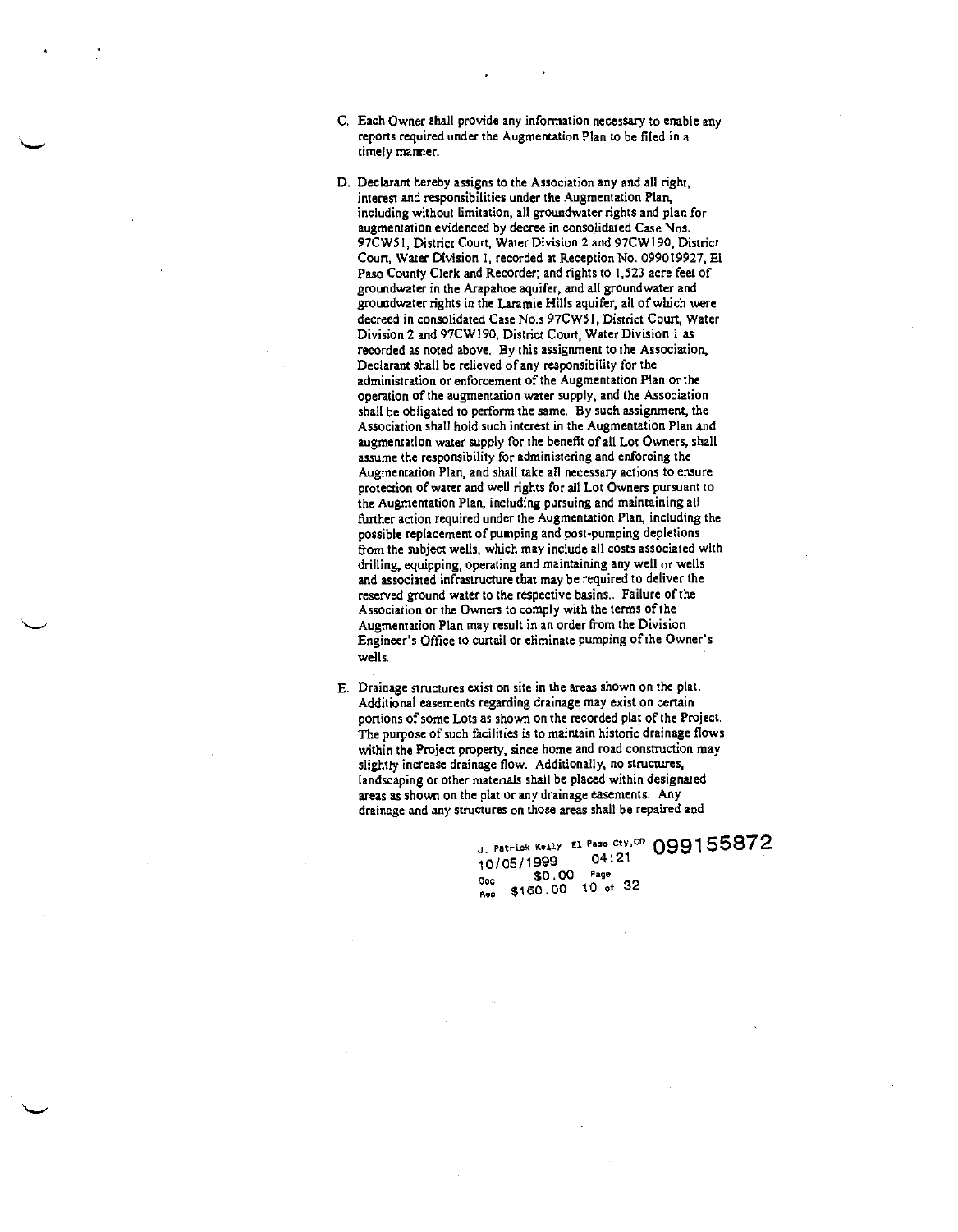maintained by the Owner of said lots for augmentation purposes. Declarant, El Paso County, Soil Conservation entities, the Association and their successors and assigns reserve the right to enter upon said easements and areas periodically for purposes of inspection and related matters. Additionally, outdoor irrigation on any lot is limited to 2,500 square feet so long as the water is supplied by a well from the Dawson or Denver aquifer which limitation is made pursuant to the Augmentation Plan and is in addition to any other imitations contained herein.

- F. Declarant, its successors and assigns, at the time of lot sales, shall convey to individual lot owners sufficient water rights in the Dawson Aquifer underlying each lot to satisfy El Paso County's 300-year water supply requirement, and to enable lot owners to obtain well permits from the State Engineer. That amount shall be as follows: 0.45 acre-feet per lot per year or 135 acre-feet per lot for a 300-lyear supply.
- 0. Na changes or deletions to this Paragraph may be made which may alter or in any manner compromise the Augmentation Plan or the water rights of either Declarant or the Owners, except by order of the applicable Water Court.
- 12. GENERAL DEVELOPMENT GUIDE. The Declarant has obtained the required approval of El Paso County for a General Development Guide, recorded at Reception No.  $\frac{99}{55870}$  of the records of the Clerk and Recorder ofEl Paso County Colorado (a copy of which is attached hereto as Exhibit "B") and fully incorporated herein by this reference (the "Development Guide"). The General Development Guide is also recorded separately from these covenants. Each Owner and the Association shall comply with the Development Guide including, without limitation, the wildfire mitigation requirement, which shall be enforced along with all provisions in the Development Guide. The Association shall enforce the Development Guide as well as the Augmentation Plan as a part of this Declaration.
- 13. ARCHITECTURAL CONTROL AND DESIGN. The purpose of this covenant is to assure, through intelligent architectural control of building design, placement, materials, colors and construction, that the Project shall become and remain an attractive residential community, and to uphold and enhance property values.

A. Architectural Control Committee. This Committee is composed of Declarant, its heirs, successors or assigns, represented by three (3)

> J. Patrick Kelly El Paso Cty, CO  $\bigcap_{i=1}^{\infty}$ 10/05/1999 04:21 Doc \$0.00 Page flea \$160.00 <sup>11</sup> of 32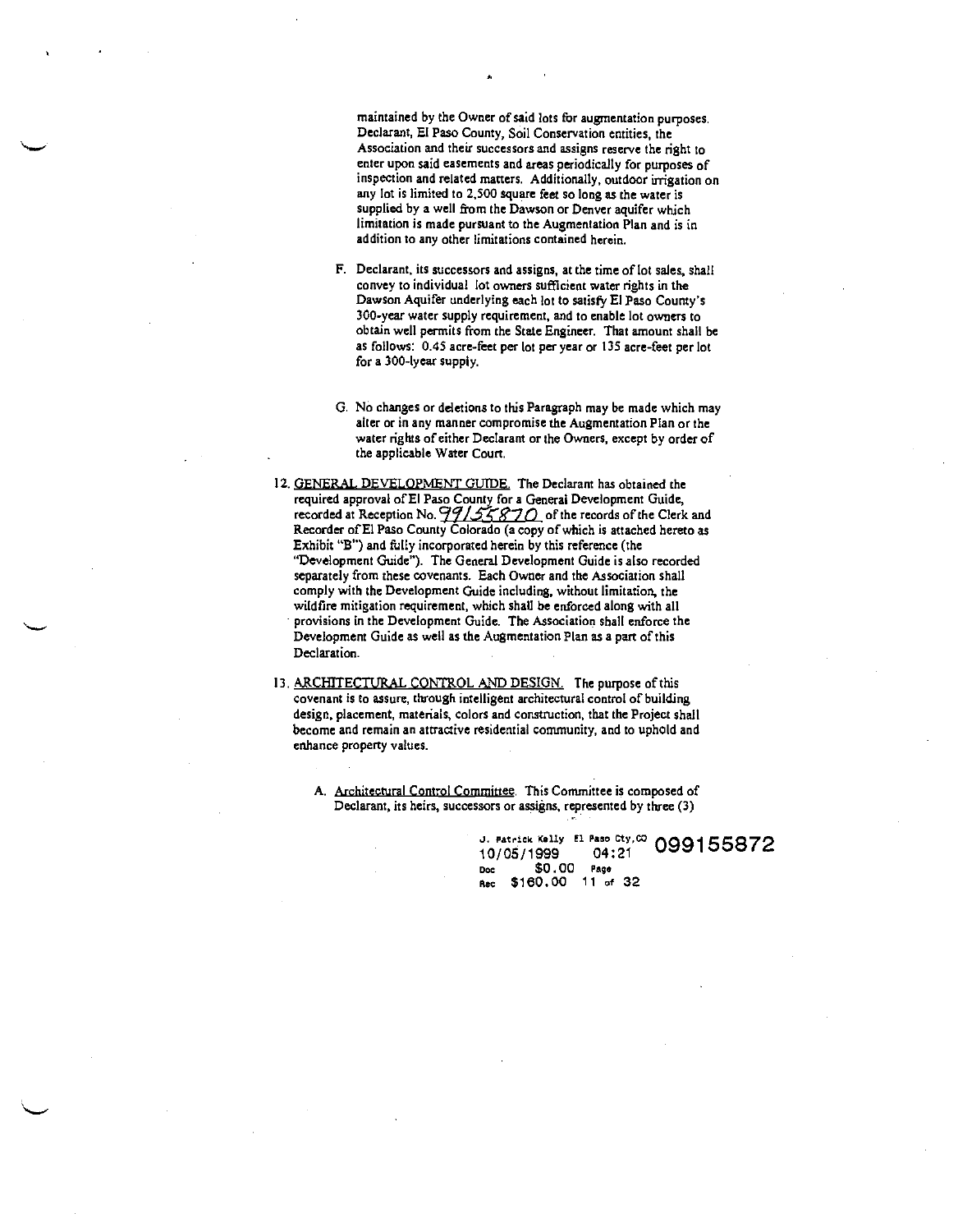persons who shall be appointed by Declarant until seventy-five percent (75%) of the Lots have been sold by Declarant; however, at its option and choice of time Declarant may relinquish control of the Committee to the Association at any time. After the Association controls the Committee, the three (3) members shall be appointed by the Association's Board of Directors.

Members of the Committee shall serve two year terms, provided, however, any member appointed by the Declarant may be removed by the Declarant and any member of the Committee appointed by the Association may be removed by a vote of two-thirds (2/3) of the Board. In the event of the death or resignation of any member of the Committee, the remaining members thereof shall have full authority to act until a successor has been selected and appointed. In the event a successor is not selected and seated within thirty (30) days of the vacancy occurring, the remaining members of the Committee shall have the authority to appoint a person to serve the unexpired term of the Committee member who is departing the Committee.

- B. Non-Liability. Neither the Deciarant, the Committee, the Association, nor any person acting therefor, shalt be liable in damages or otherwise to any person submitting requests for approval or to any Owner by reason of any action, failure to act, approval, disapproval or failure to approve or disapprove with regard to such requests, or with regard to any other actions taken by the Committee or the Association under authorization of the provisions hereof.
- C. Records retained by Committee. The Committee shalt maintain records of election of its members. It shall retain a complete file of applications, home plans and location sketches until all structures applied for thereunder have been completed and for five (5) years thereafter. If requests for additions are made, both the original plans and plans for said additions wilt be kept until said additions are completed, and for a period of five (5) years thereafter.
- D. Comnensation. A non-reftindable architectural review fee not to exceed two hundred dollars (\$200.00) shalt be submitted along with each submittal of plans to the Committee to defray the administrative costs of the review process. Any unused portions thereof shall be deposited into the Enforcement Fund as set forth in this Declaration. No compensation other than reimbursement of expenses shall be received by members of the Committee for services performed pursuant to this covenant.
- E. Procedures for Obtaining Aporoval of Plans. The application and plans shall be submitted with review fee to the Committee,

J. Patrick Kelly El Paso Cty, CO 099155872 10/05/1999 04:21 Doc \$0.00 Page<br>Rec \$160.00 12 of 32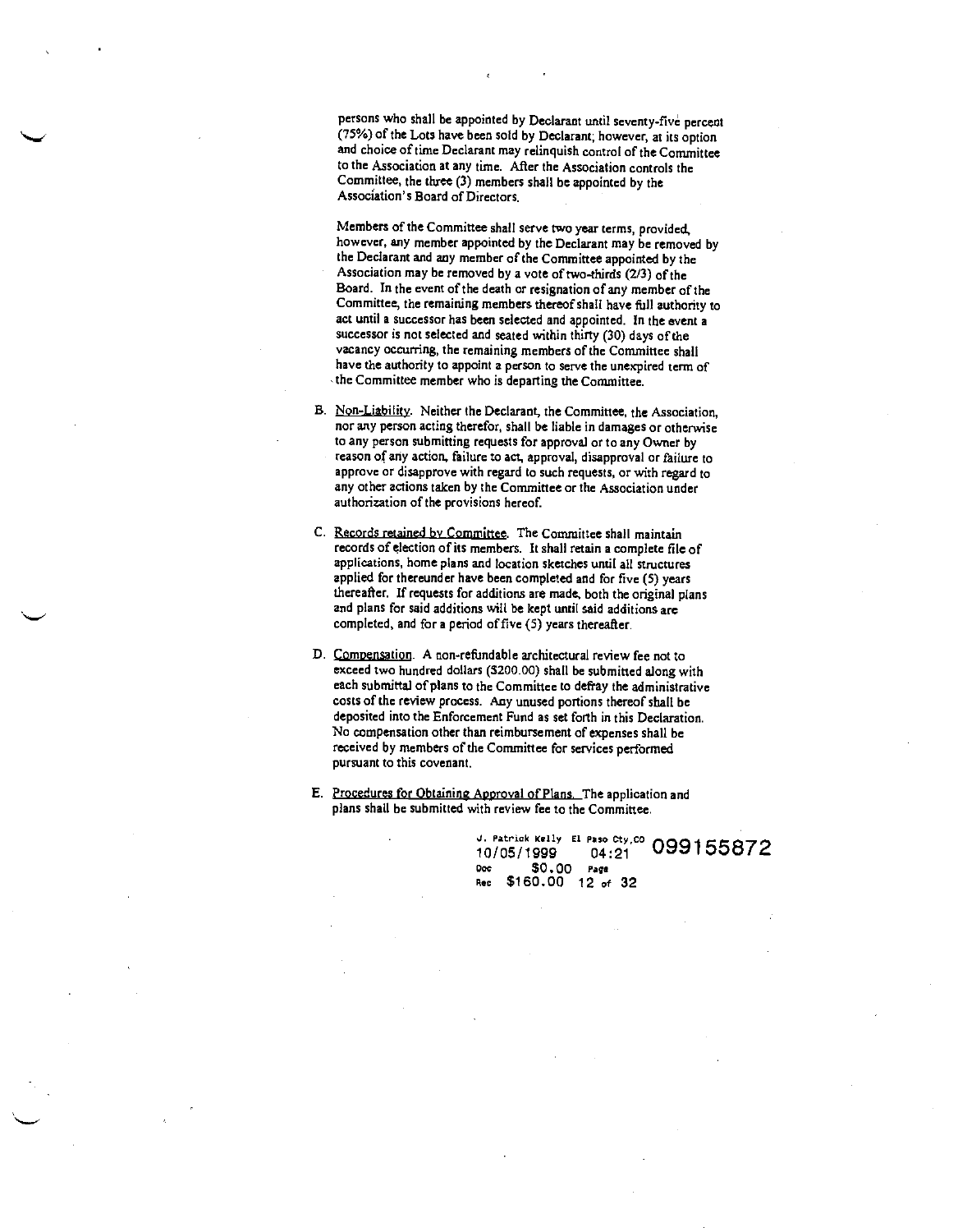- 1. If the Owner believes that his plans may encounter serious objections, he should submit preliminary drawings and/or a preliminary sketch and request, in writing, and preliminary review prior to incurring the expense of having detailed architectural working plans drawn. Such preliminary review shall not constitute final action,
- 2. The Owner shall make written application on a form provided by and obtained from the Committee which shall be submitted with the following attachments:
	- a. One (I) copy of a site plan, drawn to scale, showing the exact location on the Lot of all proposed improvements (house, well, septic, leach field and other buildings even if only contemplated for the future). Exact proposed setbacks front Lot lines must be delineated. Access routes (driveways) to proposed structures and any clearing, plantings, outside lighting plans, or fencing must be included. Topographic maps showing terrain lines may be required.
	- b. One (I) complete set of construction plans for building(s) detailing the floor plan, elevations, site locations, and exterior building materials, If feasible in conformity with the design of the home garages should open to the side or rear of the house away from the street.
	- c. Color samples and, if deemed necessary by the Committee, samples of siding, roofing and other material.
	- d. A landscape plan shall be submitted in accordance with this Declaration and the wildfire mitigation plan.
	- e. A copy of the well permit application in the form to be
	- submitted to the Office of the State Engineer.<br>I The Committee shall examine and consider plans, make field trips to the site; the Ovner may be required to provide a survey and shall stake out the proposed location of buildings prior to submission of final plans. The Committee shall approve or disapprove all submissions in writing and shall return a copy of the submission form with its determination and comments, as appropriate. The set of plans, site plan and material/color samples shall be kept in the files of the Committee. The Committee may require the Owner to make other submissions, to include material samples, prior to considering any application.

The Committee should seek to approve or disapprove submissions within thirty (30) days of written receipt,

i. Patrick Kelly El Paso Cty.CO  $\bigcap_{i=1}^{\infty}$ 10/05/1999 04:21 Doo \$0.00 Page tea \$160.00 13 of 32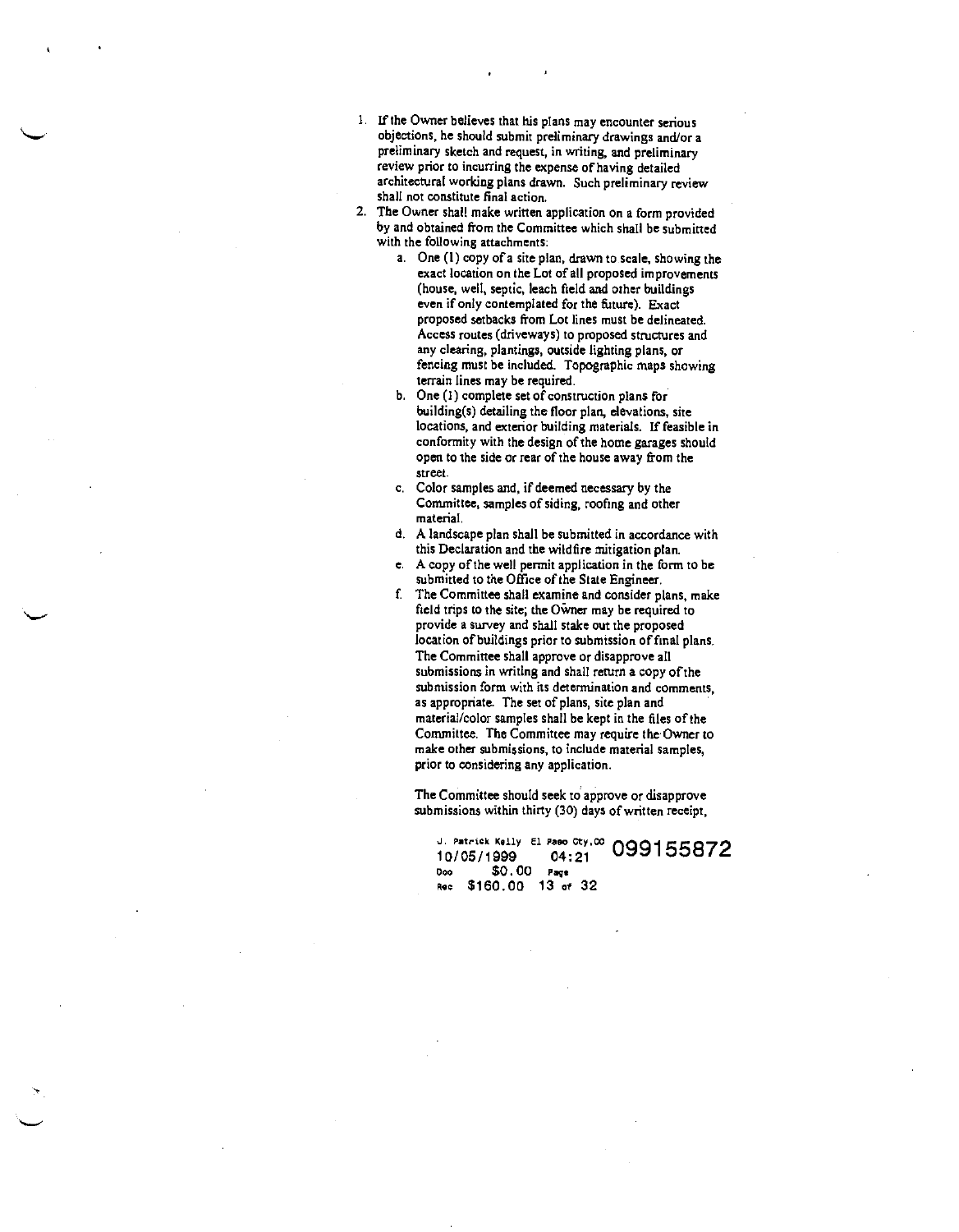but, if disapproved, the Committee may take an additional thirty (30) days to consider any resubmitted plans. Normally, submissions will be acted upon in less time but Owners should plan sufficiently in advance to give the Committee time to thoroughly examine plans, make on-site inspections and make well-considered decisions. In the event that the Committee fails to approve or disapprove within sixty (60) days after written receipt of any written submission or, in any event, if no suit has been filed to enjoin the construction prior 10 its completion, approval shall not be required, and the related covenants requiring Committee approval shall be deemed to have been filly complied with, provided that all other covenants herein have been properly observed and followed. The foregoing notwithstanding, no plans shall be approved nor shall the above sixty (60) day automatic approval pertain, unless the Owner is current on his Assessments to the Association.

g. A two-thirds (213) vote of the Committee shall determine approval or disapproval. The Committee members will coordinate and work in concert with each other and report the Committee decision as that of the Committee and not individually.

14. AUTHORITY OF COMMITTEE. The Committee is empowered to approve or disapprove in writing all plans for construction, site locations, clearing, plantings, fencing, additions to existing structures, remodeling that alters the exterior, replacement of roofs, changing of house colors and any other changes in the natural environment of Lots or appearance of Homes in the Project. Disapproval of submissions by the Committee may be based upon any grounds, including purely aesthetic grounds. If such submissions are disapproved, the Committee shall give written reason for said disapproval to applicant. The Committee may make other reasonable requirements of the applicant including, but not limited to, submission of additional plans, specifications, and material samples, and may require such changes as it deems necessary to conform to the overall intent as herein expressed.

The Committee shall have the tight to alter site locations as shown on the submitted site plan, or deny construction if, in the opinion of the Committee, the proposed site locations will unduly interfere with adjoining Lots as to view, intrusions or sound or light, sanitation, proximity or type of construction, actual or proposed or unduly damage the natural growth and terrain.

> **Patrick Kelly** El Paso Cty,<sup>co</sup> 0001 10/05/1999 04:21 Coo \$0.00 Page Rec \$160.00 14 of 32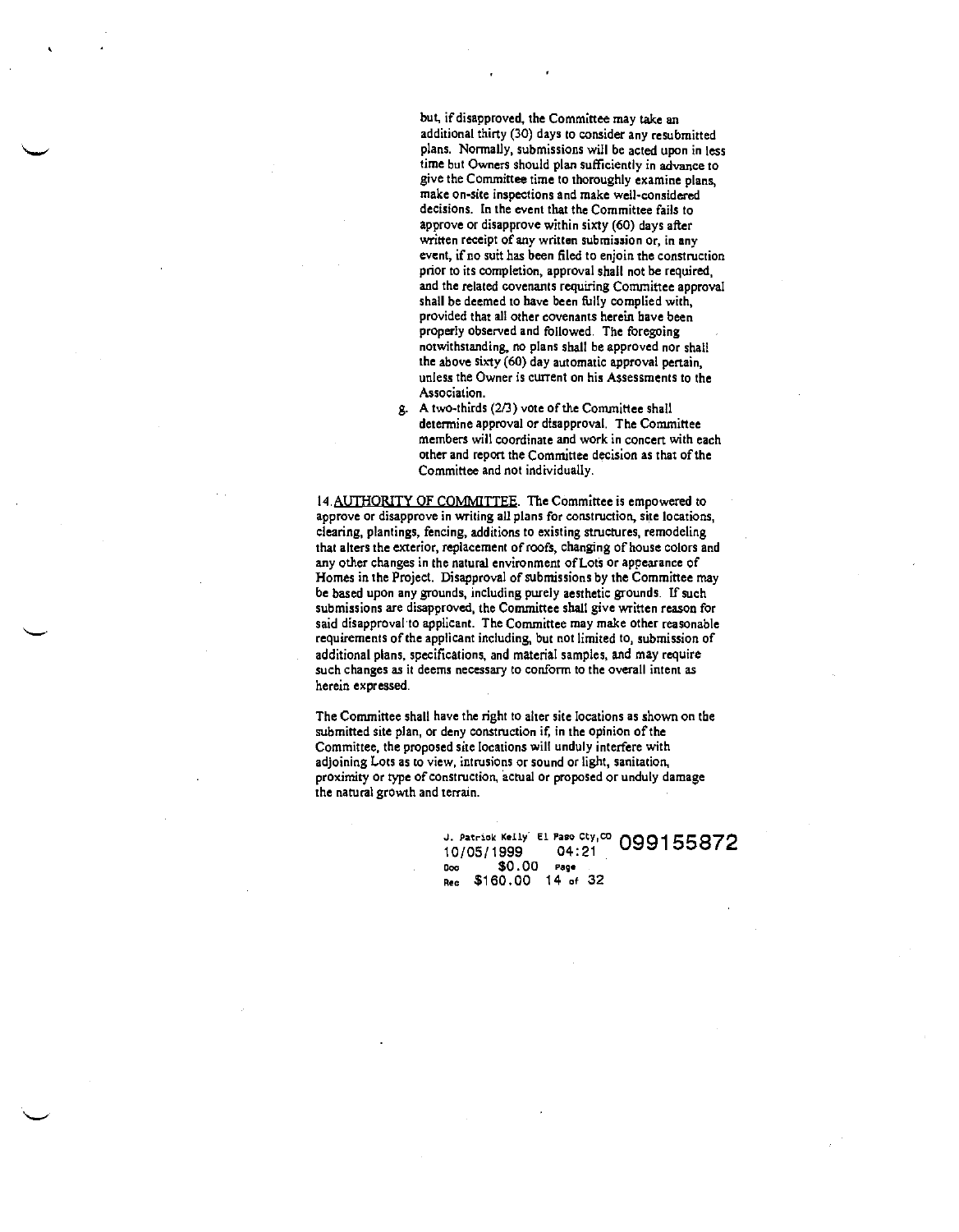The Committee may prohibit the construction of fences, houses or other improvements to any Lot and is empowered to order their removal if written application was not made by the Owner, or if approval was not granted in accordance with these covenants, or if actual construction is different from the approved plans.

The Committee, upon written request, shall have the authority to grant in writing, variances from the provisions of this Declaration as they apply to construction and setbacks, in cases of irregularly shaped Lots, unusual terrain, highly desirable building sites near Lot lines, or other conditions wherein the strict enforcement of these covenants would result in unusual hardship. The Committee shall be the sole and exclusive judge of whether or not such hardship exists. Jt is the intent of these Declarations that the Committee shall exercise broad discretionary powers hereunder and its decisions shall be final and conclusive. The Committee shall resolve all questions and interpretations and these covenants shall be interpreted in accordance with their general purpose and intent as herein expressed. The Committee shall have no authority to grant a variance in setback requirements which setback is shown on the plat and is a condition of approval by the governing body in which case only the governmental body then having jurisdiction of the Project may grant such change through a replatting process.

# 15 ARCHITECTURAL DESIGN AND REQUIREMENTS. In addition to the other requirements hereof, the following pertain:

a, Construction. No building, accessory building, structure, wails, gates, hedges, fences, mailboxes, driveways, windbreaks, swimming pools, flagpoles, greenhouses, play areas, hot tubs, satellite dishes, windmills, pump houses, water tanks, gas tanks, exterior lighting or other improvements shall be commenced, erected, converted, placed, added to, maintained or altered on any Lot until the construction plans and specifications, to include design, height, material and color samples to be used, and a site plan showing the exact location of the structure(s) have been approved by the Committee in writing as to quality of workmanship and materials, harmony of external design with existing structure(s), location with respect to other structures planned, and as to topography and finished grade elevation. This requirement applies both to new construction and to subsequent changes, additions, repainting and major repairs or renovations. No construction of any such improvement shall be commenced until the Committee approvals required by these covenants are obtained. All construction shall comply with the Development Guide, including wildfire mitigation, and fire retardant materials which shall be used whenever possible.

> J. Patrick Kelly El Paso Cty,<sup>00</sup> 099155872<br>10/05/1999 04:21 Doc \$0.00 Page Rec \$160.00 15 of 32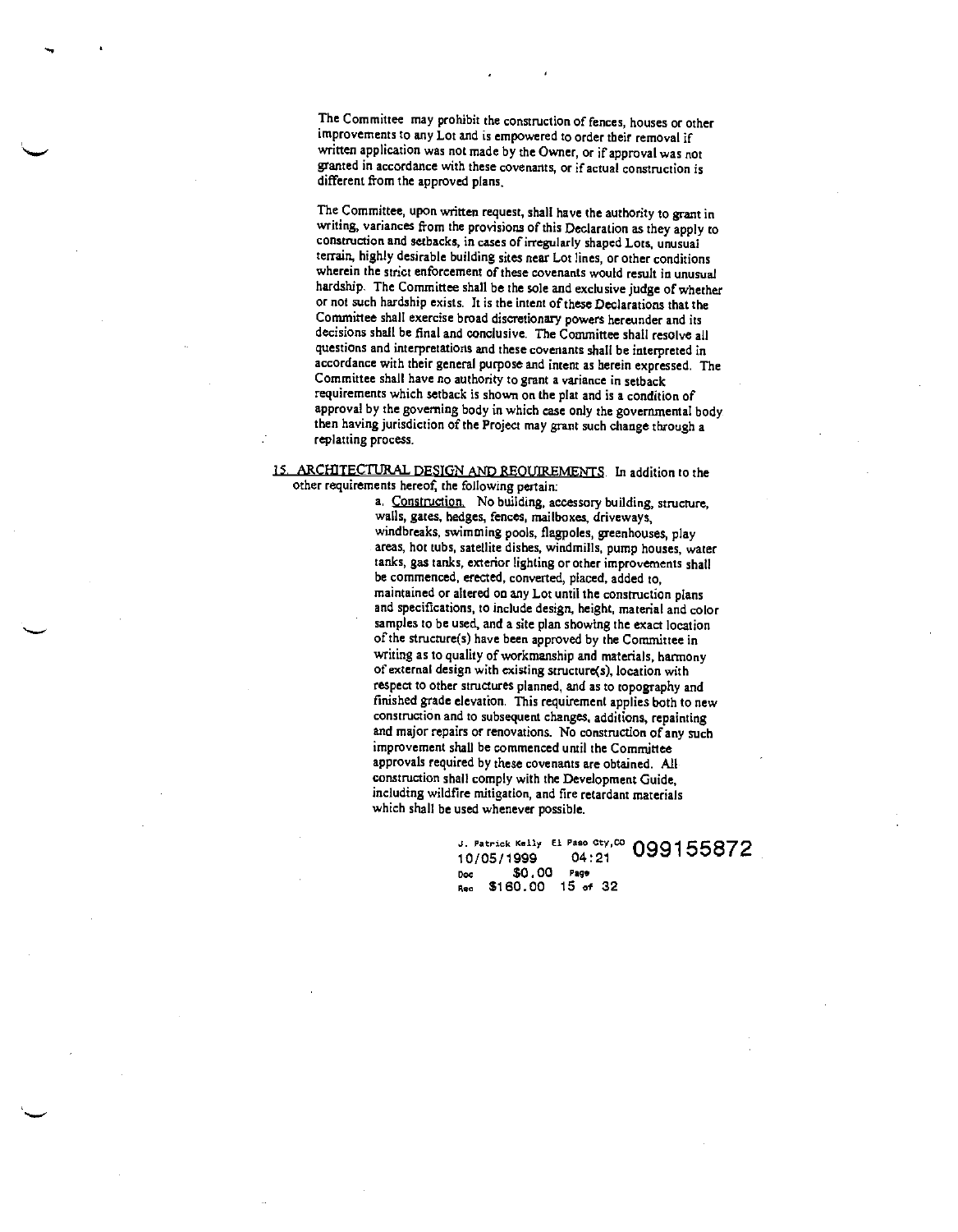- b. Masonry, A minimum of fifty percent (50%) of the exterior area of the front of the primary dwelling shall be of masonry constmction (i.e. brick, stone, cultured stone etc.).
- c. Color. Structural color schemes shall be compatible with the natural environment of the Project. Subdued, unobtrusive colors will normally be required, and color samples must be submitted with plans.
- d. Facina/Siding. Exposed concrete on buildings shall be stuccoed, or covered with brick or stone or ocher material meeting the approval of the Committee. If brick or stone is used as facing, other than decoratively, it must be used on all sides of a building as seen from any road. Natural wood siding must be treated and periodically maintained with some type of preservative or stain, and color samples shall be submitted with plans. The exterior siding of accessory buildings shall substantially match the exterior siding of the primary residence. All sides facing a street must have a minimum of seventy percent (70%) of brick, stone or other material approved by the Committee.
- e. Chimneys. Spark arrestors shalt be required on all chimneys, and open fires in the Project are prohibited.
- f Roofing. Roof materials and color shall be consistent with architecture, color and exterior wall material of any structure. Tile, slate, real or heavy asphalt composition, real orsimilar, will normally be required; however, the Committee may allow variations from this requirement in those cases where such variation would be harmonious with the surrounding area and where such roofing materials would not be practical for a particular design or structure. Cedar shake shingles are discouraged and new and modern materials with shake appearance are encouraged. Cedar shake materials may be allowed if fully fireproofed. No asphalt or asbestos shingles will be permitted, except as approved by the Committee to be compatible with a shake or tile appearance, including heavy asphalt composition which is encouraged. All materials that are approved should create a shadow tine or silhouette effect. The overhang of the roof on ranch-style homes should normally be at least twenty-four (24) inches. The roofing material used on any accessory building shalt substantially match that utilized in the primary dwelling.
- g. Energy Features. Energy efficiency is encouraged through well-sealed and insulated construction and the use of passive solar design techniques. Roof-mounted solar collectors, skylights and other unusual or energy conservation features should be custom designed and must

J. Patrick Kelly El Paso Cty, CO 099155872 Ooc \$0.00 Page Rec \$160.00 16 of 32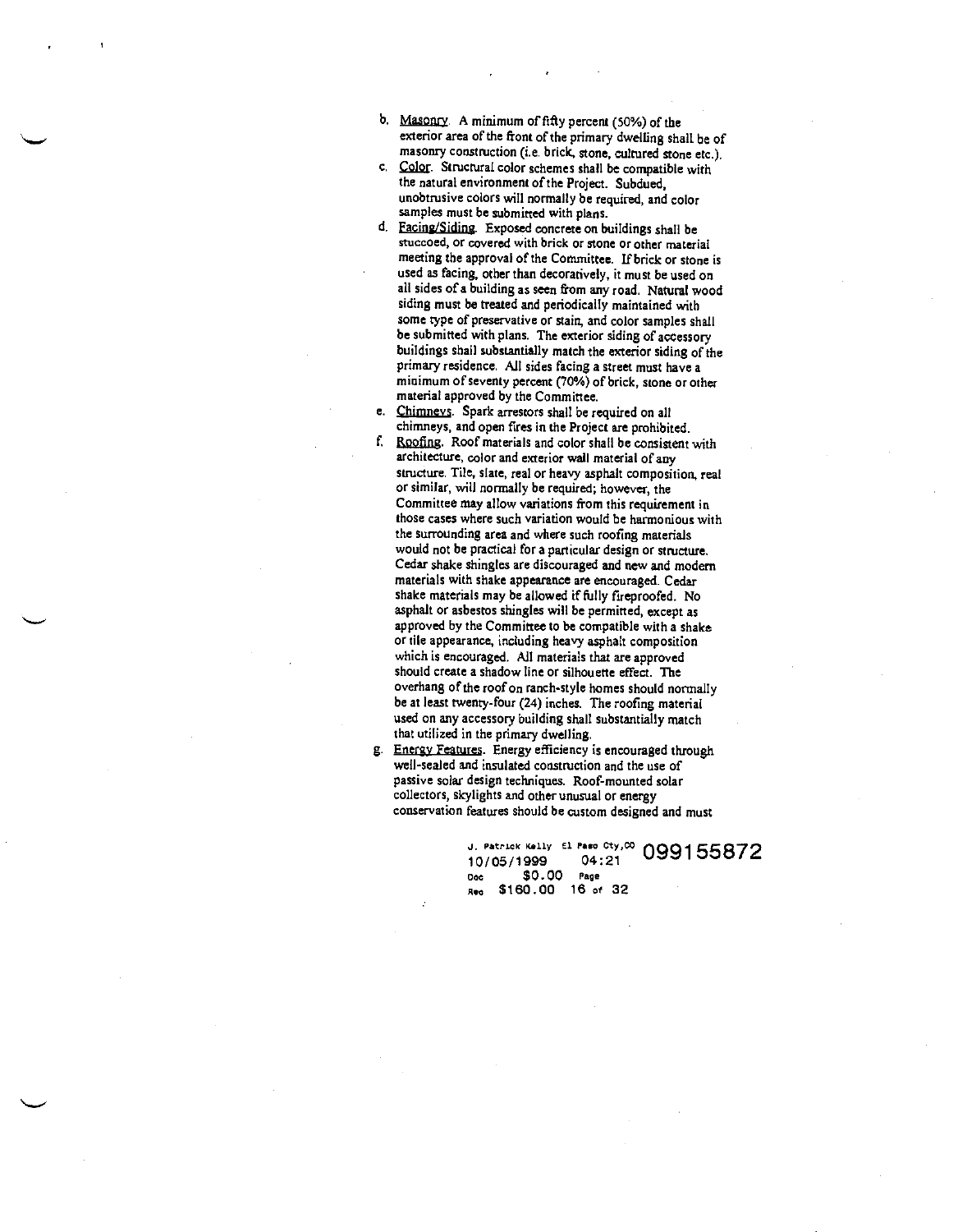be approved by the Committee. Roof mounted solar collectors shall match the slope of the roof to which they are attached. Solar collectors shall be located or screened so that reflections do not unreasonably defeat the intent of these covenants to maintain a natural environment. Tall wind-powered electrical generators are prohibited.

- h. Extreme Designs. Homes of extreme design may or may not be approved depending upon location and appearance, it being the intent of these covenants to establish an area of quiet, unobtrusive dignity and quality consistent with the other Homes in the Project.
- i. Materials. All materials used in the construction, alteration or remodeling of any building shall be new and of good quality and design. Used materials of good quality may be used, provided they are first approved in writing by the Committee.
- j. Driveways. In addition to obtaining approval from the Committee, purchasers must obtain a written driveway permit from the El Paso County Department of Transportation prior to connection of any driveway to a public road. Owners of Lots are advised that the County has no responsibility for and will not plow snow or otherwise maintain driveways whether on flag lots or other lots. Such responsibility is solely that of the lot owner. Metal flared end extensions with additional stone, rock, brick or other masonry treatment are required on all driveway culverts, or else concrete or masonry headwalls to prevent bent and exposed ends of culvert pipes and a consequently unattractive approach to a Home. Plans submitted to the Committee must include the manner in which the driveway shall be constructed, and approval must be obtained from the Committee prior to commencement of construction.
- k. Mailboxes. Mailboxes and mailbox support structures shall be of a quality to enhance the Home, must comply with applicable regulations of El Paso County, and must be approved by the Committee. Normally support structures for mailboxes will be of masonry construction (for example, stone, brick, concrete, masonry, cultured stone etc.) but a combination of masonry and wood compatible with the colors and materials used on the Home will be considered, The box itself, if made of metal, shall be painted to cover raw or galvanized metal which is deemed unattractive. The masonry materials used in the support structure shall be the same or similar to the masonry portion of the Home in texture and color. The street

J. Patrick Kelly El. Paso Cty,<sup>co</sup> 099155872 Doc \$0.00 Page Rec \$160.00 17 of 32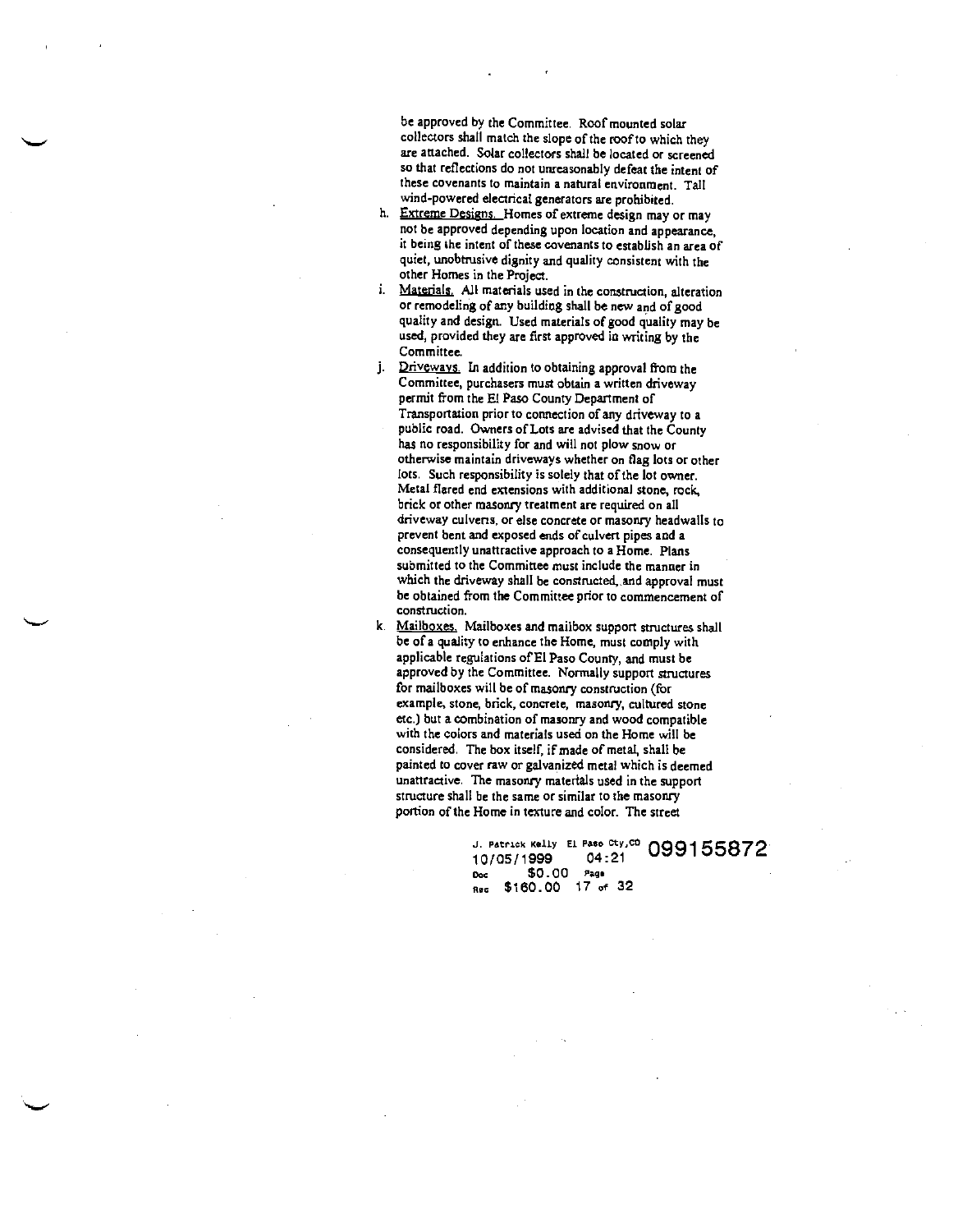address numbers on the mailbox structure shall be made of brass, other metal, or ceramic. Wooden numbers will not be approved. Plastic or metal newspaper boxes are not permitted; therefore, mailbox designs should incorporate a separate space for newspapers, as the U.S. Postal Service rules prohibit placing newspapers or anything other than U.S. mail in a mailbox, Maintenance of the mailbox and post system in good, attractive, painted (if appropriate) condition shall be the responsibility of the individual Owners and must be approved by the Committee. The type and location of mailboxes within the subdivision are subject to the review and approval of the El Paso County Department of Transportation and shall be in accordance with the U. S. Postal Service's Policies and Regulations. Entrance monuments located within the public right of way must have prior approval of the El Paso County Department of Transportation.

1. Fences. Fencing and hedges will be permitted but shall normally be no higher than six feet (6') and normally shall not extend beyond the front corner of the house. Fencing may not exceed fifty feet (50') from the side of the dwelling and no more than one hundred feet (100') to the rear, and must not enter the setback area. Consideration shall be given as to the types of fence in relation to the architectural design of the dwellings and the overall appearance of the community. Bathed wire fencing is prohibited, and perimeter fences and chain link normally will not be approved. Existing fencing surrounding already built homes shall not be required to be removed but any replacement fencing shall require prior approval of the Committee, Existing barbed wire fencing surrounding the subdivision shall be allowed to remain in place and shall be maintained by the Homeowner's Association. Declarant shall not be responsible for nor defend against adverse possession suits based upon external boundary survey differences. Fencing along streets, if any, will be of finished straight rails or poles, finished wood, wrought Iron or masonry construction, or some combination thereof, and shall be extended a minimum of twenty-five feet (25') alongside of rear lot lines away from the street, before other fencing may be used. Unstripped bark posts and rail shall not be permitted. Fences must be approved in writing by the Committee as to location and materials prior to the construction thereof.

m. Antennas. Attic antennas inside the house (as opposed to roof antennas) are effective, are less vulnerable to damage

> J. Patrick Kelly El Paso Cty,<sup>02</sup> 099155872<br>10/05/1999 04:21<br><sub>Doc</sub> \$0.00 Page Ooc \$0.00 Page<br>Rec \$160.00 18 of 32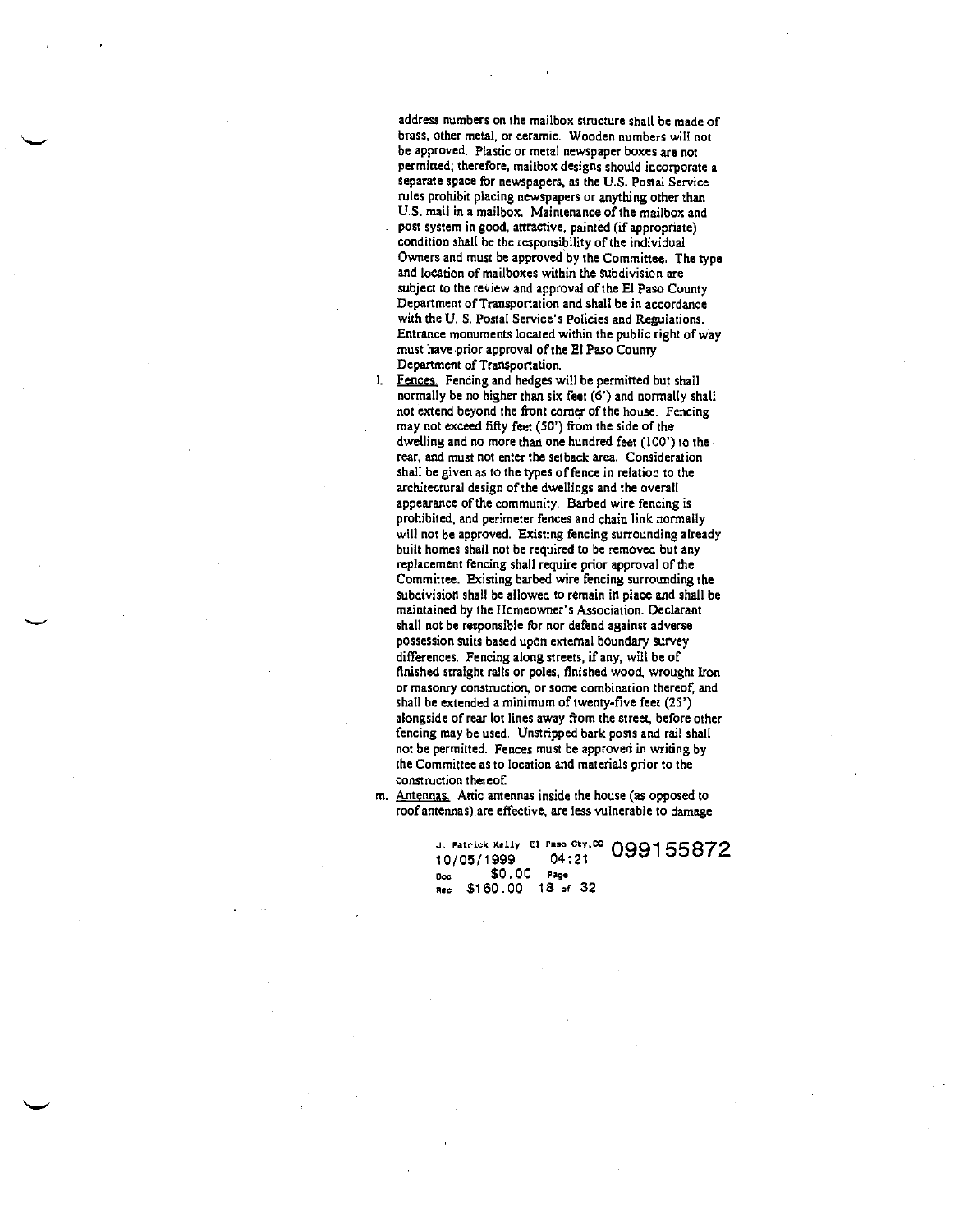$\mathbb{R}$  and  $\mathbb{R}$ co

and are encouraged. Tall or otherwise prominent and visible antennas are prohibited. Satellite dish antennas may be used only in areas where they will be unobtrusive, and shall be painted and screened to blend in with the natural environment. They must be approved in writing by the Committee prior to installation. Screening with small trees is effective and minimizes unattractive views from public<br>roads and adjoining lots.

n. Lighting. Outdoor lighting will be permitted to the extent it does not create a visual nuisance to neighboring property (except that reasonable landscape lighting may be approved by the Committee). Outdoor lights will be focused. Lighting entry pylon and/or driveway lights will be of a type that can be turned on and off by the Owner, and placed so as to avoid annoying nearby lot owners. Normally such lights shall be turned off when not needed.<br>8 O. Landscaping. New plantings and growth will be controlled

- so as not to unreasonably obstruct mountain views from adjoining lots. The Committee is authorized, but not obligated, to enforce removal, thinning or topping of view obstructions and, in its sole discretion, to determine the validity of any complaints. The Committee may remedy any view obstruction by entry and removal of the offending item, as well as exercising any rights and remedies hereunder.
- 16. PENALTY FOR VIOLATIONS. Written application for approval of plans shall be made by the Owner of the Lot (not the builder) and the Owner shall be held responsible for any violations of this Declaration which are committed by the builder or other persons engaged by the Owner. If any excavation, cutting of trees, or construction is commenced by Owner or Owner's representatives prior to receipt of written approval by the Committee, then the Owner agrees to pay an immediate fine of one thousand dollars (\$1,000.00) to the Enforcement Trust Fund described in Paragraph 31, which shall utilize said funds to enforce this Declaration as necessary. Purchasers of Lots in the Project agree to make such payment and understand that a lien shall be filed against their Lot if they do not make the required payment, as provided in Paragraph 31. Further, if legal action is necessary to enforce this Declaration, Owners agree to pay all expenses including but not limited to legal fees incurred by the Committee or the Association. Upon collection of said fine. Payment of said fine does not preclude further action by the Committee to disapprove plans in areas in which clearing or construction has begun.
- 17 CLEARING OF TREES. Approval shall be obtained from Declarant, or subsequently the Committee, to cut down or clear any trees on any Lot, except dead trees, reasonable thinning of trees four inches (4") in diameter or less, or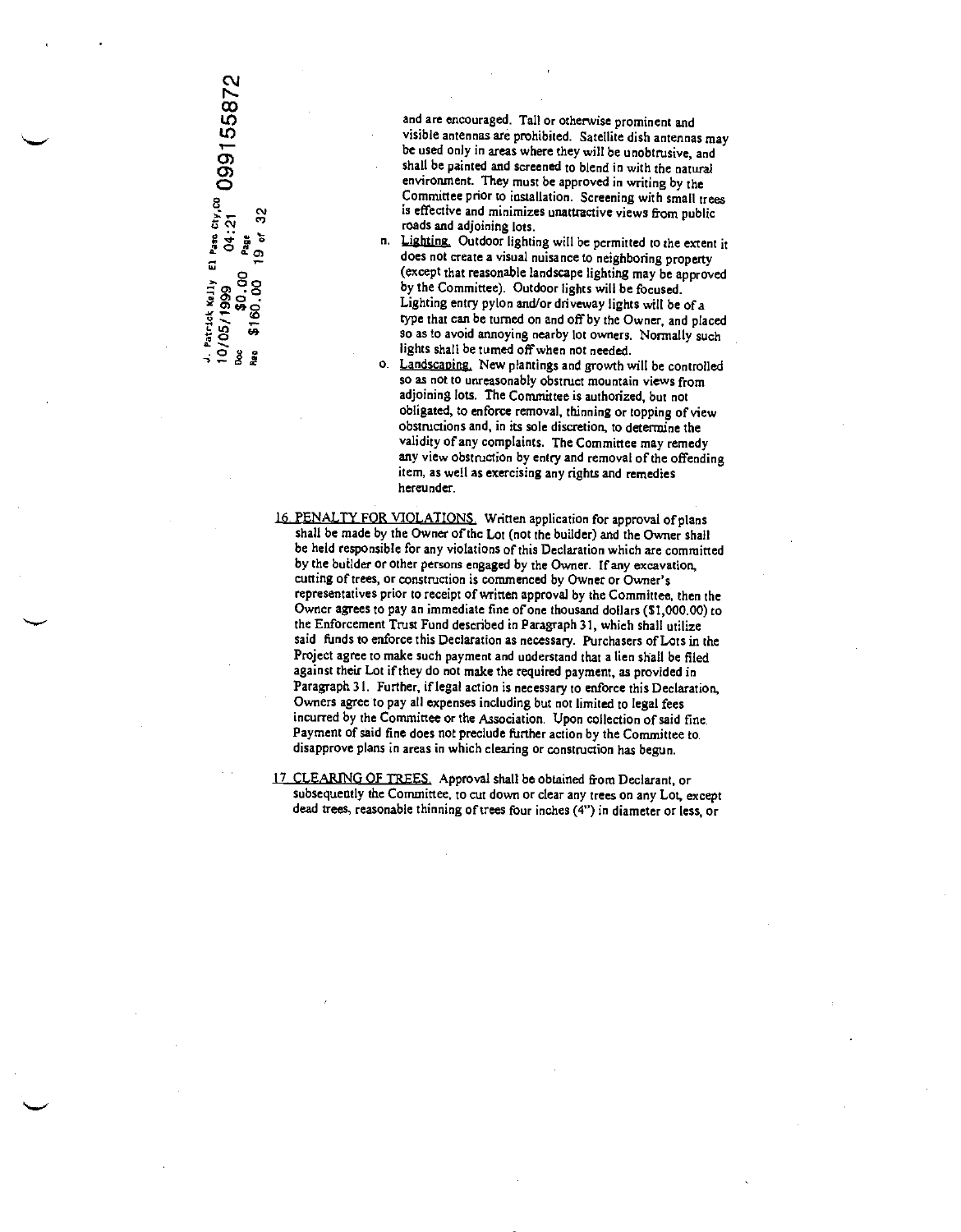J. Patrick Kally El Paso Cty.<sup>03</sup> 099155872<br>10/05/1999 04:21<br><sub>Deo</sub> \$160.00 20 of 32<br>New \$160.00 20 of 32

for infestation control. No clear cutting of trees for any purpose whatsoever shall be allowed. Owners of Lots shall dispose of such cleared trees in a way to prevent accumulation of brush, stumps, trash or other materials which may constitute <sup>a</sup> fire hazard or render a Lot unsightly provided however, that this shall not operate to restrict purchasers from storing fireplace wood in neat stacks on their Lots. Owners are responsible for prompt treatment or removal of trees infested by pine beetle or other insects which can kill trees within a year and might spread to adjacent trees and Lots, and to contain any trees with slow parasitic growth such as mistletoe. In addition, Owners are responsible for controlling and removing weeds declared noxious by governmental authorities and in accordance with El Paso County weed control rules and regulations. The Association may remove any infested trees and/or obnoxious weeds as provided in these covenants and recovery of the cost of the removal  $\frac{1}{42}$  shall be from the Owner of the Lot as provided in Paragraph 28. Failure to any such costs may recult in a lier being algoed emine the next ratio pay such costs may result in a lien being placed against the property as provided for in these covenants. Removal of trees and the management of the forest within the Project shall be pursuant to the Forestry Management Plan contained in the Development Guide and the Committee shall have the authority to enforce its provisions.

IS. EASEMENTS. Easements for installation, operation and maintenance of utilities, roadways, water lines, drainage facilities and such other purposes as may be designated by Declarant and/or governmental authorities are reserved on, over and under land within the Project as designated on the plat and in the Private Detention Basin Maintenance Agreement pursuant thereto. The recorded plat shall control so far as boundaries and easements are concerned, especially on certain perimeter lots where the setback is greater than in other areas throughout the Project. The normal easement shall be a strip of land fifteen feet (15') wide along all front Lot lines, ten feet (10') along all side and rear Lot lines and twenty feet (20') along all the Project exterior boundaries and over the entirety of Lots 7, 15 and 50 for the drainage basins, except where a greater easement is shown pursuant to the recorded plat. If an Owner buys contiguous Lots, easements and setbacks shall apply unless the Owner formally vacates the common Lot lines through the appropriate governmental agency. Lot Owners are responsible for providing access to the Association's utility companies and other government agencies which have reason to sue said easements, and, if damage is done to fences, shrubbery or plantings in said easements, Lot owners have no recourse against said agencies, the Declarant, the Association or the Committee, No building or similar structure may be placed within the easements unless the easement is first vacated by the agencies involved, and approved by the Committee. It is recommended that such easements be kept open and unfenced.

19. OBSTRUCTIONS TO VISION AT INTERSECTIONS. No fence, wall, hedge, tree, shrub planting or other structure which unduly obstructs lines-ofsight shall be placed or permitted to remain on any corner formed by the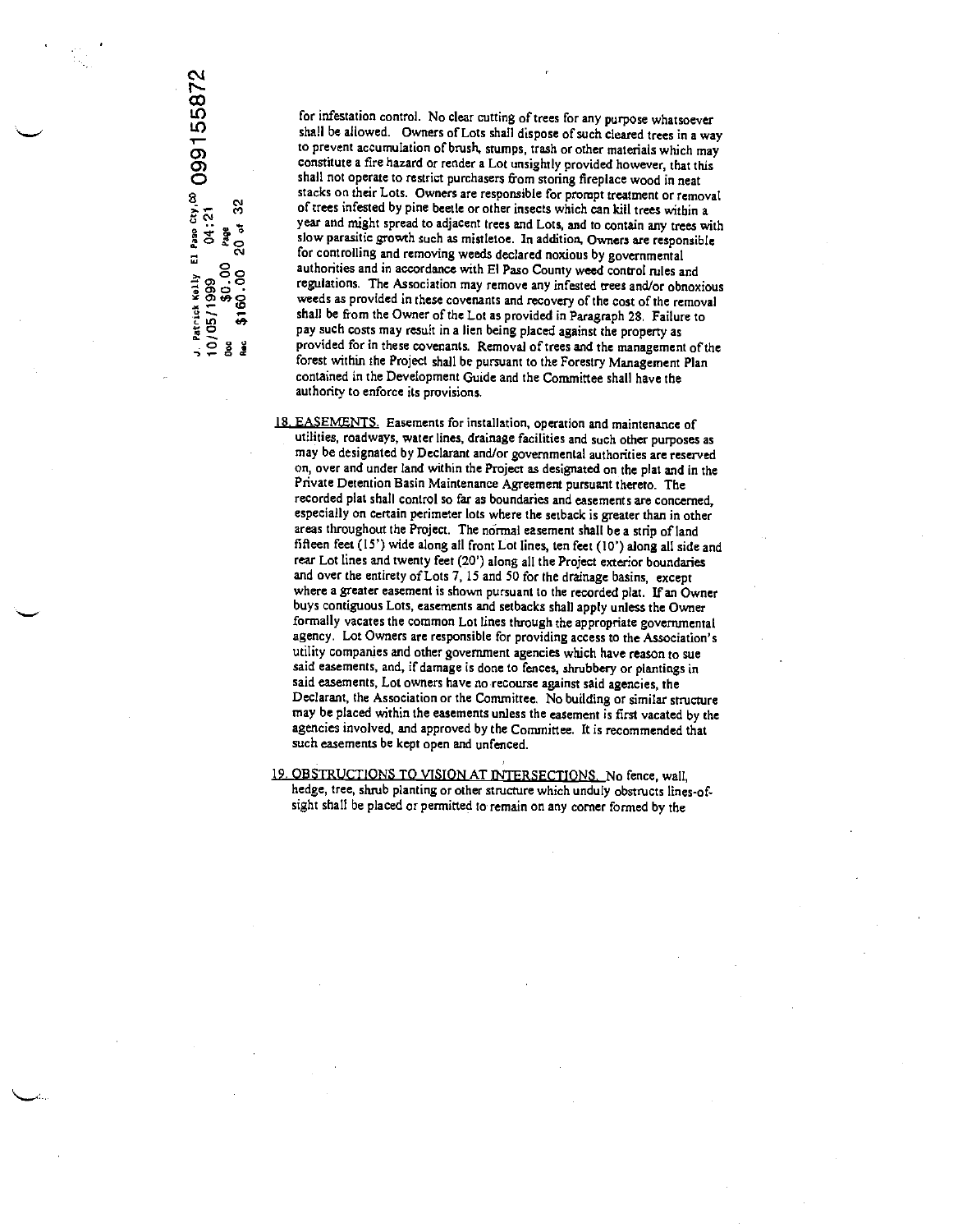intersection of streets. The Committee shall be the sole and exclusive judge of whether said obstruction exists or may exist or whether a possible safety hazard may exist.

- 20. REDIVISION. Further subdivision of Lots in the Project is not permitted. However, the intent of this covenant is not to preclude minor Lot line adjustments to resolve building hardships, provided that such variations meet all legal requirements and are approved by the Declarant and the Committee in writing. If a Lot line has been vacated, the affected property may not be again redivided into separate Lots without the prior written approval of the Declarant, in addition to meeting all of the requirements of any government entities and the prior utilities approval of the Committee. Notwithstanding this paragraph, the Declarant may redivide and/or replat the Project.
- 21. NUISANCE. Nothing shall be done or permitted on any Lot which may be or become an annoyance or nuisance to the neighborhood. No noise or any noxious or otherwise offensive activities or commercial businesses or trades shall be carried on upon any Lot. Any exterior lighting on any Lot shall either be indirect or of such controlled focus and intensity as not to unduly disturb residents of adjacent nearby property.

No horses, trail bikes, minibikes, motorcycles, all-terrain vehicles, snowmobiles, or other such noise causing vehicles shall be operated within the Project other than on County roads and going to and from residences. No activity shall be permitted which will generate a noise level sufficient to interfere with the reasonable quiet enjoyment of the persons on any adjoining or nearby Lots.

No hunting of any kind, nor the discharge of firearms shall be permitted in the Project.

22. REFUSE AND RUBBISH. Rubbish, garbage and other waste shall be kept and disposed of in a sanitary manner. Containers or other equipment for the storage or disposal of garbage, trash, rubbish or other refuse shall be kept in a clean, sanitary condition. All garbage or trash containers shall be kept at all times in a closed garage or placed in walled-in areas designed to blend in with the house so that they shall not be visible from other Lots or from public streets. Bottled gas tanks, if any, must be underground, or concealed behind walled-in areas designed to blend in with the house, and must be approved by the Committee and may be subject to the approval of the Fire Department. No trash, litter, junk, equipment, boxes or other such items shall be permitted to remain exposed upon any Lot and visible from public streets or from other Lots within the subdivision.

> 1. Patrick Kelly El Paso Cty,<sup>co</sup> 099155872<br>10/05/1999 04:21 099155872<br><sup>Doc</sup> \$0.00 Page Doc \$0.00<br>Rec \$160.00 \$160.00 21 of 32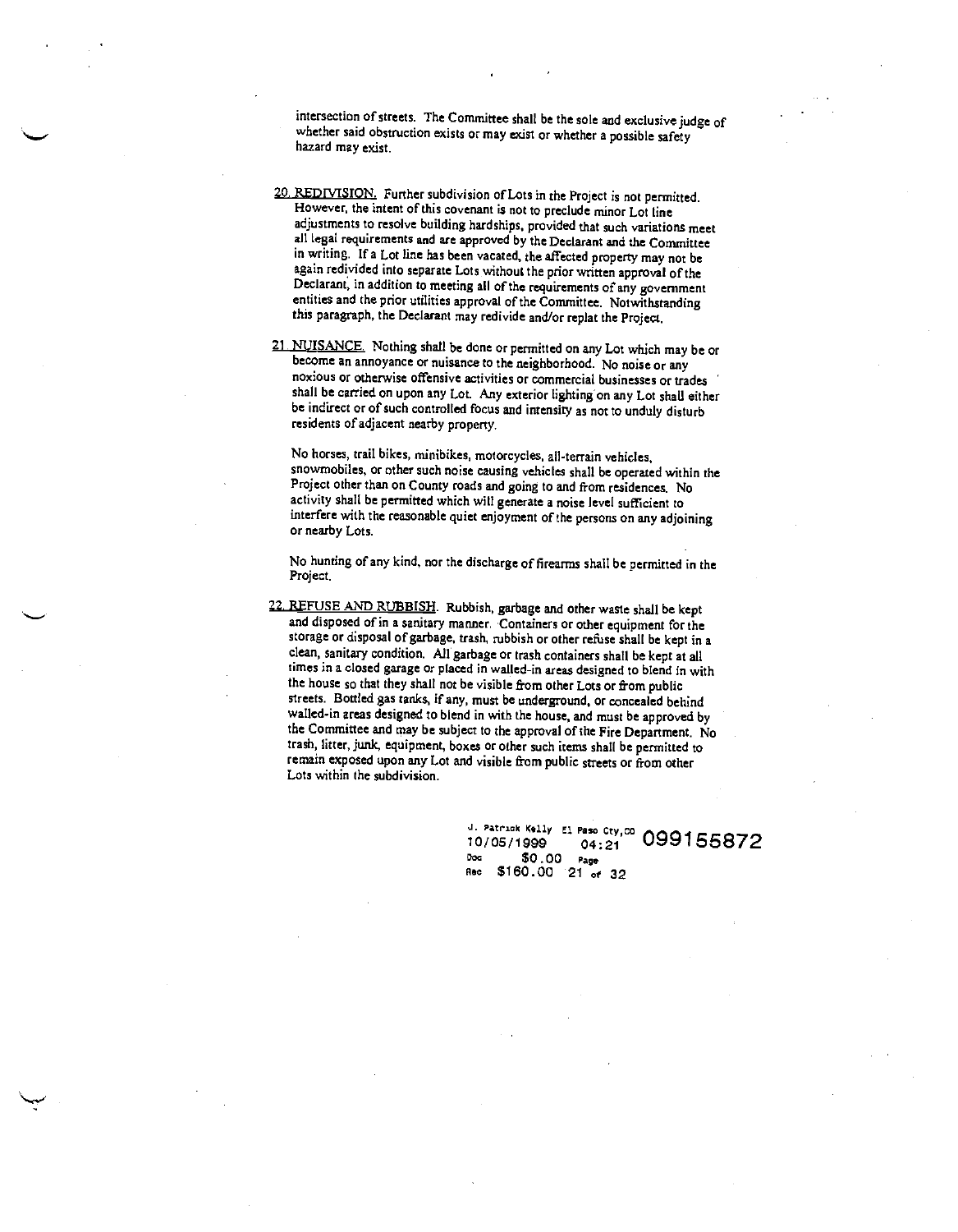23. SIGNS. All signs displayed must be first approved in writing by declarant or the Committee. This covenant does not preclude the display of customary eighteen inch by twenty-four inch (18"x24") builder or real estate signs. Declarant or the Committee reserves the right to make exceptions to size requirements, or to require modifications or removal of any signs deemed not in keeping with the appearance of the Project; however, neither Declarant nor the Committee shall require real estate signs to be smaller than provided herein, and this restriction shall run with the land and may only be changed with the prior written consent of the Declarant. Declarant, its successors or assigns reserves the right to erect and maintain entrance signs or monuments on Lots at either side of the street at each entry point into the Project, and may also erect gateways, fences, posts, walls, signs and other structures both to permanently identify the Project and to market it. In addition, Declarant reserves the right to place signs on any Lot in the subdivision as Declarant deems necessary for marketing, safety or traffic guidance, and Owner of the Lots in the Project agree thereto. Easements are hereby created for all signs, gateways, fences, posts, walls and structures installed by Declarant and for their maintenance. The Association shall maintain all entrance signs, fences, monuments and structures, pay utility bills and pay all expenses related thereto.

24. DRILLING. No oil drilling, oil development operations, oil refining, quarry or mining operations of any kind shall be permitted on or in any Lot, nor shall gas or oil wells, tanks, tunnels, mineral excavations or shafts be permitted upon or in any Lot. No derrick or other structure designated for use in boring for oil or natural gas shall be erected, maintained or permitted upon any Lot.

25. CLOTHES DRYINg AREA. Exterior clotheslines are prohibited.

- 26. VEHICLE PARKING AND EqUIPMENT. No vehicles shall be stored or parked within the Project except in a closed garage; however, recreation vehicles to include travel trailers, horse trailers, campers, boats or a motorhome and various equipment may be kept at the rear of a house if not visible from public streets nor from other Lots within the Project. Screening such vehicles from public view with proper garaging, trees or fencing approved by the Committee is required. The intent of this paragraph is to prevent clutter and enhance natural appearance. No junk or abandoned vehicles, as defined by applicable governmental regulation or by the Committee, in its sole discretion, shall be allowed.
- 27. UTILITIES. All utility lines, including service lines of whatsoever kind or nature, shall be underground on all Lots within the Project, excepting that existing poles and lines shall not be removed and placed underground by

J. Patrick Kelly El Paso Cty,<sup>co</sup> 099155872 10/05/1999 04:21 Doc \$0.00 Page Rec \$160.00 22 of 32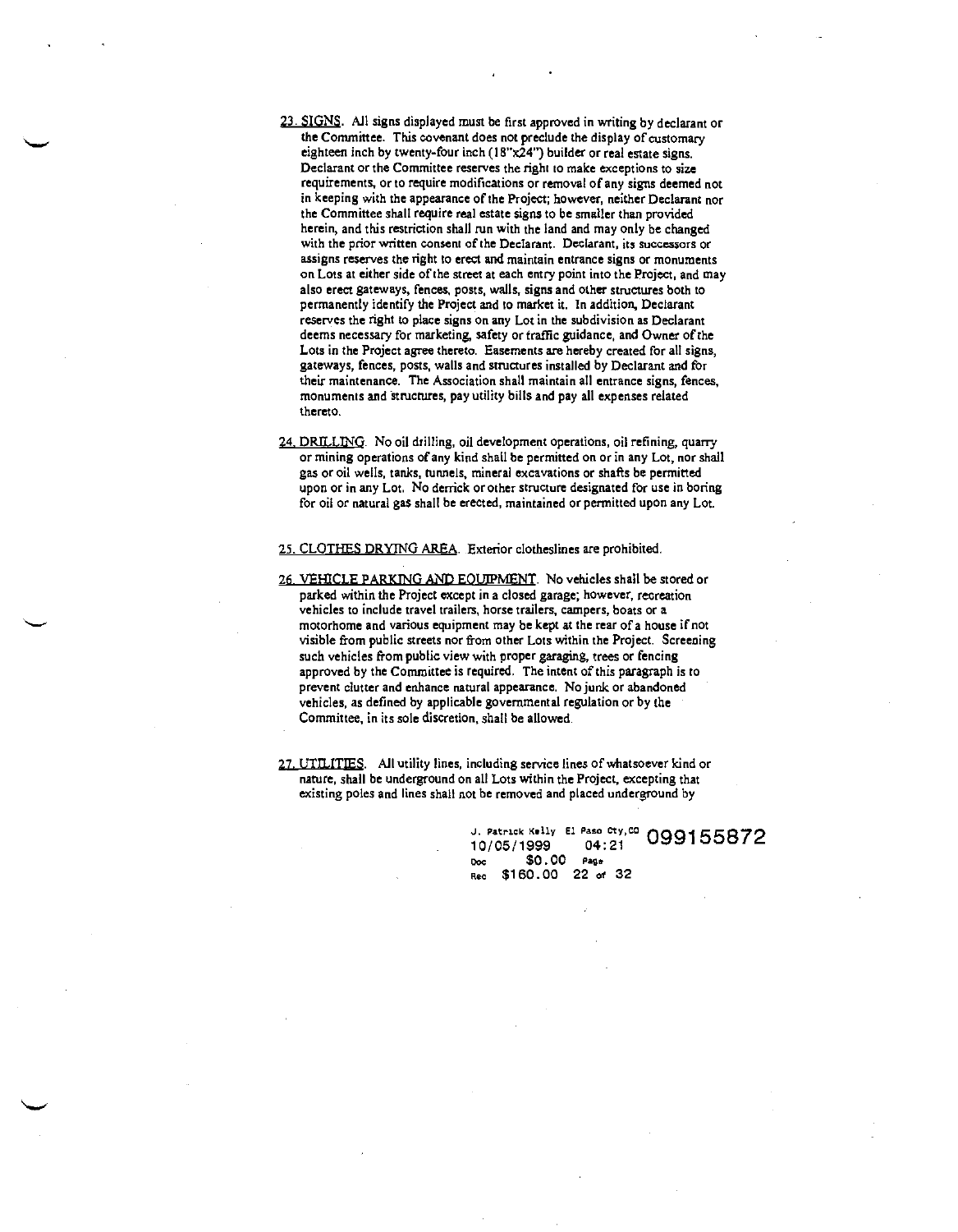Declarant. It shall be the responsibility of each Owner to extend underground service lines to his house from any existing line or lines.

The water supply for the Project shall be provided by means of wells, to be constructed and operated in accordance with the Augmentation Plan described in Paragraph II preceding. Each Owner shall be responsible for the construction and maintenance of his own well and for the connection of the well to his house. No Owner may construct a well or initiate any water rights within the Project except through a well approved pursuant to the Augmentation Plan.

Sewer services for the Project will be provided by means of individual septic tanks and leach fields, to be constructed and maintained by each Owner. The majority of the septic systems will be conventional systems but where required by percolation rates, the systems shall be fully engineered. No systems of the evapotranspiration type shall be permitted unless required by the El Paso County Health Department or other governmental agency of proper jurisdiction and approved under the Augmentation Plan and approved by the Committee.

28. ANIMALS. No animals, poultry or livestock of any kind shall be housed, raised or kept on any Lot or property either temporarily or permanently except that commonly accepted domestic household pets may be kept provided that they are not kept or maintained for any commercial purposes and provided further that they are kept in full compliance with any applicable rules and regulations of the Association. In the event of a dispute as to what constitutes a comnionly accepted domestic household pet the Conunittee, in its sole discretion, shall determine if a pet is a commonly accepted domestic household pet. A tract of land adjacent to Forest Heights subdivision is hereby specifically excluded from this restriction regarding livestock and the provisions of this Paragraph 28. Such tract may be used for horses or other livestock. Such right carries with it the right to erect fences, outbuildings, barns, stalls, watering facilities and other facilities normally associated with the keeping of animals. However, it is expressly understood that such tract shall be subject to the Design Guidelines imposed upon the entire development, except as specifically amended in this Paragraph as to use. Said tract is described as follows:

That portion of the southwest quarter of the southwest Quarter of Section 8, Township 11 South, Range 66 West of the 6<sup>th</sup> PM. El Paso County, Colorado, more particularly described as follows:

Beginning at the Southeast corner of said Southwest Quarter of the Southwest quarter; thence south 89 degrees 29 minutes 42 seconds west, 370.00 feet along the south line of said southwest quarter of the Southwest quarter to the centerline of Lake Drive as described

> J. Patrick Kelly El Paso Cty,<sup>co</sup>  $099155872$ 10/0511999 04:21 Ooc \$0.00 Page .c \$160.00 23 of 32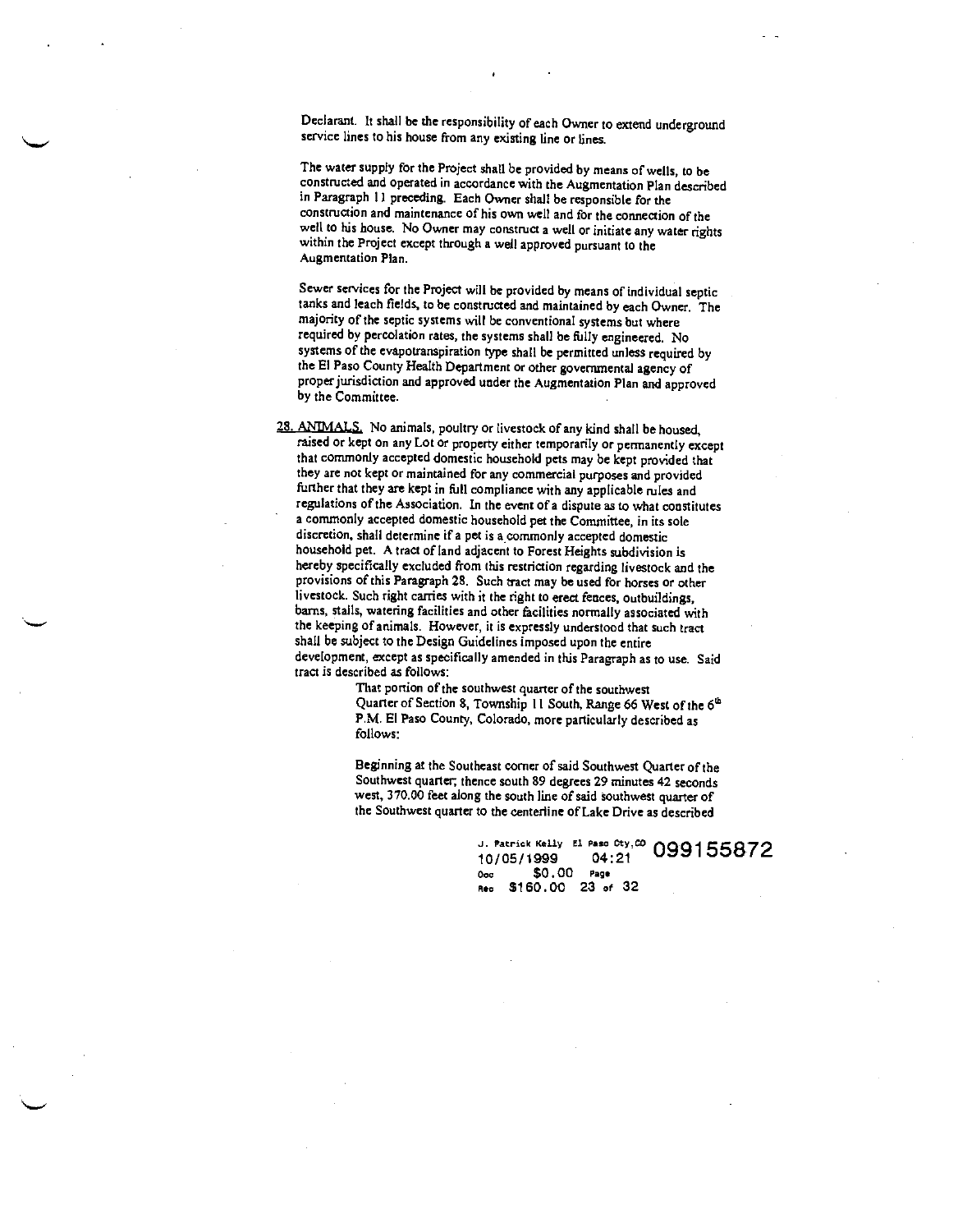in "Forest Heights", a subdivision plat recorded in Plat Book A-2 at Page 79 of the records of said County; thence north 00 degrees UI minutes 01 seconds east, 294.00 feet; thence North 89 degrees 29 minutes 42 seconds east 370.00 feet to the east line of said southwest quarter of the southwest quarter, thence south 00 degrees 01 minutes 01 seconds west, 294.00 feet along said east line to the point of beginning, State of Colorado.

No pets shall be permitted to nm loose and all pets shall be kept under control of the owners at aJI times. Kennels for the commercial raising, breeding and boarding of animals are prohibited.

Fences for animals will be at least five feet (5') high and constructed of solid wood or masonry. Colors will be compatible with the main dwelling. Proper maintenance is required. Such fences must be pre-approved in writing by the Committee, which will be highly sensitive to the ambiance of the neighborhood to include appearance from the streets and adjacent Lots. Under no circumstances will dogs be allowed to run loose in the neighborhood. The use of electric or electronic pet containment (invisible) fences in lieu of conventional fencing is strongly recommended.

29. RIGHTS OF DECLARANT. Notwithstanding any contrary provision of this Declaration, the Declarant, its successors or assigns, expressly reserves the following rights and privileges, which mayor may not be exercised in the Declarant's sole discretion:

- A. Declarant may amend or change the plat to add additional property to the subdivision, change lot lines or subdivide lots into more lots, and/or grant utility or other easements.
- B. The Declarant, or any builder authorized by Declarant, may construct and maintain sales offices, management offices, advertising signs, model homes, constmction yards and construction materials within the Project.
- C. Declarant may grant easements for utilities or public purposes throughout the Property and make improvements or changes necessitated by such easements.
- D. The Declarant may, until the Declarant has conveyed seventy-five percent (75%) of the Lots to residential purchasers or December 31, 2005, whichever occurs earlier, appoint or remove any officer of the Association or any member of the Board of Directors of the Association. Following the relinquishment of control by Declarant, the Owners shall elect the Board as provided in this Declaration, the Articles of Incorporation and the Bylaws.
- E. The Declarant may, without vote of the Owners or Mortgagees, make such amendments to this declaration, the Articles of Incorporation and/or Bylaws as may be authorized and approved in writing by the

J. Patrick Kelly El Paso Cty, <sup>60</sup> 099155872<br>10/05/1999 04:21<br>Doc \$0.00 Page Dcc \$0.00 Pegs n. \$160.00 24 of <sup>32</sup>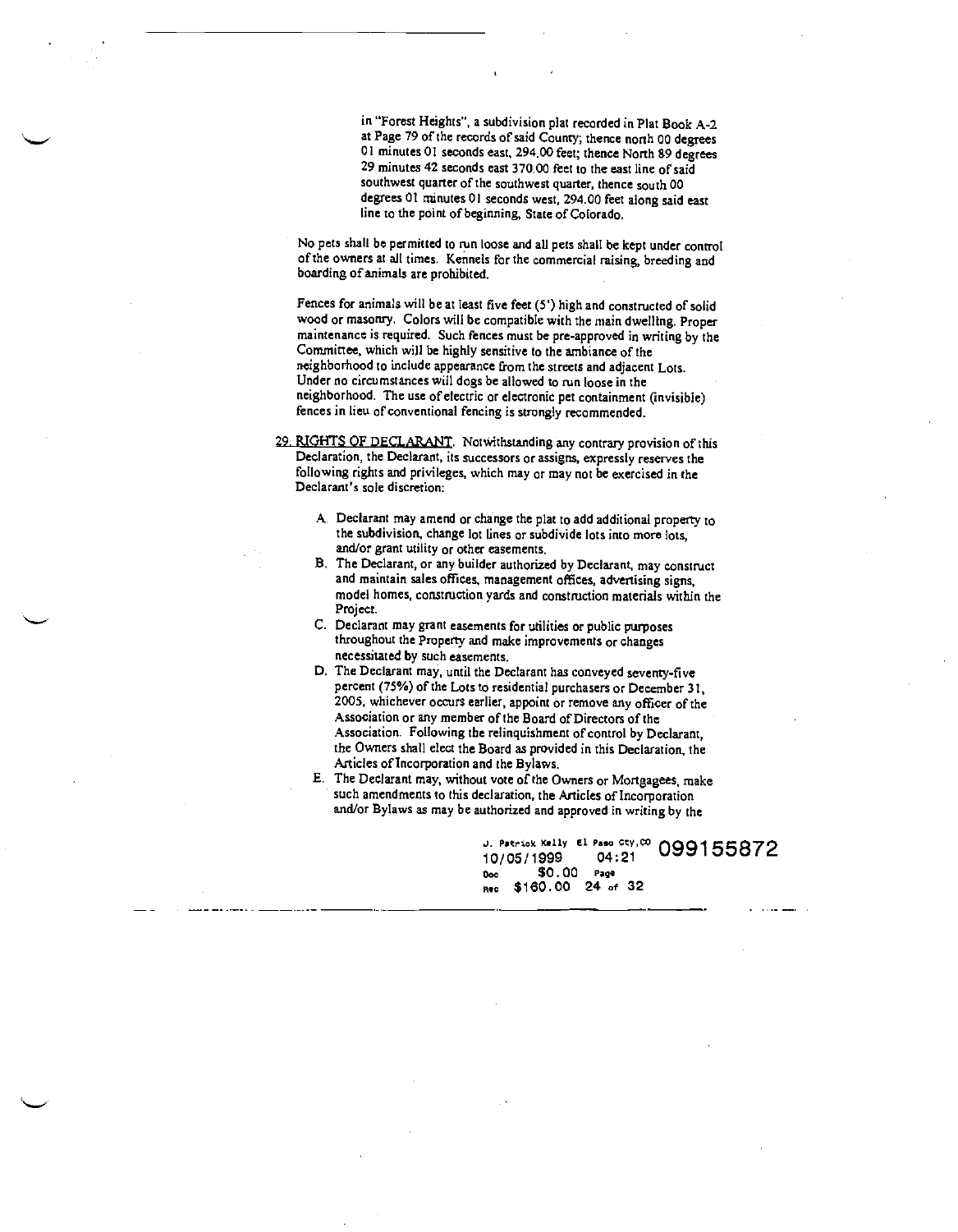Federal National Mortgage Association, the Federal Home Loan Mortgage Corporation, the Federal Housing Administration, or the Department of Veterans Affairs so as to induce such organizations to make, purchase, sell, insure or guarantee First Mortgages within the Property, provided however, no such amendment will change the intent of these covenants to establish and maintain the Project as a single family residential area of high quality and except that no amendments to Paragraph 11 (Water Augmentation Plan requirements) may be made except by Order of the appropriate Water Court. Each Owner, and Mortgagee, by accepting a deed or mortgage, appoints Declarant as his or its attorney in fact to execute any such amendment.

- F. The Declarant may enter into agreements with the purchaser of any Lot or Lots (without the consent of the purchasers of other Lots or adjoining or adjacent property) to deviate from these conditions, restrictions, limitations and agreements herein set forth, and any such deviation which shall be manifested by agreement in writing shall not constitute a waiver of any such condition, restriction, limitation or agreement as to the remaining Lots in the Project, and the same shall remain filly enforceable on all other Lots located in the Project by Declarant, its successors or assigns, and the Association or other Owners, except as against the Lot where such deviation is permitted.
- 0. Until December 31, 2005, the Declarant reserves the right to expand the Project, without approval of the Owners or Mortgagees, to include additional real property and improvements but the total number of Lots as expanded shall not exceed two hundred (200) Lots. Such expansion may be accomplished by recording a supplement or supplements to this Declaration with the Clerk and Recorder of El Paso County, Colorado containing a legal description of the real property thereby annexed and any additional provisions deemed appropriate by Declarant, which may annex the property in phases, but shall not be liable or obligated to annex any property. Upon annexation, the additional property and the owners thereof shall be bound by this Declaration, the Association's Articles of Incorporation, Bylaws and Rules, and any additional provisions in the annexation supplement. By accepting a deed to any Lot or a Mortgage, each Owner and Mortgagee grants Declarant a right to expand the Project and will not oppose or hinder Declarant's right to expand and annex additional real property and improvements or to develop adjoining properties and improvements.
- H. Declarant shall make conveyances of water rights and responsibilities under the plan for augmentation as more filly described in Paragraph II.
- 30. TERMS OF COVENANTS. These covenants and restrictions are to run with the land and shall remain in fill force and effect for twenty-five (25) years from the date these covenants are recorded, after which times said covenants

J. Patrick Kelly El Paso Cty, CO  $099155872$ 10/05/1999 04:21 Doc \$0.00 Page  $$160.00$  25 or 32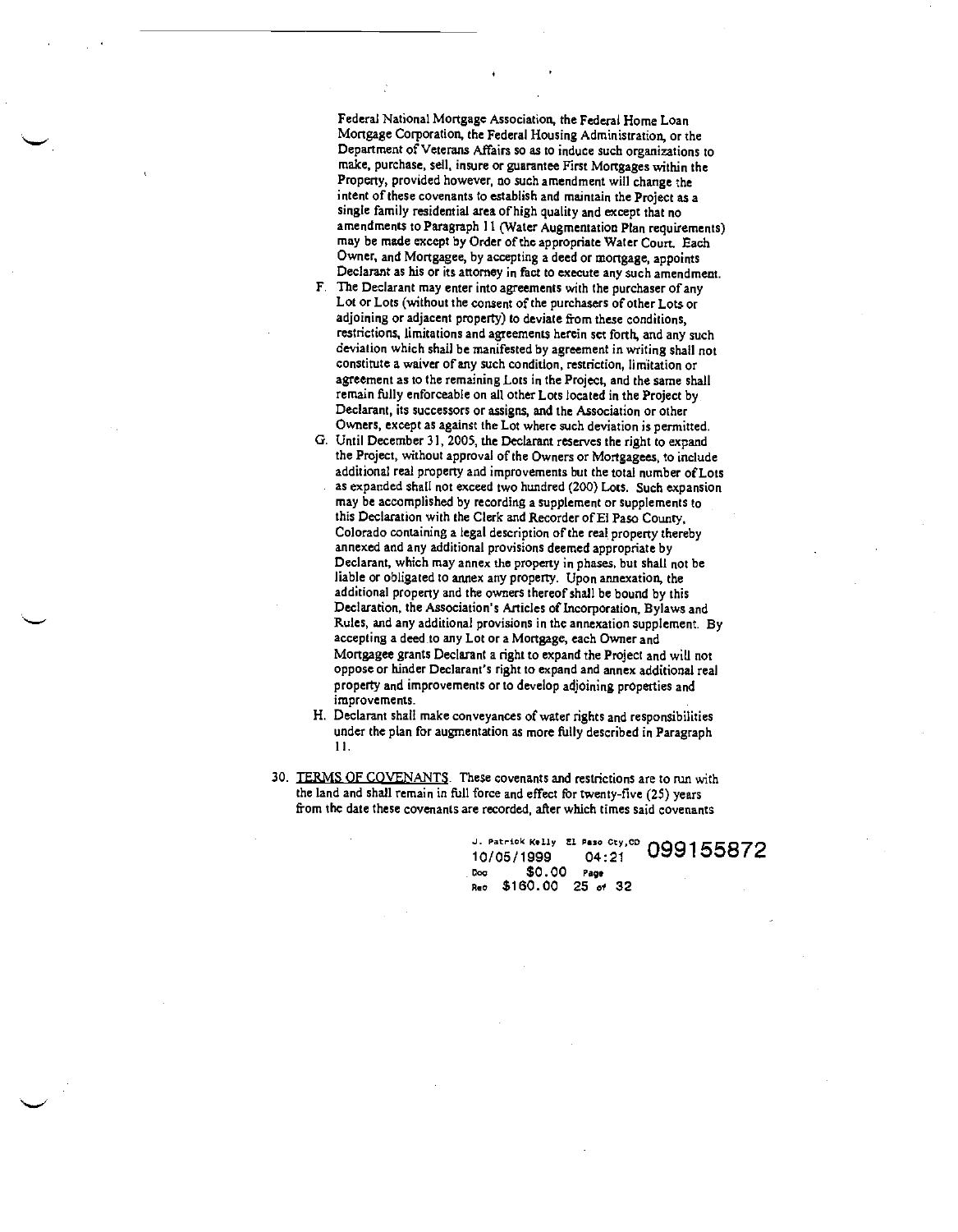shall be automatically extended for successive periods often (10) years unless revoked as provided herein. This Declaration may be revoked or amended at any time by an instrument signed by two-thirds (2/3) of the Owners of the Lots based upon one vote per Lot. This provision shall not control relative to any rights reserved by the Declarant until such time as the Declarant no longer has control of the Project at which time this provision shalt control all amendments or revocation of the Declaration. MI amendments shall be certified by the Association's president and secretary as complying with this Paragraph, and the certified amendment shall be recorded in the real property records of El Paso County. Notwithstanding the foregoing, the provisions of Paragraph II (Water Augmentation Plan requirements) shall neither terminate, be revoked, nor be amended except by Order of the applicable Water Court.

31. ENFORCEMENT. Enforcement shall be by proceedings at law or in equity against any person or persons violating or attempting to violate any covenant, either to restrain violations or to recover damages or both. Covenants are for the use, convenience and protection of all Owners and the Association. The Declarant, the Committee, any Owner or the Association may act to enforce the covenants, None of the foregoing, however, are obligated to do so. The Declarant and the Committee, together or separately, or through authorized agents or employees, further reserve the right, whenever there shall have been an apparent violation of one or more of the provisions of these covenants and after ten (10) days notice to the Owner, to enter upon the Lot where such violation exists and summarily abate or remove same at the expense of the Owner, and such entry and abatement or removal shall not be deemed a trespass. Owners in the Project expressly agree to abide by injunctions without necessity of bond, in order to simplify judicial proceedings to remedy covenants violations. In addition, if a judicial action is necessary to prohibit a covenant violation and a violation is established, the violator(s) shall pay and agree to pay all costs of the enforcement proceeding, including without limitation reasonable attorneys' fees. The failure to enforce any right, reservation, restriction, or condition contained herein, however long continued, shall not be deemed a waiver of the right to do so thereafter as to the same breach or as to a breach occurring prior to or subsequent thereto and shall not bar or affect its enforcement, The invalidation by any court of any restriction herein contained shall not in any way effect any of the other restrictions, but they shall remain in fill force and effect.

A. Enforcement Trust Fund. The sum of one hundred dollars (\$100.00) shall be paid at closing by the purchaser of each Lot. Said finds shall be kept in a trust fund by Declarant to be used for enforcement of this Declaration. Any fines levied pursuant to this Declaration or as otherwise may be collected from time to time shall also be placed into said find. Said find shall be used by Declarant, its successors and assigns, for paying future legal and other expenses involved in enforcing this Declaration, and the Declarant is hereby authorized to

> J. Patrick Keilly El. Paso Cty,<sup>co</sup> 099155872<br>10/05/1999 04:21 10/05/1999 04:<br>Pec \$0.00 Page Doc \$0.00 Page<br>Rec \$160.00 26 of 32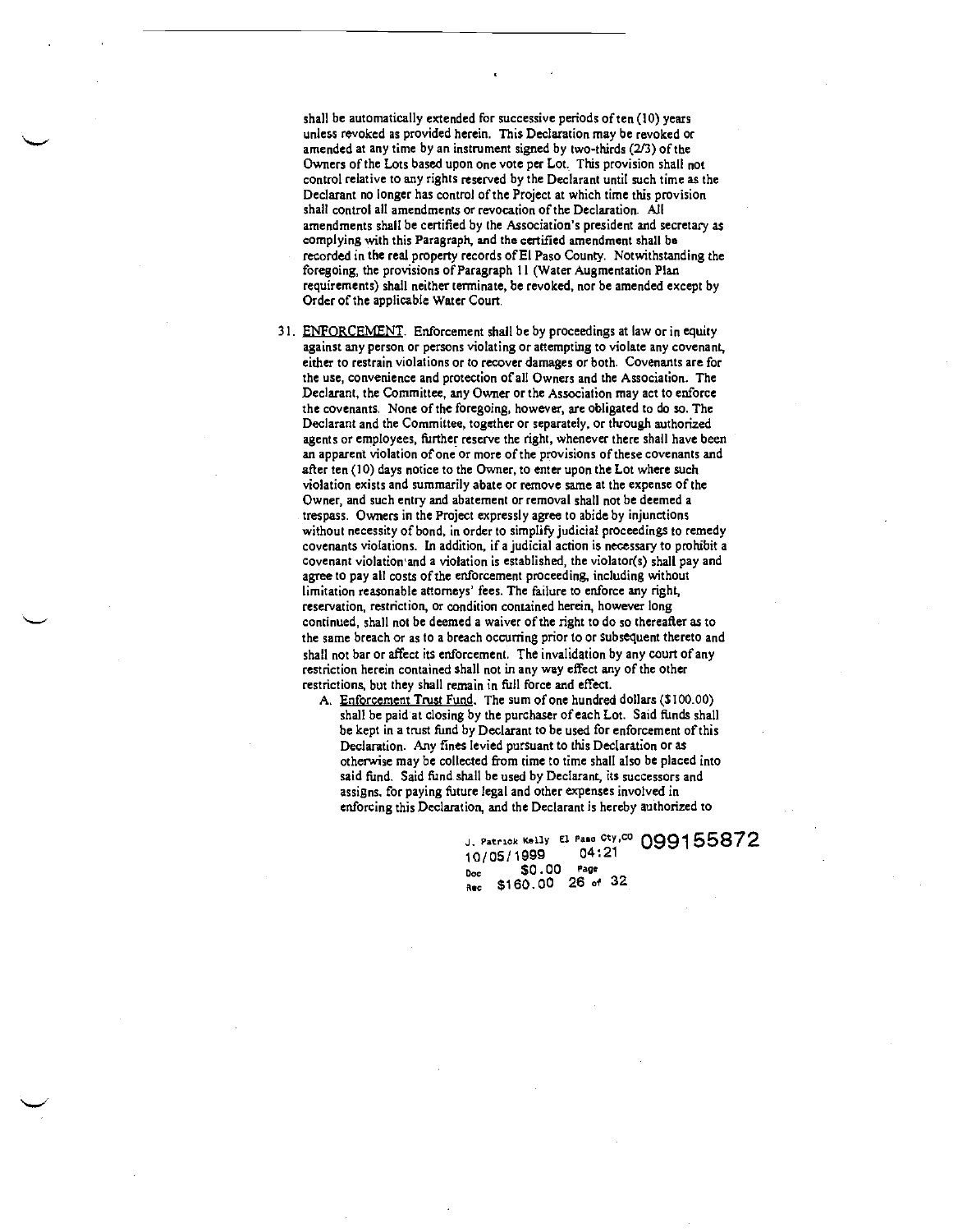use said fund. In addition, said fund or portions thereof may be transferred into the Association treasury for the purposes set forth herein, and may be used at the discretion of the Association for paying subdivision expenses which shall no longer be the responsibility of the Declarant, such as maintenance of entrance ways and signs, special mailings and other expenses; provided, however, the find shall not be depleted to the extent that insufficient finds are available to enforce the covenants. Likewise, the Association may transfer Association finds into the Enforcement Trust Fund if needed to enforce these covenants. The Committee or the Association desiring to use said fund for the enforcement of these covenants shall make written request of the Declarant for the use of monies in said find, and Declarant shall have sole authority to approve or deny any such request. The Fund shall be kept by Declarant in an interest-bearing account which may be closed and finds distributed to the Association after all Lots have been built upon, or earlier, at the sole discretion of Declarant.

B. Liens. Nonpayment of fees incurred by Declarant or the Committee or the Association in enforcing correction of a violation of these covenants or in abatement or removal as covered herein shall result in a recorded lien being placed upon the Lot or Lot interest owned by the violator(s), including improvements thereon; said lien shall bear interest at the rate of eighteen percent (18%) per annum from the date filed. Declarant or the Committee or the Association is empowered to file such lien if, within thirty (30) days after written notice is provided to the Owner at Owner's last known address of the amount due and Owner has not made payment in full. Such lien shall run with the land except as provided in Paragraph 9 hereof. Continued failure to pay such liens may result in foreclosure on the entire Lot in order to enforce payment as provided in Paragraph 9 hereof.

C. Rules and Regulations. The Association's Board of Directors may adopt, amend, repeal and enforce such rules and regulations as may be deemed necessary or desirable with respect to the interpretation and implementation of this Declaration and matters related thereto, the operation of the Association, the use and enjoyment of the Project, including, without limitation, rules to enforce the Augmentation Plan, the Development Guide, and related matters. Any such Rules and Regulations shall be reasonable and uniformly applied as determined by the Board in its sole discretion. Rules and Regulations shall be effective upon adoption by resolution of the Board of Directors, Each Owner and other person shall comply with such Rules and Regulations and shall see that family members, contractors, guests and invitees of such Owner comply with the Rules and Regulations. Rules and Regulations shall have the same force and effect as if they were set forth in and were part of this Declaration. The Board of Directors shall have power and discretion to interpret this Declaration and any such interpretation shall be final, absolute and binding upon each

> J. Patrick Kelly El Paso Cty, CO A 10/05/1999 04:21 Dcc \$0 . 00 Page Rec \$160.00 27 of 32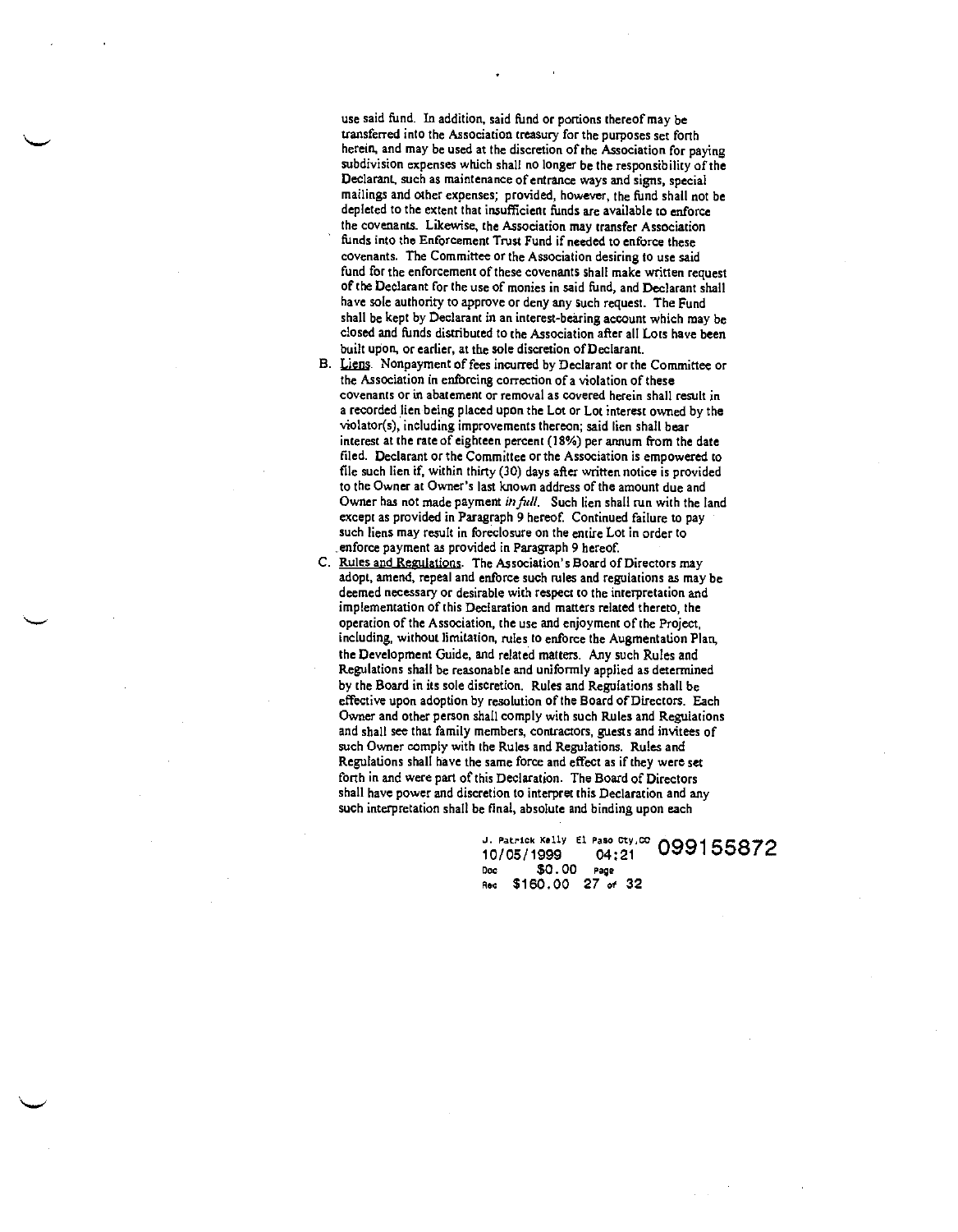Owner, unless made with malice or wanton disregard for an Owner's rights.

32. NOTICES. Any notice required to be given to any Owner or other person under the provision of these protective covenants shall be deemed to have been. properly given when mailed, post paid, to the last know address of the record owner of the lot in which the member has an interest.

- 32. DECLARANT MAY ASSIGN. The Declarant, its successors or assigns, may assign any and all of its rights, powers, obligations and privileges under this instrument to any other corporation, association, committee or person.
- 33. VA OR FHA APPROVAL. If the Declarant has obtained evidence of final approval for guaranteed or insured loans by the Federal Housing Administration or the Department of Veterans Affairs and continuing until the Declarant has sold all Lots, the prior written approval of the Department of Veterans Affairs or the Federal Housing Administration of the United States Department of Housing and Urban Development shall be required for any of the following; (a) Amendment of this Declaration; (b) Amendment of the Articles of incorporation or the Bylaws of the Association; (c) annexation of all or any part of any additional property to this Declaration; (d) encumbering or mortgaging of all or any part of the common properties, if any; (e) dedication of all or any part of any common properties, except for the granting of utility easements; and (I) merger, consolidation or dissolution of the Association.

TN WITNESS WHEREOF, the Parties affix their signatures below,

Harold E. Moran

The foregoing instrument was acknowledged before me this  $\frac{1}{10}$  day of \_\_\_\_\_\_\_\_\_\_ 1999, by Harold F. Moran.

Witness my hand and official seal.

Neglii X Contr

My Commission expires:

j. Patrick Kelly El Paso Cty,<sup>00</sup> 099155872<br>10/05/1999 04:21 10/05/1999 Doe \$0.00 e.g. \$160.00 28 of 32Ben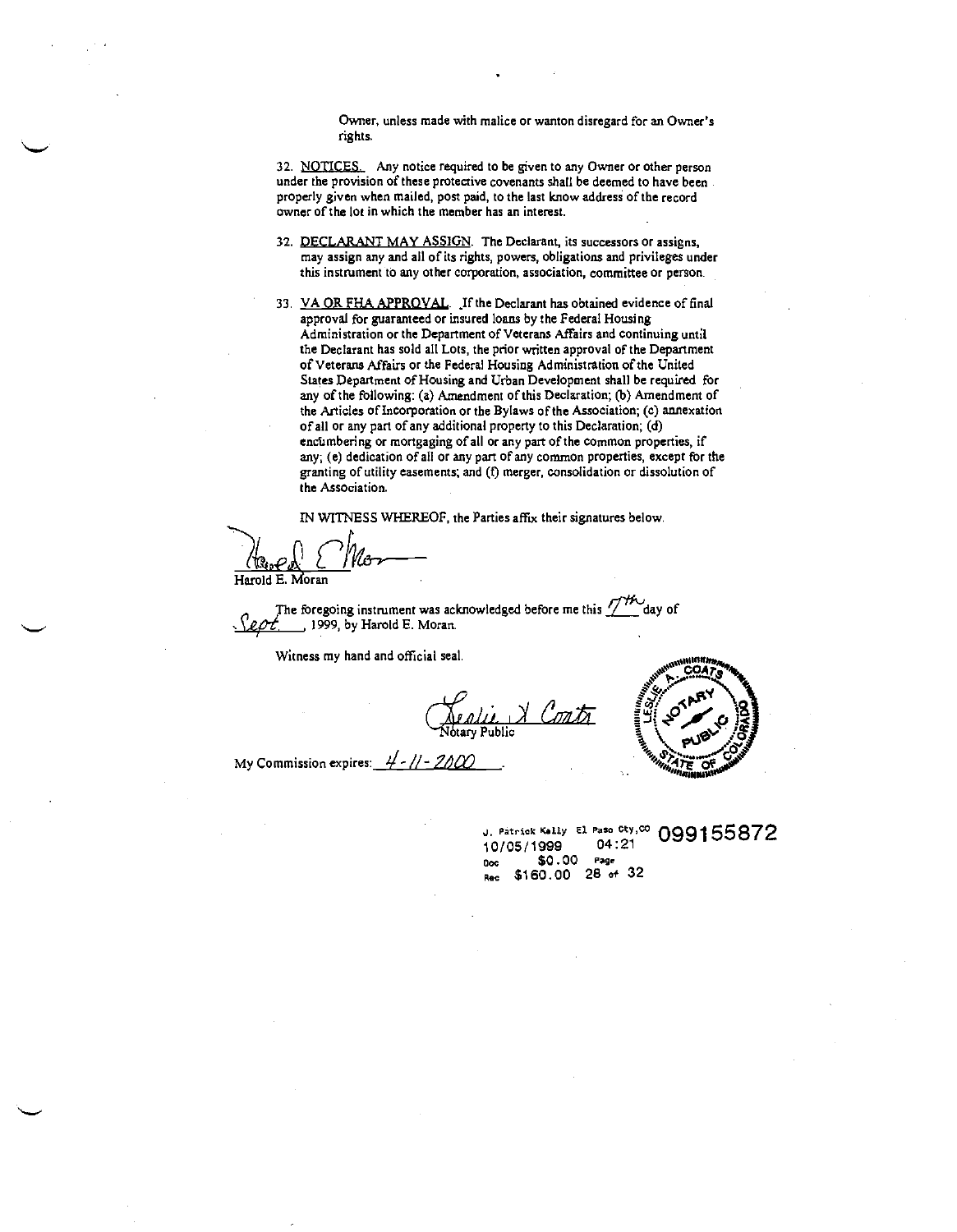J. Patrick Xelly El Paso Cty, CO 099<br>10/05/1999 04:21 Doc \$0.00 . Rn \$160.00 29 of <sup>32</sup>

Hurriette A. Mora

The foregoing instrument was acknowledged before me this  $\frac{1}{12}$  day of  $\frac{1}{2}$  day of  $\frac{1}{2}$ 

Witness my hand and official seal.

Reslie V Coatr



My Commission Expires:

 $\frac{1}{\sqrt{2\pi}}\int_{\mathbb{R}}\sqrt{1-\frac{1}{2}}\sqrt{1-\frac{1}{2}}\sqrt{1-\frac{1}{2}}\sqrt{1-\frac{1}{2}}\sqrt{1-\frac{1}{2}}\sqrt{1-\frac{1}{2}}\sqrt{1-\frac{1}{2}}\sqrt{1-\frac{1}{2}}\sqrt{1-\frac{1}{2}}\sqrt{1-\frac{1}{2}}\sqrt{1-\frac{1}{2}}\sqrt{1-\frac{1}{2}}\sqrt{1-\frac{1}{2}}\sqrt{1-\frac{1}{2}}\sqrt{1-\frac{1}{2}}\sqrt{1-\frac{1}{2}}\sqrt{1-\frac{1}{2}}\sqrt{1-\frac{1}{2}}\$ 

Stephen K. White

The foregoing instrument was acknowledged before me this  $\frac{1}{2}$  day of PMLCAL 1999 by Stephen K. White.

Witness my hand and official seal

<u>Veslie</u> & Coats

My Commission Expires:  $\frac{4}{11}$  //- 2000

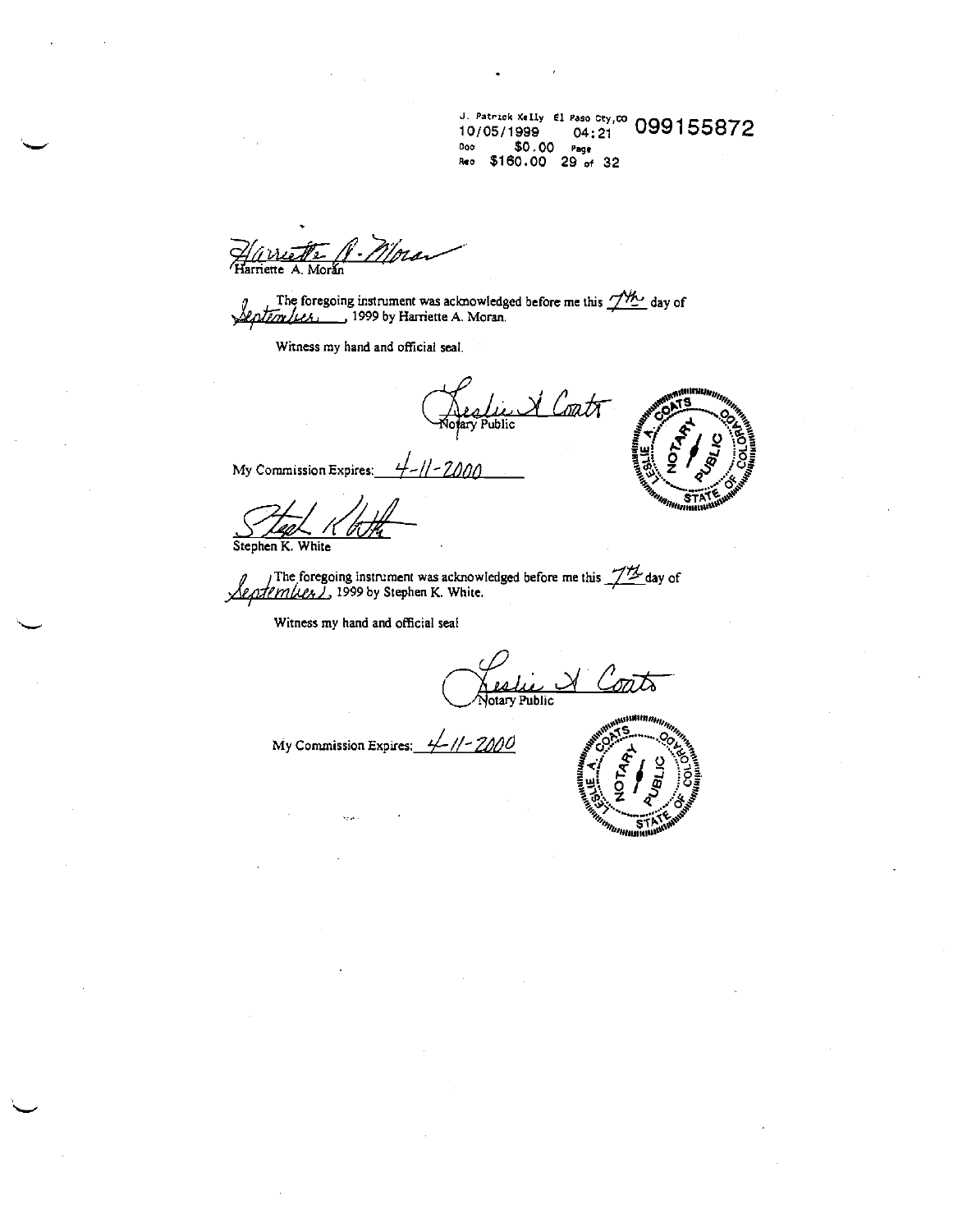i Patrick Kelly El Paso Cty, 10/05/1999 04:21 0991 55872 Doe \$0.00 Page Rec \$160.00 30 of 32

Rec \$160.<br>Backer J. White

The foregoing instrument was acknowledged before me this  $\frac{1}{12}$  day of  $\sqrt{2\pi I \rho_{\text{max}}}$  1999 by Barbara J. White.

Witness my hand and official seat.<br> $\sqrt{\frac{1}{\text{Nohary Public}}}\sqrt{\frac{1}{\text{DQCD}}}$ 



My Commission expires:  $\frac{1}{2}$ -//-2000

 $\overbrace{\text{Roland } E. \text{Shearer}}$ <br>Roland  $\overbrace{\text{a}, \text{a}}$ .

The foregoing instrument was acknowledged before me this  $\frac{1}{2}$  day of<br> $\sqrt{c\sqrt{c}}$  day of 1999 by Roland  $\frac{1}{2}$ .

Witness my hand and official seal.<br> $\sqrt{\frac{\mu_4 \mu_2}{\mu_0 \tan \gamma \sinh^2 \pi}}$ 

My commission expires:  $\frac{H}{2}$  -  $11 - 2000$ 

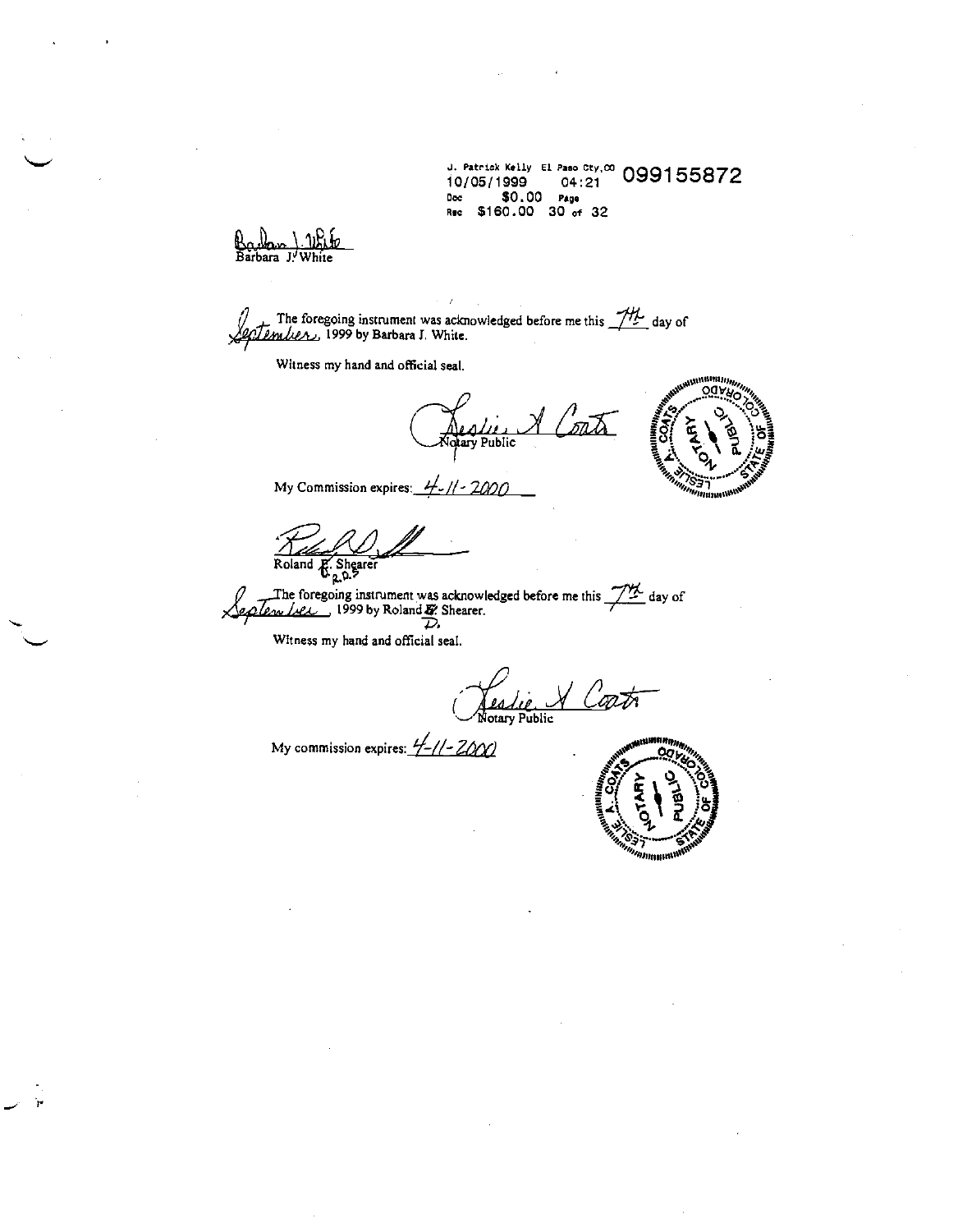J. Patrick Kelly El Paso Cty, CO 099155872 <sub>Ooč</sub> \$0.00 page<br><sub>Rec</sub> \$160.00 31 of 32

Carla J. Shearer<br>The foregoing instrument was acknowledged before me this 1th day of

*Datum Ju*, 1999 Carla J. Shearer.

Witness my hand and official seal.

(este de Contre de Contre

My Commision expires:  $4 - 11 - 2006$ 

Anthony D. Verrico

The foregoing instrument was acknowledged before me this  $\frac{17}{10}$ day of September, 1999 by Anthony D. Verrico.

Witness my hand and official seal.

<u>Neelie</u> A Con



My Commission Expires:  $4-11-2000$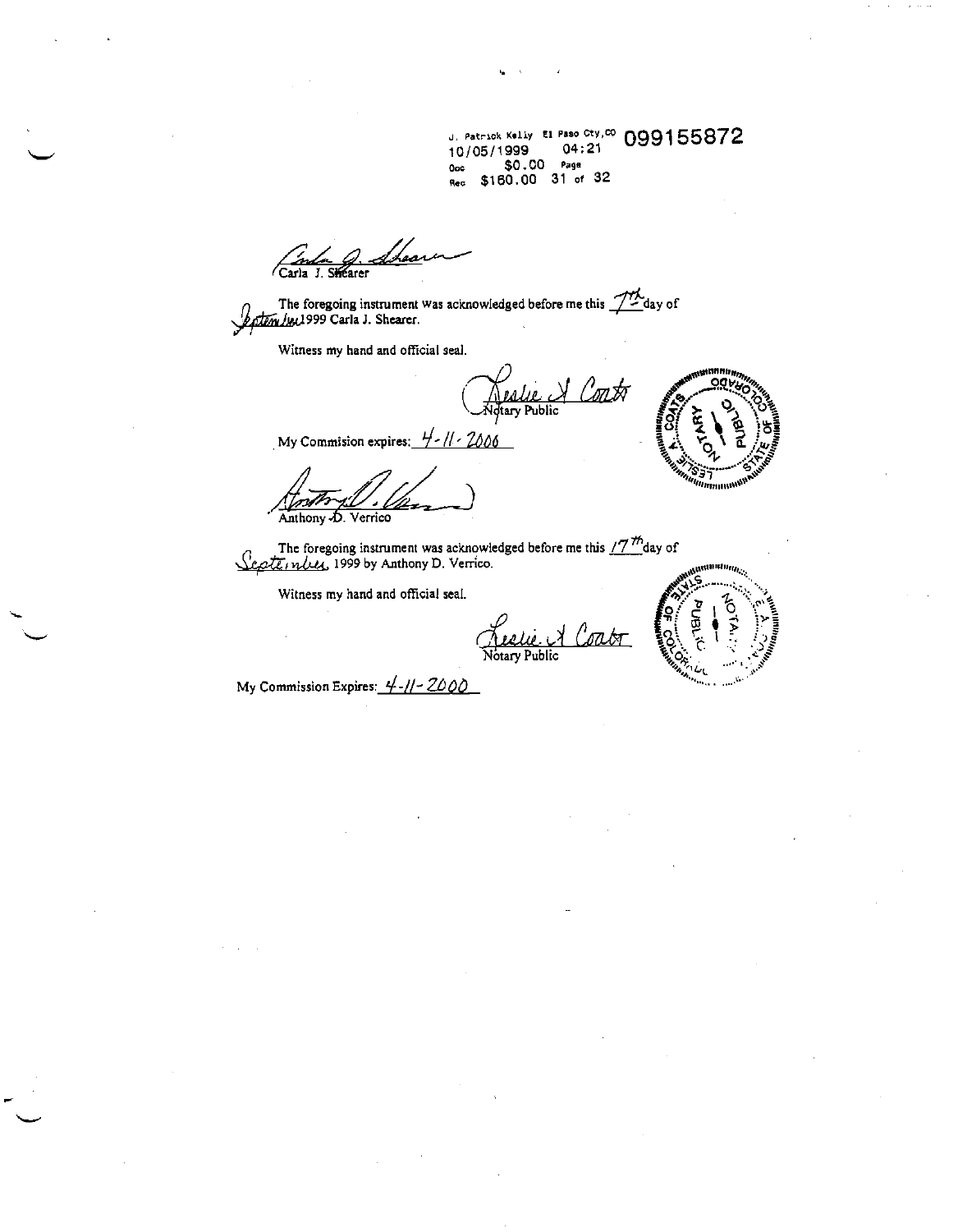U. Patrick (ally El Pa0 Doe 10/05/1999 o4:tc0 099155872 \$0.00 Page Doc \$0.00 Page<br>Rec \$160.00 32 of 32

Barbara A. Verrice

L

The foregoing instrument was acknowledged before me this  $27\%$  day of Life to egoing institution was acknowledged.

Witness my hand and official seal.

<u>A (571 D</u> Notary Public

My commission expires:  $\frac{1}{2}$ -//-2000